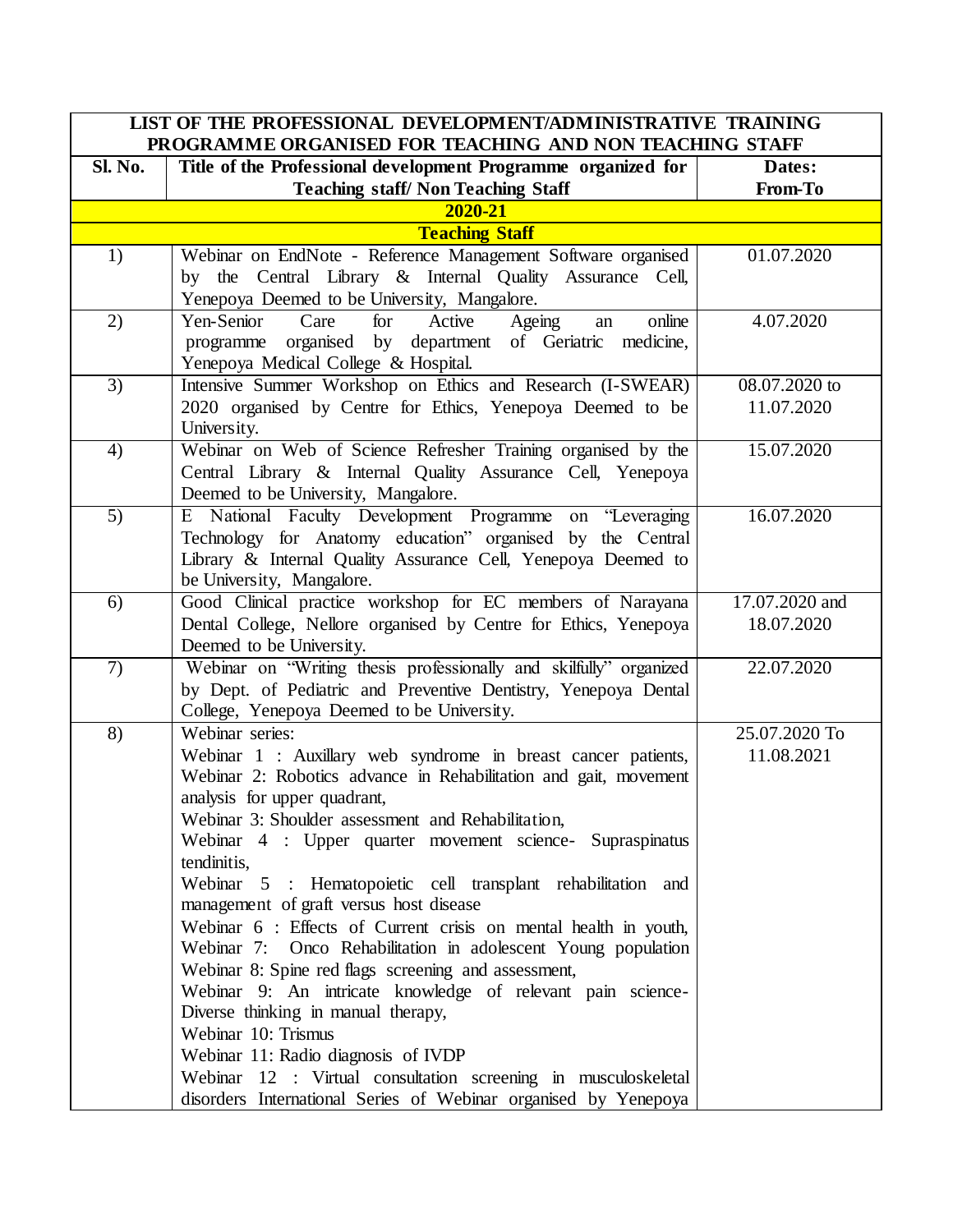|     | Physiotherapy College.                                                                                                                                                                                                                                                                                                                                                                                                                                                                                                                                                                                                                                       |                                                         |
|-----|--------------------------------------------------------------------------------------------------------------------------------------------------------------------------------------------------------------------------------------------------------------------------------------------------------------------------------------------------------------------------------------------------------------------------------------------------------------------------------------------------------------------------------------------------------------------------------------------------------------------------------------------------------------|---------------------------------------------------------|
| 9)  | Webinar on fundamentals of establishing technology enabled<br>health and demographic surveillance system (HDSS), organised by<br>Department of Community Medicine, Yenepoya Medical College<br>and Samanvay foundation, Bengaluru.                                                                                                                                                                                                                                                                                                                                                                                                                           | 30.07.2020                                              |
| 10) | for<br>Training<br>Yogic<br>Online<br>Yoga<br>practices<br>as potential adjunctive treatment of SARS-Cov-2 infection,<br>COVID-19 Department of Geriatric medicine, Yenepoya Medical<br>College & Hospital.                                                                                                                                                                                                                                                                                                                                                                                                                                                  | 30.07.2020                                              |
| 11) | Faculy Induction Programme (Gurudakshata) as a part of UGC<br>Mandate on the topic " Basic Course in Technology Enriched<br>Emerging Pedagogical Methods"<br>1. Online Webinar on Nuts and Bolts of Curricular reforms &<br>outcome-based education,<br>2. Online Webinar on Effective Teaching learning Strategies,<br>3. Online Webinar on Are We Using Right Methods To Assess The<br>Learning Outcomes Of The Students?,<br>4. Online Webinar on Clinical Skill Assessment: Heart of<br>Assessment in Health Sciences,<br>5. Transforming Challenges to Opportunities by appropriate use of<br>ICT orgnised by Centre for Health Professionals Education | 04.08.2020 to<br>08.09.2020<br>$(30 \text{ hours})$     |
| 12) | Workshop on 'Sample Size and Power Analysis in Medical<br>Research organised by Department of Community Medicine<br>collaboration with Department of statistics, Yenepoya Medical<br>College.                                                                                                                                                                                                                                                                                                                                                                                                                                                                | 12.08.2020 to<br>26.08.2020                             |
| 13) | online short course on Scientific paper writing and research<br>integrity organised by Department of Community Medicine,<br>Yenepoya Medical College in Collaboration with International<br>Union Against Tuberculosis and Lung Disease                                                                                                                                                                                                                                                                                                                                                                                                                      | 17.08.2020 to<br>19.08.2020                             |
| 14) | Beating the Blues - Effective Stress Management webinar<br>organised by Yenepoya Physiotherapy College.                                                                                                                                                                                                                                                                                                                                                                                                                                                                                                                                                      | 19.08.2020                                              |
| 15) | Online Music Therapy organised by department of Geriatric<br>medicine, Yenepoya Medical College & Hospital.                                                                                                                                                                                                                                                                                                                                                                                                                                                                                                                                                  | 21.08.2020                                              |
| 16) | Webinar<br>"ORBIT-TRAUMA, ONCOLOGY<br>Online<br>on<br>$\&$<br>RECONSTRUCTION"Guest Speaker: Dr. Srinivasa R Chandra,<br>Consultant at Nebraska Medical Centre, Omaha, organised by<br>Department of Oral Maxil Oral & Maxillofacial Surgery, Yenepoya<br>Dental College, Yenepoya (Deemed to be University)                                                                                                                                                                                                                                                                                                                                                  | 31.08.2020                                              |
| 17) | Alzheimer's month program organised by department of Geriatric<br>medicine, Yenepoya Medical College & Hospital in collaboration<br>with PAGE Mangalore.                                                                                                                                                                                                                                                                                                                                                                                                                                                                                                     | 01.09.2020                                              |
| 18) | "Introducing Research for Potential Researchers" organised FDP<br>under Gurudakshtha Programme by The Yenepoya Institute of<br>Arts, Science, Commerce and Management, Mangalore                                                                                                                                                                                                                                                                                                                                                                                                                                                                             | 02.09.2020,<br>09.09.2020,<br>16.09.2020,<br>23.09.2020 |
| 19) | Webinar<br>Curriculum<br>Online<br>"CBME<br><b>State</b><br>Level<br>Series-                                                                                                                                                                                                                                                                                                                                                                                                                                                                                                                                                                                 | 05.09.2020,                                             |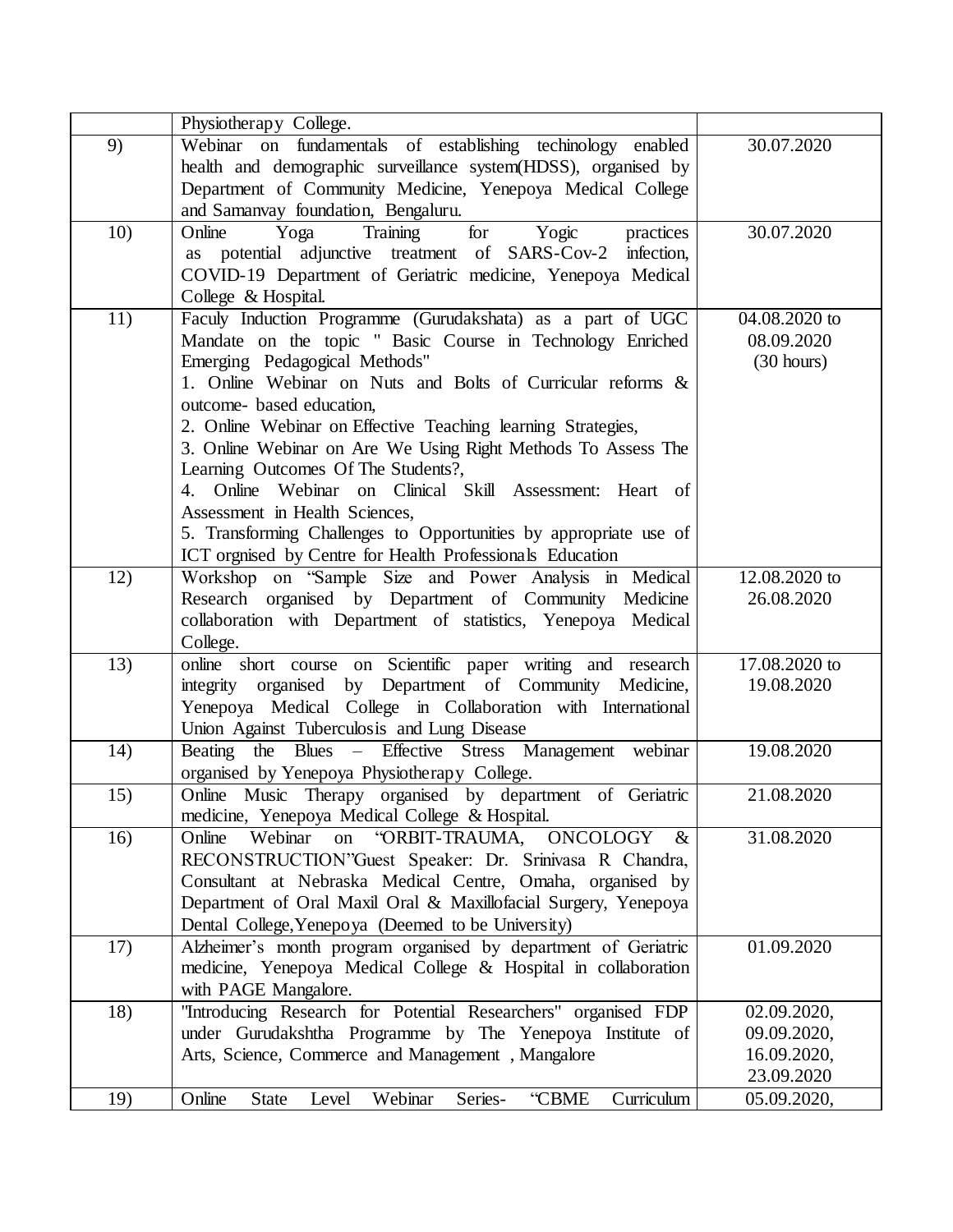|     | implementation in Forensic Medicine and Toxicology organised by                                                                  | 07.09.2020,  |
|-----|----------------------------------------------------------------------------------------------------------------------------------|--------------|
|     | the Departmen of Forensic Medicine and Toxicology, Yenepoya                                                                      | 08.09.2020,  |
|     | Medical College.                                                                                                                 | 09.09.2020,  |
|     |                                                                                                                                  | 10.09.2020,  |
|     |                                                                                                                                  | 11.09.2020,  |
|     |                                                                                                                                  | 12.09.2020   |
| 20) | Memorial<br>Pereira<br>Public<br>Olinda<br>Lecture<br>Dr                                                                         | 05.09.2020   |
|     | on " What is Dementia?" organized by Department of Geriatric                                                                     |              |
|     | medicine, Yenepoya Medical College & Hospital.                                                                                   |              |
| 21) | Half day KAHER Certification workshop for EC members of KLE                                                                      | 09.09.2020   |
|     | college, Belgaum organized by Centre for Ethics, Yenepoya (                                                                      |              |
|     | Deemed to University)                                                                                                            |              |
| 22) | "Literature Review", Workshop organised by The Yenepoya                                                                          | 10.9.2020    |
|     | Institute of Arts, Science, Commerce and Management, Mangalore                                                                   |              |
| 23) | The role of medical education unit In shaping medical education in                                                               | 10.09.2020   |
|     | Colleges/india organised by Yenepoya Dental Education Unit,                                                                      |              |
|     | Yenepoya (Deemed to be University)                                                                                               |              |
| 24) | Memorial<br>Olinda<br>Pereira<br>Public<br>Lecture<br>Dr                                                                         | 12.09.2020   |
|     | "Hypertension Control in Midlife" programme organised by<br>on                                                                   |              |
|     | Department of Geriatric medicine, Yenepoya Medical College &                                                                     |              |
|     | Hospital.                                                                                                                        |              |
| 25) | International Interprofessional Education workshop by Yenepoya                                                                   | 14.09.20 to  |
|     | Dental Education Unit (YDEU), Yenepoya (Deemed to be                                                                             | 15.09.2020   |
|     | University)                                                                                                                      |              |
| 26) | "New Education Policy the Road Ahead", programme organised by                                                                    | 16.09.2020   |
|     | Yenepoya Centre for faculty development, Centre for health                                                                       |              |
|     | professions education, Yenepoya( Deemed to be University)                                                                        |              |
| 27) | Department of Prosthodontics, Centre For Craniofacial Anomalies                                                                  | 17.09.2020 & |
|     | and Department of Oral and Maxillofacial Surgery conducted the                                                                   | 15.10.2020   |
|     | Webinar<br>titled<br>"OROFACIAL PAIN:<br>$\mathbf{A}$<br><b>SPECIALIST'S</b>                                                     |              |
|     | PERCEPECTIVE"<br>"SLEEP<br><b>BREATHING</b><br>and<br>on                                                                         |              |
|     | DISORDERS:THE EVOLVING FIELD OF DENTAL SLEEP                                                                                     |              |
|     | MEDICINE "Speakers: Dr. David Thomas, Dr. Sonia Bhat                                                                             |              |
| 28) | Webinar/Online Panel discussion "Covid-19- Diagnosis<br>and                                                                      | 18.09.2020   |
|     | Treatment; Science & Non - Science." organized by Dept. of                                                                       |              |
|     | Biochemistry, Yenepoya Medical College                                                                                           |              |
| 29) | Pereira<br>Memorial<br>Olinda<br>Public<br>Lecture<br>Dr                                                                         | 19.09.2020   |
|     | topic: "Love never forgets" Department of Geriatric medicine,                                                                    |              |
|     | Yenepoya Medical College & Hospital.                                                                                             |              |
| 30) | Department of Prosthodontics organised Webinar on Clinical<br>Considerations for all- ceramic restorations by Dr. Chethan Hegde, | 20.09.2020   |
|     |                                                                                                                                  |              |
| 31) | Prof& Head, ABSMIDS, Mangalore.<br>Department of Oral and Maxillofacial Surgery conducted the                                    | 21.09.2020   |
|     |                                                                                                                                  |              |
|     | Webinar titled 'How to write a winning grant proposal' Guest                                                                     |              |
|     | Speaker: Dr. Keshavaprasad at Yenepoya Dental College.                                                                           |              |
| 32) | Designing for success with Competency-based dental education by                                                                  | 26.09.2020   |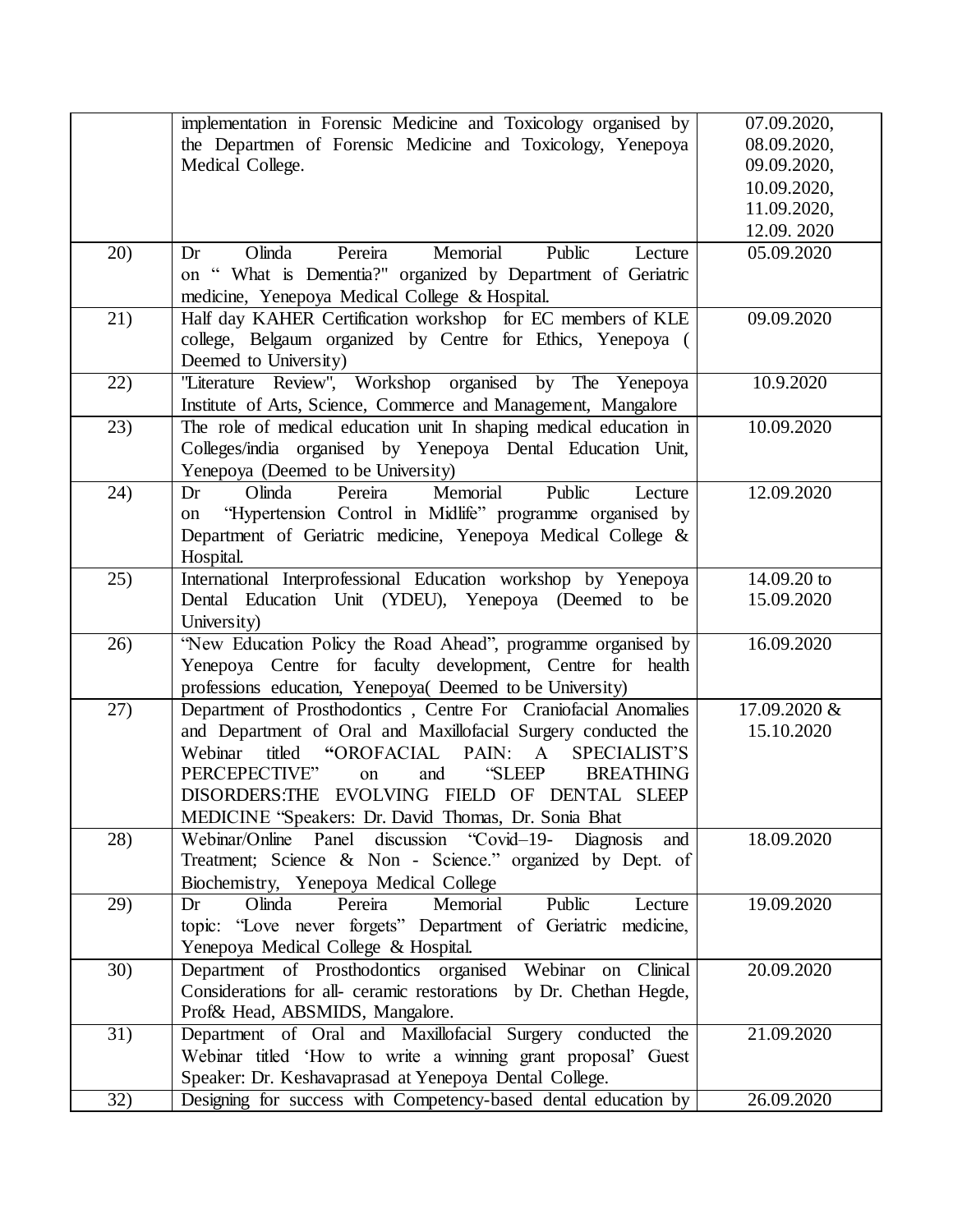|                  | Yenepoya Dental Education Unit (YDEU), Yenepoya (Deemed to<br>be University).                                                                                                                                                                                                |                                          |
|------------------|------------------------------------------------------------------------------------------------------------------------------------------------------------------------------------------------------------------------------------------------------------------------------|------------------------------------------|
| 33)              | Pereira<br>Olinda<br>Memorial<br>Public<br>Lecture<br>Dr<br>Topic: "Managing multiple medications in older<br>people"<br>programme organised by department of Geriatric<br>medicine,<br>Yenepoya Medical College & Hospital.                                                 | 26.09.2020                               |
| 34)              | Cancer Prevention and Healthy Lifestyle organised by Department<br>of MSW Yenepoya (Deemed to be University) Deralakatte,<br>Mangalore in collaboration with Sanjeeevani Life Beyond Cancer,<br>Bangalore                                                                    | 28.09.2020                               |
| 35)              | PubMed workshop organised by Centre for Ethics, Yenepoya<br>(Deemed to be University)                                                                                                                                                                                        | 28.09.2020 to<br>29.09.2020              |
| 36)              | "Hand therapy: Re-Implantation of the Hand" Webinar organised<br>by Yenepoya Physiotherapy College.                                                                                                                                                                          | 31.9.2020                                |
| 37)              | UN International Day of Older Persons Celebration and Dr Olinda<br>Pereira Memorial Public Lecture series topic "Home care for older<br>bright HR experience." programme organised by<br>people<br>department of Geriatric medicine, Yenepoya Medical College &<br>Hospital. | 03.10.2020                               |
| $\overline{38)}$ | Webinar on "Understanding the basics of publications metrics and<br>introduction to IRINS at Yenepoya" organised by the Central<br>Library & Internal Quality Assurance Cell, Yenepoya (Deemed to<br>be University), Mangalore.                                              | 09.10.2020                               |
| 39)              | Webinar on 'Sleep breathing disorders: The evolving field of dental<br>conducted by the Center for Craniofacial<br>sleep medicine'<br>Anomalies in association with the Department of Oral and<br>Maxillofacial Surgery                                                      | 15.10.2020                               |
| 40)              | Interprofessional<br>enhanced<br>education<br>"Simulation<br>$\mathbf{m}$<br>Healthcare" by Yenepoya Dental Education Unit (YDEU),<br>Yenepoya (Deemed to be University).                                                                                                    | 26.10.2020                               |
| 41)              | Webinar on Pathology Alumni Guest Lecture on Stem Cell<br>Banking, Organised by Department of Pathology, Yenepoya<br>Medical College.                                                                                                                                        | 26.10.2020                               |
| 42)              | titled "TTPHIL- All Tilt Treatment Protocol:6ix fix<br>Webinar<br>concept" Speaker Dr. Venkat Ratna Nag, Director Institute of<br>Dental Implantology, Hyderabad organised by Department of<br>Prosthodontics.                                                               | 01.11.2020                               |
| 43)              | Curriculum Implementation Support Program (CISP) 2 organised<br>by Medical Education Unit, Yenepoya Medical College.                                                                                                                                                         | 06.11.2020 to<br>07.11.2020              |
| 44)              | 28th Annual State Conference (Virtual) of Karnataka Medico Legal<br>Society KAMLSCON 2020, Organised by the Department of<br>Forensic Medicine and Toxicology, Yenepoya Medical College.                                                                                     | 6.11.2020,<br>07.11.2020 &<br>08.11.2020 |
| 45)              | World Diabetes Day - 'Yen Fights Diabetes 2020' programme<br>organised by department of Geriatric medicine, Yenepoya Medical<br>College & Hospital.                                                                                                                          | 14.11.2020                               |
| 46)              | Guest Lecture : "Life style modification for diabetics" organised by                                                                                                                                                                                                         | 18.11.2020                               |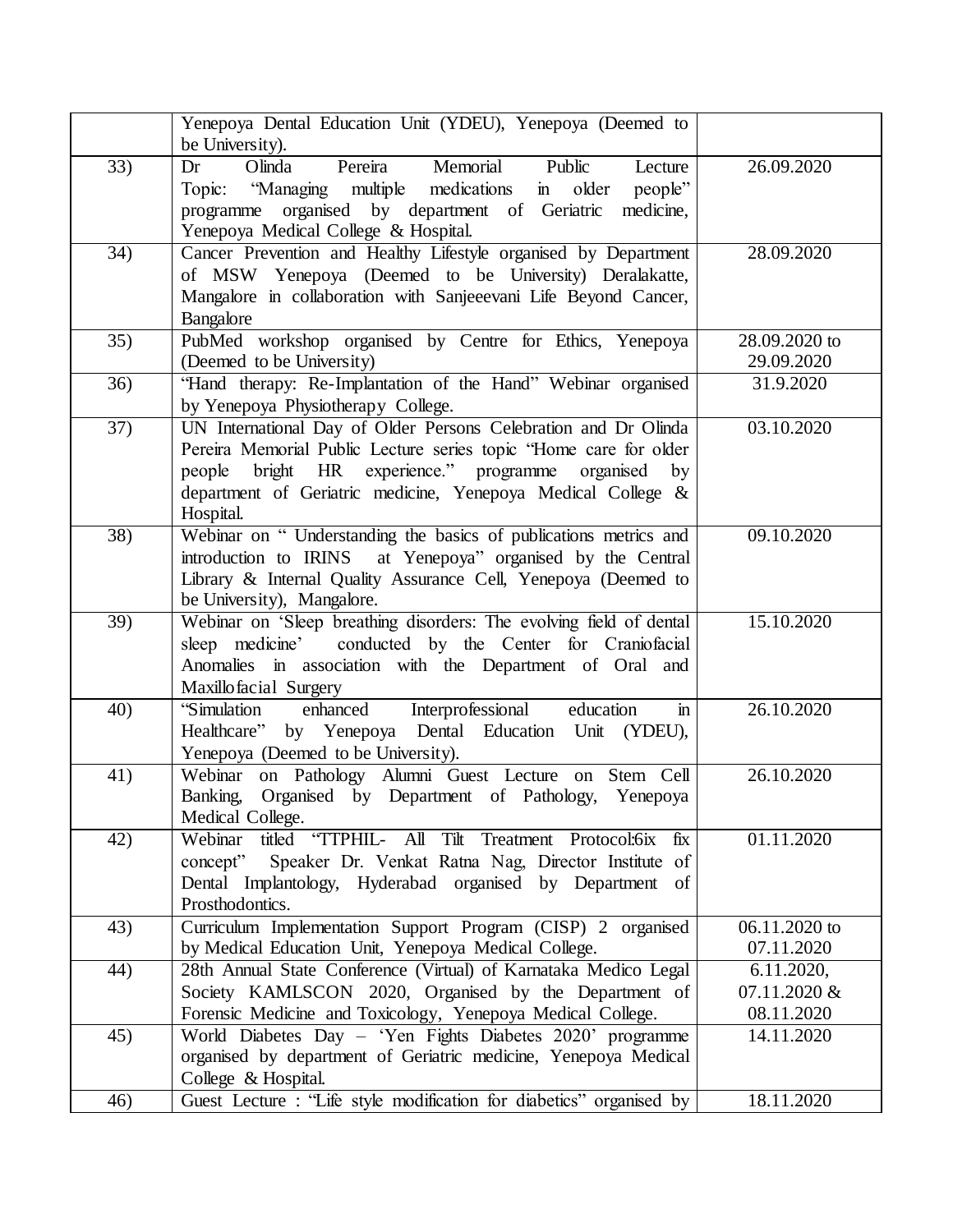|     | department of Geriatric medicine, Yenepoya Medical College &<br>Hospital.                                                                                                                                                                                                                                                            |                                                         |
|-----|--------------------------------------------------------------------------------------------------------------------------------------------------------------------------------------------------------------------------------------------------------------------------------------------------------------------------------------|---------------------------------------------------------|
| 47) | Webinar on "DELNET Networked Resources & Services"<br>organised by the Central Library Yenepoya Deemed to be<br>University, Mangalore.                                                                                                                                                                                               | 18.11.2020                                              |
| 48) | Webinar on the topic Understanding the Basics of Screening Tests<br>& USG in pregnancy organised by Department of Obstetircs $\&$<br>Gynaecology in collaboration with the Yenepoya University<br>Alumni Association (YUAA)                                                                                                          | 20.11.2020                                              |
| 49) | Webinar on Introduction to trigger point therapy Organised by<br>Yenepoya Physiotherapy College                                                                                                                                                                                                                                      | 20.11.2020                                              |
| 50) | CDE Programme on<br>Topics:<br>Session I : "DEMYSTIFYING DENTAL LASER",<br>Session II : "DEFINING WARM OBTURATION SOLUTION<br>BY GUTTASMART",<br>Session III : Hands on<br>organised by Department of Conservative Dentistry<br>$\&$<br>Endodontics, Yenepoya Dental College, Yenepoya (Deemed to be<br>University)                  | 25.11.2020                                              |
| 51) | Guest lecture on "Elimination of Mother to child transmission of<br>HIV" by Dr Lalitha Hande, State PPTCT and Maternal Health<br>UNICEF, Government of Karnataka, on occasion of World AIDS<br>day 2020                                                                                                                              | 09.12.2020                                              |
| 52) | YEN TO ASPIRE 2020, A Career guidance initiative Organized<br>Alumni Guest lecture series "Yenepoya to New York - My<br>Journey as Doctor" How early to prepare for a career in U.S? "<br>organised by Department of Biochemistry in assciation with<br>Yenepoya University Alumni Associatin(YUAA).                                 | 11.12.2020                                              |
| 53) | Guest lecture by PG alumni Dr Nischith K R. NTEP consultant<br>WHO on "TB care during COVID-19 times in Karnataka" on<br>occasion of World AIDs day organised by Department of<br>Medicine<br>and Yenepoya University<br>Alumni<br>Community<br>Association(YUAA), YEN TO ASPIRE 2020 YUAA - Community<br>Medicine Medicine Chapter. | 30.12.2020                                              |
| 54) | "Gurudakshatha Faculty Induction Programme" organised by The<br>Yenepoya Institute of Arts, Science, Commerce and Management<br>in association with Yen FDC                                                                                                                                                                          | 16.12.2020,<br>18.12.2020,<br>22.12.2020,<br>29.12.2020 |
| 55) | "Introduction to Business Analytics (ICAT Business Analytics)",<br>conducted FDP by The Yenepoya Institute Of Arts, Science,<br>Commerce & Management in association with IBM Innovation<br>Centre for Education, Systems Lab Services, IBM India Pvt. Ltd                                                                           | 04.01.2021 to<br>08.01.2021                             |
| 56) | Guest Lecture on Dynamic Vision organised by Department of<br>Optometry, Yenpoya Institute of Allied Health Science, Mudipu<br>Campus.                                                                                                                                                                                               | 06.01.21                                                |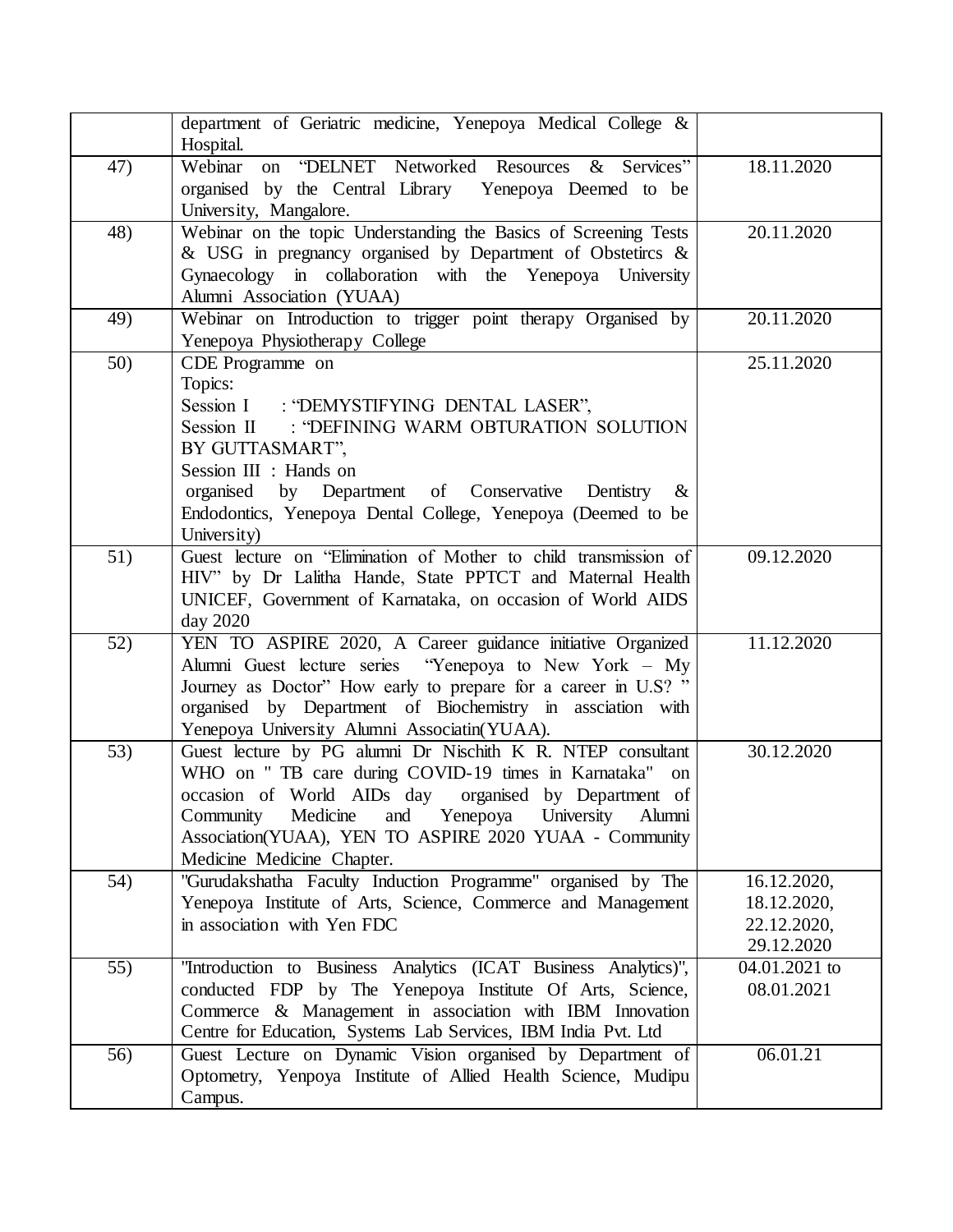| 57) | "Information Security Fundamentals (ICAT Cyber Security)"<br>conducted FDP by The Yenepoya Institute Of Arts, Science,     | 13.01.2021 to<br>19.01.2021 |
|-----|----------------------------------------------------------------------------------------------------------------------------|-----------------------------|
|     | Commerce & Management in association with IBM Innovation<br>Centre for Education, Systems Lab Services, IBM India Pvt. Ltd |                             |
| 58) | Workshop 'Nitrous oxide conscious sedation' by Dr. Srinivas                                                                | 18.01.2021 to               |
|     | Namineni organized by Dept. of Pediatric and Preventive Dentistry,                                                         | 19.01.2021                  |
|     | Yenepoya Dental College, Yenepoya (Deemed to be University)                                                                |                             |
| 59) | Staff<br>Training<br>Yenepoya<br>Library<br>In-service<br>for                                                              | 04.02.2021                  |
|     |                                                                                                                            |                             |
|     | Library & Information Science Profession: Professional Ethics &                                                            |                             |
|     | Qualities organised by the Central Library, Yenepoya Deemed to                                                             |                             |
|     | be University, Mangalore.                                                                                                  |                             |
| 60) | Guest Talk on "Research in Ayurveda" organized by the Yenepoya                                                             | 12.02.2021                  |
|     | Ayurveda Medical College and Hospital Naringana, Mangalore                                                                 |                             |
| 61) | In-service Training for Yenepoya Library Staff Print and Online                                                            | 13.02.2021                  |
|     | Information Resources organised by the Central Library, Yenepoya                                                           |                             |
|     | Deemed to be University, Mangalore.                                                                                        |                             |
| 62) | Celebration of Oral & Maxillofacial Surgeons Day by Oral &                                                                 | 13.02.2021                  |
|     | Maxillofacial Surgery at Auditorium, Yenepoya Dental College                                                               |                             |
| 63) | Alumni guest lecture on 'Microplastics: all we know till now and                                                           | 20.02.2021                  |
|     | the way out" by Dr Utsav Raj, Department of Family and                                                                     |                             |
|     | community medicine AIIMS Raipur organized by community                                                                     |                             |
|     | medicine, YUAA Community Medicine Chapter                                                                                  |                             |
| 64) | In-service Training for Yenepoya Library Staff Advance Litrature                                                           | 20.02.2021                  |
|     | Search organised by the Central Library, Yenepoya (Deemed to be                                                            |                             |
|     | University), Mangalore.                                                                                                    |                             |
| 65) | Staff<br>In-service<br>Training<br>for<br>Yenepoya<br>Library                                                              | 27.02.2021                  |
|     | Dr Ranganathan's Five Laws of Library<br>and Information                                                                   |                             |
|     | Science: Revisited organized by the Central Library, Yenepoya                                                              |                             |
|     | Deemed to be University, Mangalore.                                                                                        |                             |
| 66) | Exhumations and Identification of human bones in Medico-Legal                                                              | 04.03.2021                  |
|     | settings organized by Forensic Anthropology Unit, Department of                                                            |                             |
|     | Forensic Medicine and Toxicology, Yenepoya Medical College.                                                                |                             |
| 67) | Head & Neck 2021 - A Virtual CME Program organized by the                                                                  | 06.03.2021 to               |
|     | department of Otorhinolaryngology in collaboration with Yen-                                                               | 24.04.2021                  |
|     | Onco Centre                                                                                                                |                             |
| 68) | Training on Advanced Laparoscopic procedures was conducted                                                                 | 10.03.2021 to               |
|     | under the aegis of the Yenepoya University by the Department of                                                            | 13.03.2021                  |
|     | General Surgery in collaboration with Verwandeln Institute, Kochi                                                          |                             |
| 69) | In-service Training for Yenepoya Library Staff Traditional V/s                                                             | 11.03.2021                  |
|     | Modern Library Services programme organised by the Central                                                                 |                             |
|     | Library Yenepoya Deemed to be University, Mangalore.                                                                       |                             |
| 70) | In-service Training for Yenepoya Library Staff<br>Essentials to                                                            | 13.03.2021                  |
|     | Library Automation programme organized by the Central Library                                                              |                             |
|     | (Deemed<br>Yenepoya<br>University)<br>to<br>be                                                                             |                             |
|     | , Mangalore.                                                                                                               |                             |
| 71) | 3 days virtual workshop on Ethics in Homeopathy Research and                                                               | 18.03.2021 to               |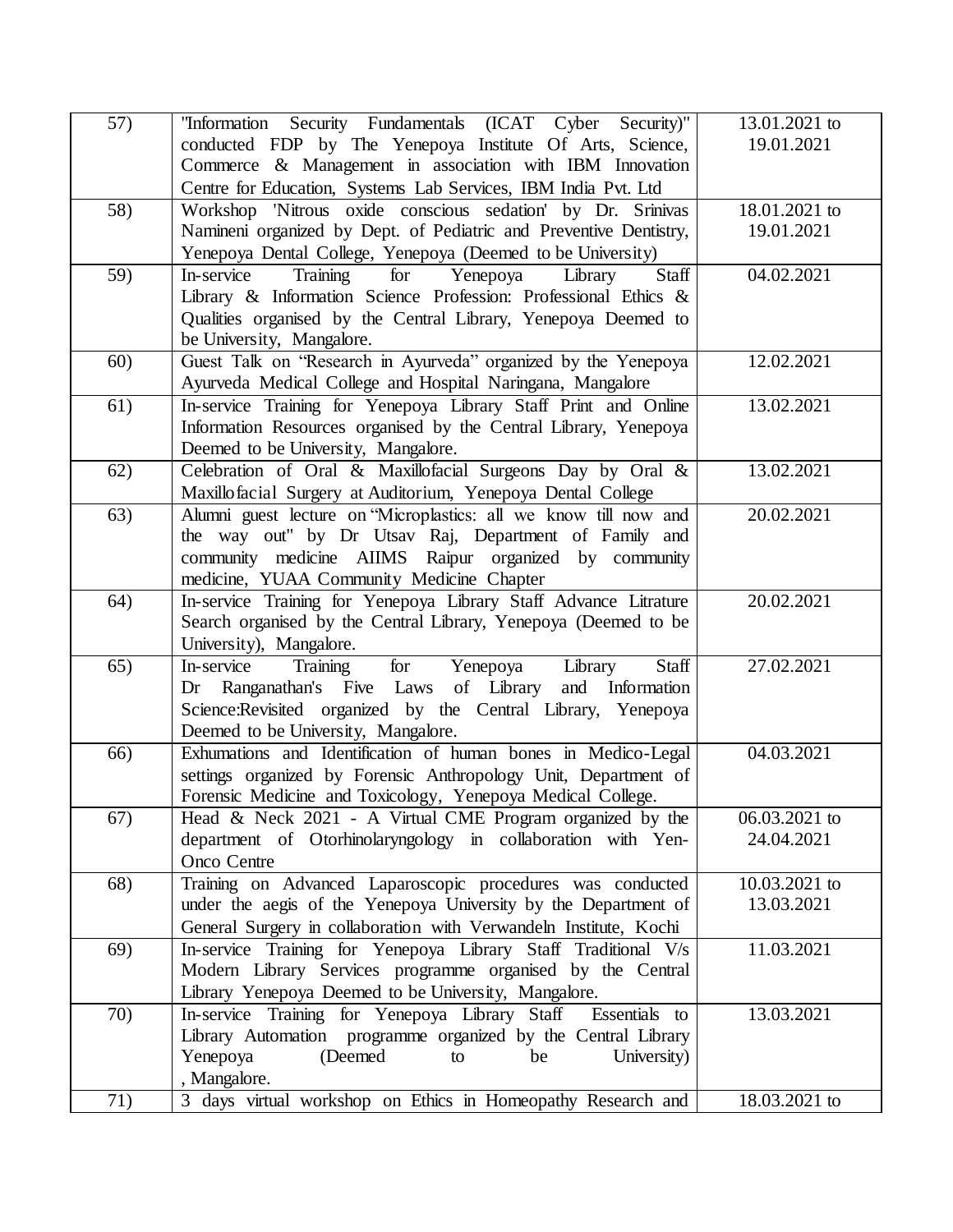|                 | Practice - HOMOEO-ETH-CON" organised by Centre for Ethics,<br>Yenepoya (Deemed to be University), Mangalore.                                                                                                                                                                                                                                                                     | 20.03.2021                                  |
|-----------------|----------------------------------------------------------------------------------------------------------------------------------------------------------------------------------------------------------------------------------------------------------------------------------------------------------------------------------------------------------------------------------|---------------------------------------------|
| 72)             | Inservice Training for Yenepoya Library Staff Introduction to<br>Digital Library programme organised by the Central Library<br>Yenepoya Deemed to be University, Mangalore.                                                                                                                                                                                                      | 20.03.2021                                  |
| 73)             | Webinar on hair transplant and Launch of Oral & Maxillofacial<br>Alumni Chapter by the department Oral & Maxillofacial Surgery,<br>Yenepoya Dental College.                                                                                                                                                                                                                      | 27.03.2021                                  |
| 74)             | Guest Lecture by Dr Shazia Anjum on "Recent Advances in Drug<br>Sensitive and Drug Resistant Tuberculosis" on account of World<br>TB Day organised by Department of Community Medicine,<br>Yenepoya Medical College.                                                                                                                                                             | 29.03.2021                                  |
| 75)             | Webinar on 'Qualitative Research Methodology' organised by<br>Centre for Ethics, Yenepoya Deemed to be University.                                                                                                                                                                                                                                                               | 05.04.2021,<br>06.04.2021 and<br>07.04.2021 |
| 76)             | on MULYA PRAVAH:<br>Guidelines<br>CDE<br>Programme<br>for<br>Inculcation of Professional Ethics Organized by Department of<br>Orthodontics and Dentofacial Orthopedics, Yenepoya Dental<br>College, Yenepoya (Deemed to be University).                                                                                                                                          | 06.04.2021                                  |
| 77)             | Guest Lecture on Quality Control in Blood Banking organised by<br>Department of Medical laboratory Technology, Yenepoya Institute<br>of Allied Health Science                                                                                                                                                                                                                    | 22.04.2021                                  |
| 78)             | Workshop on Integrating Research and Education in Healthcare<br>Professionals organised by Scientific Review Board, Yenepoya<br>Faculty of Allied and Healthcare Professionals.                                                                                                                                                                                                  | 23.04.2021 to<br>26.04.2021                 |
| 79)             | Intensive Summer Workshop on Ethics and Research (I-SWEAR)<br>2021 organised by Centre for Ethics, Yenepoya Deemed to be<br>University.                                                                                                                                                                                                                                          | 17.05.2021 to<br>21.05.2021                 |
| 80)             | Webinar on BMJ - e-Resources Workshop organised by the Central<br>Library Yenepoya Deemed to be University, Mangalore.                                                                                                                                                                                                                                                           | 20.05.2021                                  |
| $\overline{81}$ | Guest Lecture on Implanted cardioveter defebrillator organised by<br>Department of Trauma Care Technology, Yenepoya Institute of<br>allied Health Science                                                                                                                                                                                                                        | 31.05.2021                                  |
| 82)             | Guest Lecture on the "World No Tobacco Day 2021" was organized<br>in collaboration with St. Aloysius College. Dr. Navya N, Assistant<br>Professor, Department of Community Medicine,<br>Yenepoya<br>Medical College and Dr. Jagannath P, Assistant Professor and<br>HOD, Department of Public Health, KS Hegde Medical Academy<br>were the speakers for the online guest lecture | 31.05.2021                                  |
| 83)             | State level Webinar on "COVID-19 Pandemic and Mental Health"<br>Department of MSW and Dept. of Psychiatry, Yenepoya (Deemed<br>to be University) Deralakatte, Mangalore in Collaboration with Dr.<br>M.V Shetty College of Social Work, Vidyanagar, Mangalore.                                                                                                                   | 12.06.2021                                  |
| 84)             | "World Elder Abuse Awareness day" organised by department of<br>Geriatric medicine, Yenepoya Medical College & Hospital.                                                                                                                                                                                                                                                         | 15.06.2021                                  |
| 85)             | "BMJ Case Reports Writing Online Workshop for Yenepoya"                                                                                                                                                                                                                                                                                                                          | 17.06.2021                                  |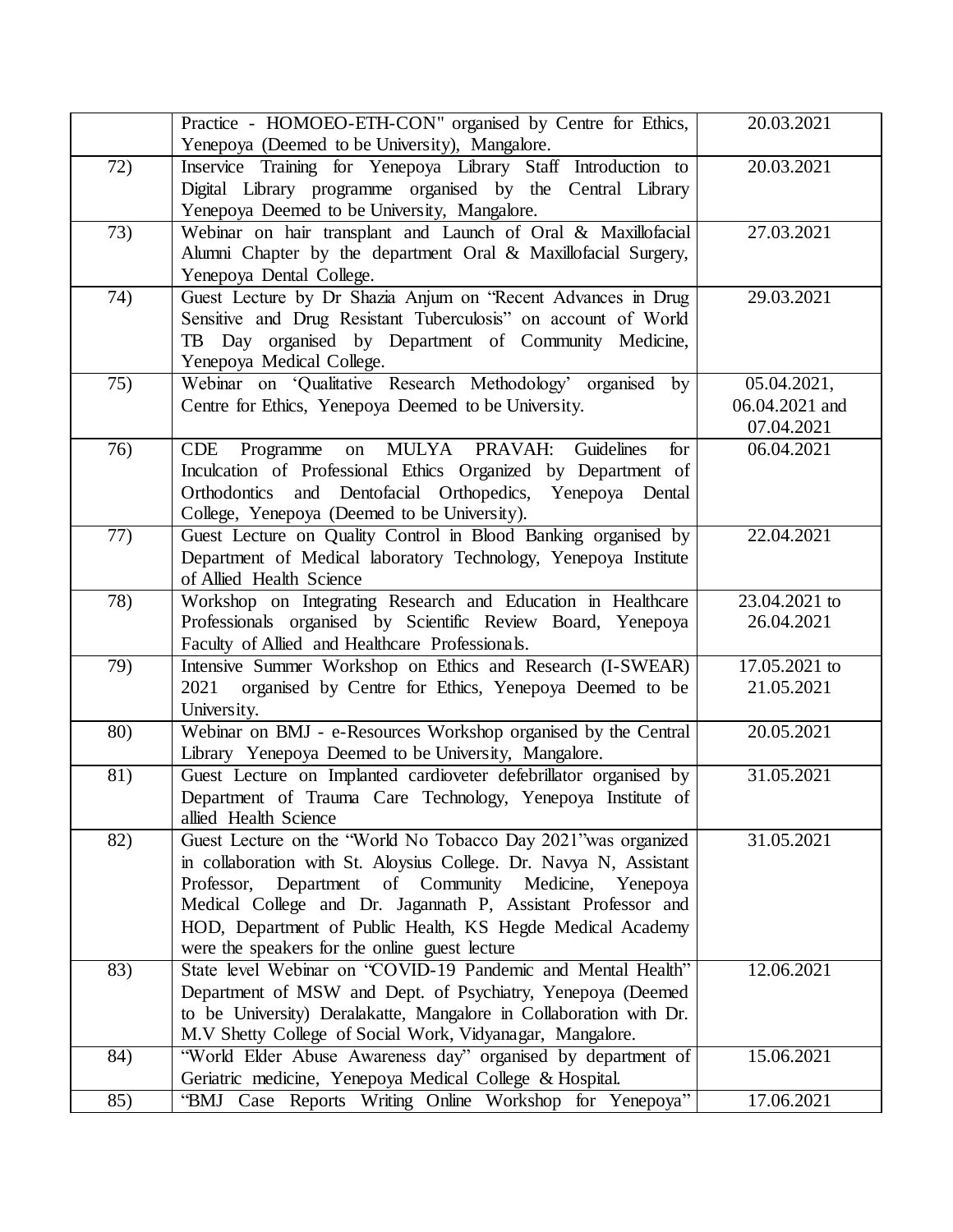|                  | organised by the Central Library Yenepoya Deemed to be<br>University, Mangalore.                                                                                                                                                                                                                                                   |                                                                        |
|------------------|------------------------------------------------------------------------------------------------------------------------------------------------------------------------------------------------------------------------------------------------------------------------------------------------------------------------------------|------------------------------------------------------------------------|
| 86)              | Online Webinar via Google meet by Dr. Senthil Murugan,<br>Professor, SRM Dental College, Chennai, Founder of DWIJAN<br>Institute of Micro vascular SurgeryTopic: Basics of Micro Vascular<br>Surgery organised by Department of Oral and Maxillofacial<br>Surgery, Yenepoya Dental College, Yenepoya (Deemed to be<br>University). | 19.06.2021                                                             |
| $\overline{87)}$ | Faculty Development Programme on Adding power<br>to your<br>PowerPoint Presentations programme organised by<br>Medical<br>Education Unit, Yenepoya Medical College, Yenepoya (Deemed to<br>be University)                                                                                                                          | 26.06.2021                                                             |
| 88)              | Department of Physiology, Yenepoya Medical College, Yenepoya<br>(Deemed to be University), Mangalore hosted its maiden venture of<br>International E-Conference, RAMSIECON 2021 from 30-06-2021<br>to 03-07-2021. RAMSIECON-2021', a scientific extravaganza on a<br>virtual platform.                                             | 30.06.2021 To<br>03.07.2021                                            |
|                  | <b>Non Teaching Staff</b>                                                                                                                                                                                                                                                                                                          |                                                                        |
| 1)               | EndNote - Reference Management Software<br>Webinar<br>on<br>organised by the Central Library & Internal Quality Assurance<br>Cell, Yenepoya Deemed to be University, Mangalore.                                                                                                                                                    | 01.07.2020                                                             |
| 2)               | Hands on training on Covid 19 Swab collection for RTPCR<br>organised by Hospital Infection Control, Yenepoya Medical<br>College & Hospital.                                                                                                                                                                                        | 07.07.2020,<br>08.07.2020,<br>11.07.2020,<br>25.08.2020,<br>28.09.2020 |
| 3)               | Intensive Summer Workshop on Ethics and Research (I-SWEAR)<br>2020 organised by Centre for Ethics, Yenepoya Deemed to be<br>University.                                                                                                                                                                                            | 08.07.2020 &<br>11.07.2020                                             |
| 4)               | Webinar on Web of Science Refresher Training organised by the<br>Central Library & Internal Quality Assurance Cell, Yenepoya<br>Deemed to be University, Mangalore.                                                                                                                                                                | 15.07.2020                                                             |
| 5)               | Hands on training on Bio Medical waste segregation, Spill<br>Management, Personal Hygiene organised by Hospital Infection<br>Control, Yenepoya Medical College & Hospital.                                                                                                                                                         | 23.09.2020,<br>02.11.2020,<br>9.11.2020,<br>12.11.2020                 |
| 6)               | training<br>Prevention<br>Control<br>Extensive<br>Covid<br>programme<br>organised by Hospital Infection Control, Yenepoya Medical<br>College & Hospital.                                                                                                                                                                           | 28.09.2020,<br>09.10.2020,<br>06.11.2020,<br>11.11.2020                |
| 7)               | Hands on training programme on Hospital infection control (HIC)<br>practices in Hospital organised by Hospital Infection Control,<br>Yenepoya Medical College & Hospital.                                                                                                                                                          | 07.10.2020,<br>19.10.2020,<br>21.10.2020,<br>26.10.2020                |
| 8)               | Webinar on Understanding the basics of publications metrics and                                                                                                                                                                                                                                                                    | 09.10.2020                                                             |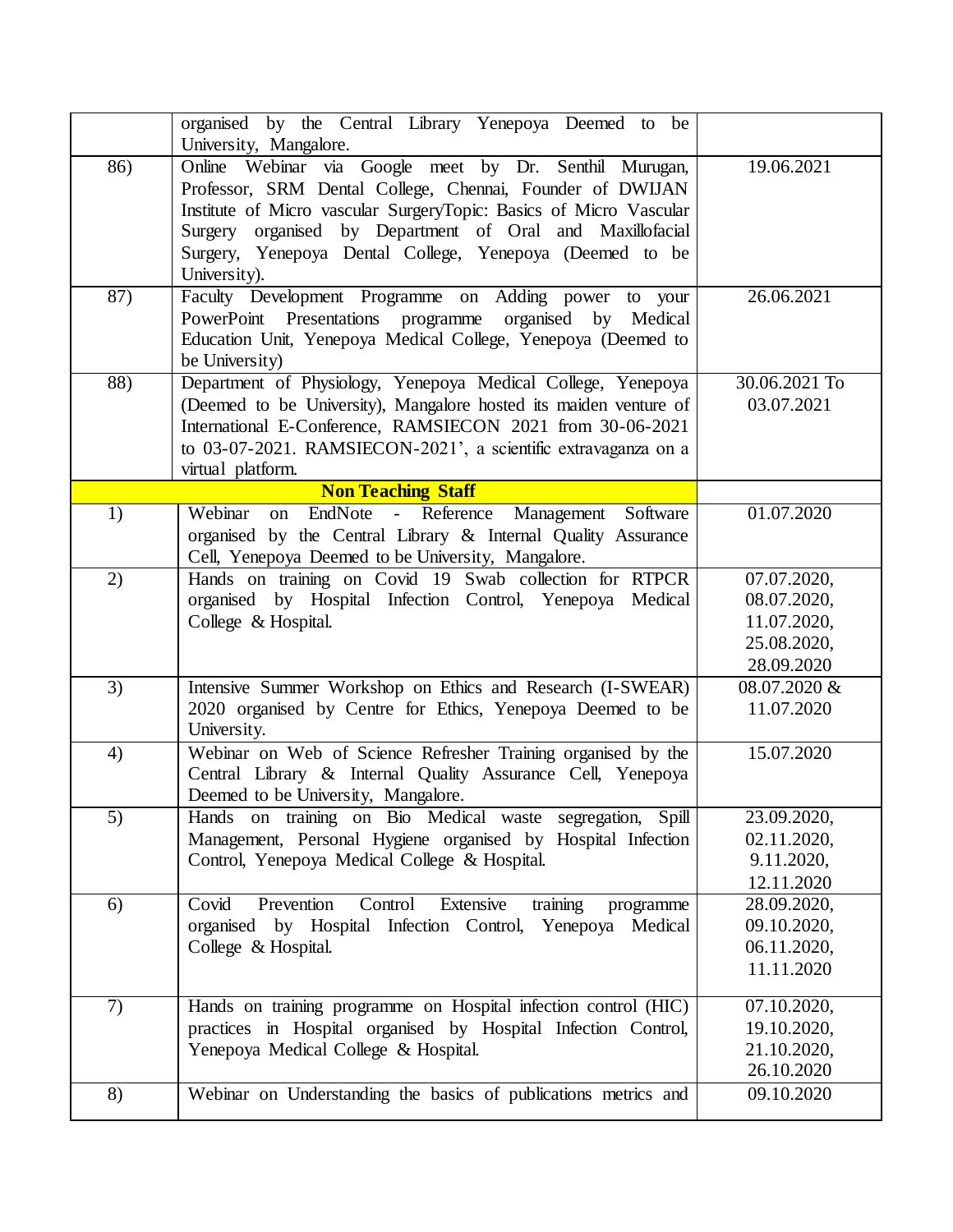|     | introduction to IRINS at Yenepoya organised by the Central<br>Library & Internal Quality Assurance Cell, Yenepoya Deemed to<br>be University, Mangalore.                                                                                                                                      |                                                        |
|-----|-----------------------------------------------------------------------------------------------------------------------------------------------------------------------------------------------------------------------------------------------------------------------------------------------|--------------------------------------------------------|
| 9)  | Webinar on DELNET Networked Resources and Services<br>organised by the Central Library & Internal Quality Assurance<br>Cell, Yenepoya Deemed to be University, Mangalore.                                                                                                                     | 18.11.2020                                             |
| 10) | "Insulin workshop for Nurses" organised by department of<br>Geriatric medicine, Yenepoya Medical College & Hospital.                                                                                                                                                                          | $19.11.2020 -$<br>20.11.2020                           |
| 11) | "Information Security Fundamentals (ICAT Cyber Security)"<br>conducted FDP by The Yenepoya Institute Of Arts, Science,<br>Commerce & Management in association with IBM Innovation<br>Centre for Education, Systems Lab Services, IBM India Pvt. Ltd                                          | 13.01.2021 to<br>19.01.2021                            |
| 12) | Hands on training/ demonstration on "Universal precautions, HIC<br>protocol, IV canual care, Safe food handling "organized by<br>Infection Control, Yenepoya Medical College<br>Hospital<br>$\&$<br>Hospital.                                                                                 | 4.02.2021,<br>12.03.2021,<br>24.03.2021,<br>03.06.2021 |
| 13) | Training<br>for<br>Yenepoya<br>Staff<br>In-service<br>Library<br>Library & Information Science Profession: Professional Ethics &<br>Qualities organised by the Central Library, Yenepoya Deemed to<br>be University, Mangalore.                                                               | 04.02.2021                                             |
| 14) | Good Laboratory Practices in Pharmacy Educational Institute for<br>non-teaching staff of Yenepoya Pharmacy college & Research<br>Centre organised by Staff Welfare Committee of Yenepoya<br>Pharmacy College & Research Centre, Yenepoya (Deemed to be<br>University), Deralakatte Mangalore. | 12.02.2021                                             |
| 15) | In-service Training for Yenepoya Library Staff Print and Online<br>Information Resources<br>organised by the Central Library,<br>Yenepoya Deemed to be University, Mangalore.                                                                                                                 | 13.02.2021                                             |
| 16) | In-service Training for Yenepoya Library Staff Advance Litrature<br>Search organised by the Central Library, Yenepoya Deemed to be<br>University, Mangalore.                                                                                                                                  | 20.02.2021                                             |
| 17) | Staff<br>In-service<br>Training<br>for<br>Yenepoya<br>Library<br>Dr Ranganathan's Five Laws of Library and Information Science:<br>Revisited organised by Central Library, Yenepoya Deemed to be<br>University, Mangalore.                                                                    | 27.02.2021                                             |
| 18) | In-service Training for Yenepoya Library Staff Traditional V/s<br>Modern Library Services programme organized by the Central<br>Library Yenepoya Deemed to be University, Mangalore.                                                                                                          | 11.03.2021                                             |
| 19) | In-service Training for Yenepoya Library Staff Essentials to<br>Library Automation programme organised by the Central Library<br>Yenepoya Deemed to be University, Mangalore.                                                                                                                 | 13.03.2021                                             |
| 20) | In-service Training for Yenepoya Library Staff Introduction to<br>Digital Library programme organised by the Central Library<br>Yenepoya Deemed to be University, Mangalore.                                                                                                                  | 20.03.2021                                             |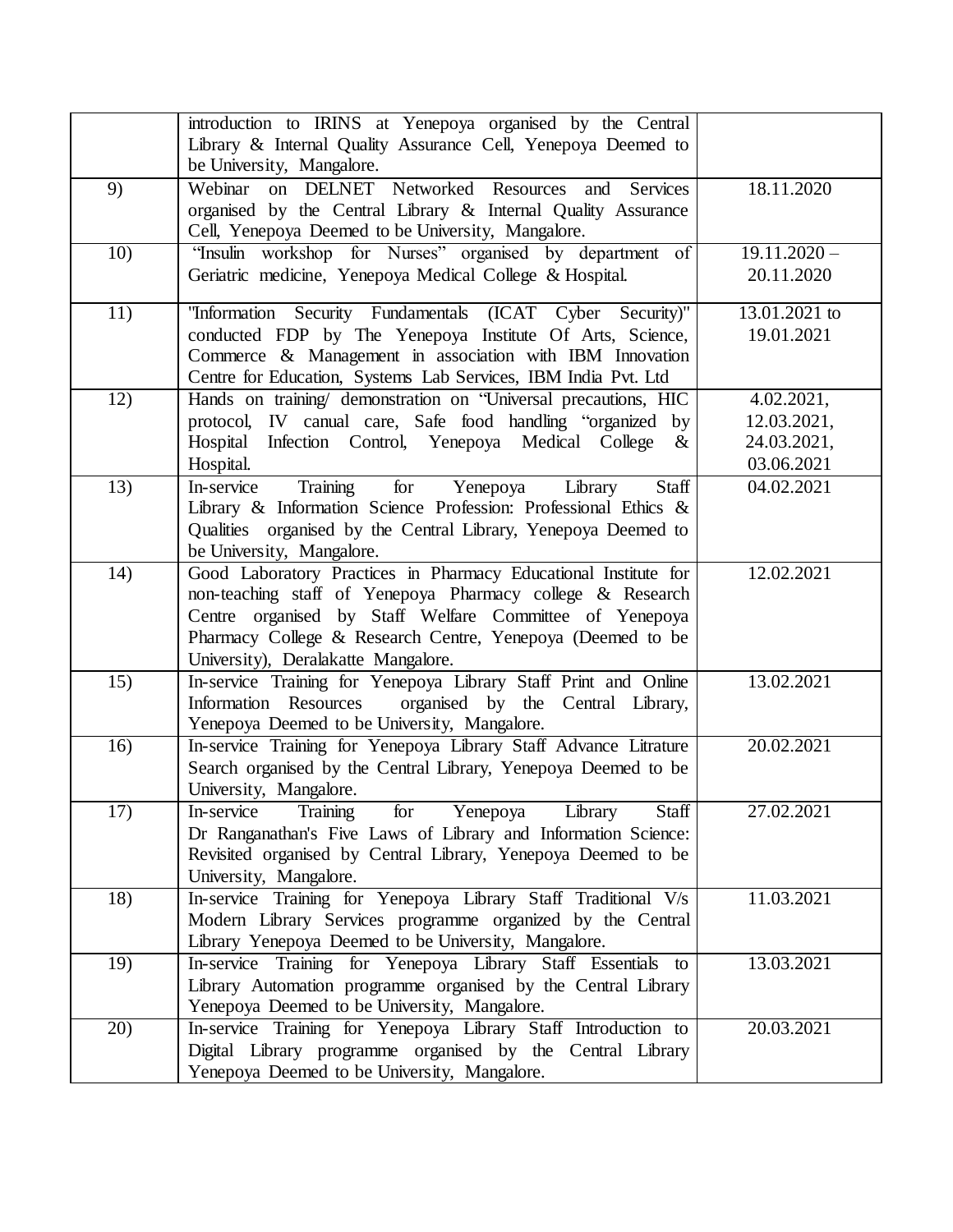| 21) | Webinar on BMJ - e-Resources Workshop organised by the                                                                          | 20.05.2021    |
|-----|---------------------------------------------------------------------------------------------------------------------------------|---------------|
|     | Central Library Yenepoya Deemed to be University, Mangalore.                                                                    |               |
| 22) | BMJ Case Reports Writing Online Workshop for Yenepoya                                                                           | 17.06.2021    |
|     | organised by the Central Library Yenepoya Deemed to be                                                                          |               |
|     | University, Mangalore.                                                                                                          |               |
|     | 2019-20                                                                                                                         |               |
|     | <b>Teaching Staff</b>                                                                                                           |               |
| 1)  | ITI ROAD SHOW CDE Programme on Basic Concepts -                                                                                 | 03.07.2019    |
|     | Implants organized by the department of Periodontology and                                                                      |               |
|     | department of Implantology, Yenepoya Dental College, Yenepoya                                                                   |               |
|     | Deemed to be University in association with Straumann India at                                                                  |               |
|     | the Dental College Auditorium, 5th Floor, Yenepoya Dental                                                                       |               |
|     | College, Yenepoya Deemed to be University, Deralakatte,                                                                         |               |
|     | Mangalore                                                                                                                       |               |
| 2)  | Skills Workshop on Assessment Methods in Health Sciences                                                                        | 05.07.2019 to |
|     | Education organised by Centre for Health Professions Education<br>Yenepoya Deemed to be University in association with Yenepoya | 06.07.2019    |
|     | Pharmacy College and Research Centre, Mangalore<br>at                                                                           |               |
|     | Demonstration Room, Department of Community Medicine,                                                                           |               |
|     | Yenepoya Medical College, Deralakatte, Mangalore                                                                                |               |
| 3)  | Workshop on Publication Integrity- Avoiding Predatory Journals                                                                  | 30.07.2019 to |
|     | organised by Internal Quality Assurance Cell of Yenepoya                                                                        | 31.07.2019    |
|     | Deemed to be University at Lectute Hall IV, Academic Building,                                                                  |               |
|     | Yenepoya Medical College, Deralakatte, Mangalore                                                                                |               |
| 4)  | CPE on Psychomotor Physiotherapy organized by Yenepoya                                                                          | 31.07.2019    |
|     | Physiotherapy College at EMD building Auditorium, Yenepoya                                                                      |               |
|     | Deemed to be University, Deralakatte, Mangalore                                                                                 |               |
| 5)  | CDE on Benign Lesions of Oral and Maxillofacial Region                                                                          | 07.08.2019    |
|     | organised by the department of Oral Pathology and Microbiology,                                                                 |               |
|     | Yenepoya Deemed to be University, Deralakatte, Mangalore                                                                        |               |
| 6)  | National Operational Research SORT IT course module 3 on                                                                        | 07.08.2019 to |
|     | Paper Writing organised by the department of Community                                                                          | 14.08.2019    |
|     | Medicine and International Union Against Tuberculosis and Lung                                                                  |               |
|     | Disease.                                                                                                                        |               |
| 7)  | CME in Palliative Care conducted by department of Geriatric                                                                     | 14.08.2019    |
|     | Medicine, Yenepoya Medical College, Deralakatte, Mangalore                                                                      |               |
| 8)  | Workshop on Literature Search and Reference Management by                                                                       | 26.08.2019 to |
|     | department of Community Health Medicine, Yenepoya Medical                                                                       | 27.08.2019    |
|     | College, Yenepoya Deemed to be University, Deralakatte,                                                                         |               |
|     | Mangalore.                                                                                                                      |               |
| 9)  | CME-Pain Management-An Update organized by the department                                                                       | 04.09.2019    |
|     | of Pharmacology,<br>Medical College<br>Yenepoya<br>Indoor<br>at                                                                 |               |
|     | Academic<br>Block, Yenepoya<br>Medical<br>Auditorium,<br>College,                                                               |               |
| 10) | Deralakatte, Mangalore<br>Workshop on Teaching and Learning Methodology organised by                                            | 14.09.2019    |
|     | Yenepoya Nursing College in collaboration with Centre for Health                                                                |               |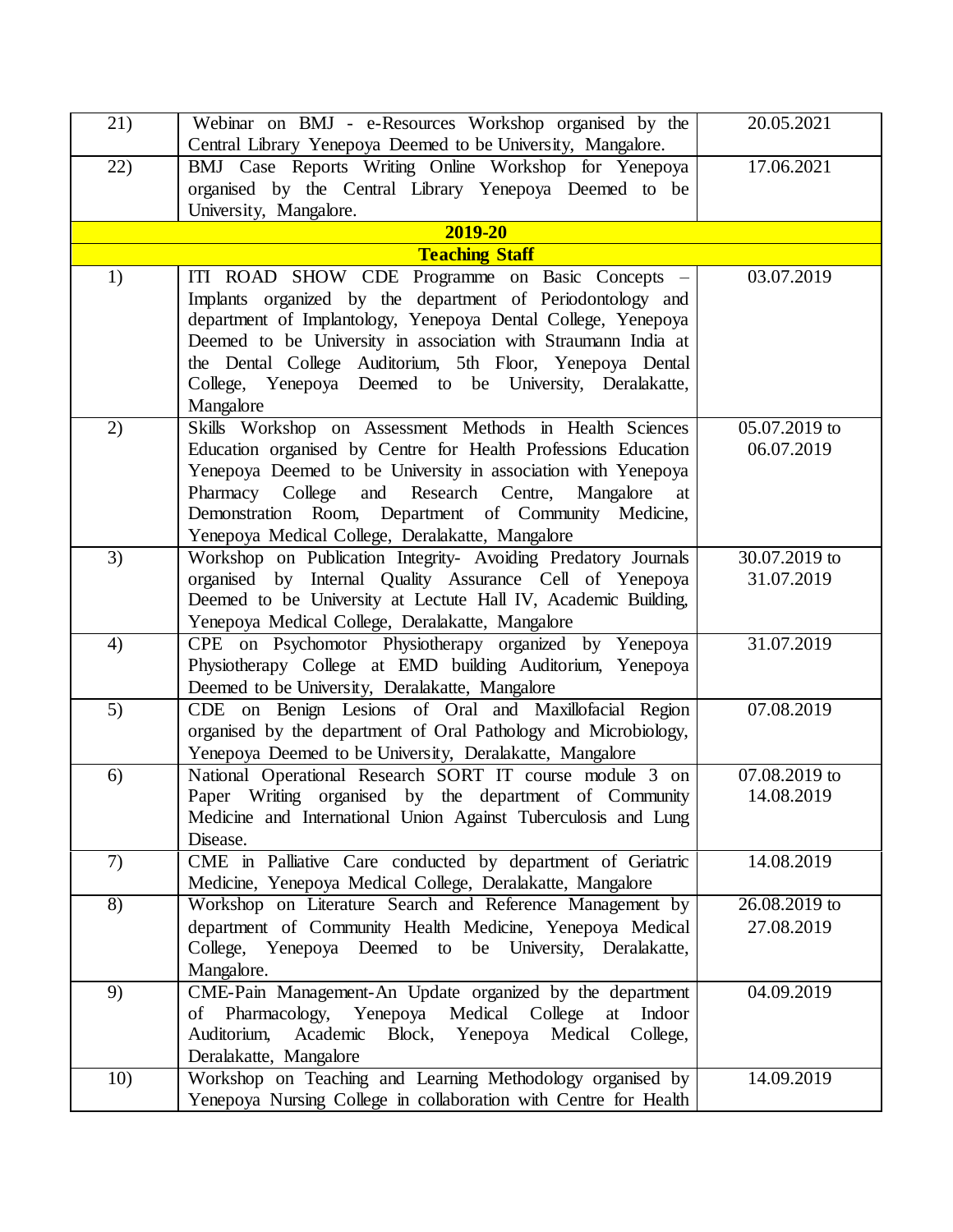|                  | Professions Education at Dental Auditorium, Yenepoya Dental<br>College, Yenepoya Deemed to be University, Deralakatte,<br>Mangalore.                                                                                                                                                                                       |                               |
|------------------|----------------------------------------------------------------------------------------------------------------------------------------------------------------------------------------------------------------------------------------------------------------------------------------------------------------------------|-------------------------------|
| 11)              | on Curriculum Design and Blue<br>Workshop<br>Printing<br>$\mathbf{m}$<br>Physiotherapy conducted by Yenepoya Physiotherapy College in<br>collaboration with Centre for Health Professions Education,<br>Yenepoya Deemed to be University, Deralakatte, Mangalore                                                           | 16.09.2019 to<br>17.09.2019   |
| 12)              | Training on Basic Fire Figthing and Fire Drill at Yenepoya Degree<br>College, Balmatta, Mangalore                                                                                                                                                                                                                          | 20.09.2019                    |
| $\overline{13)}$ | CME on Tips and Tricks of Incorporating Refractive Surgery in<br>Clinical Practice conducted by the department of Ophthalmology,<br>Yenepoya Medical College in association with Karnataka<br>Ophthalmic Society in the Auditorium, 8th Floor, EMD Building,<br>Yenepoya (Deemed to be University), Deralakatte, Mangalore | 22.09.2019                    |
| 14)              | CDE on "Dental management of hospitalized children" conducted<br>by the department of Pedodontics and Preventive Dentistry,<br>Yenepoya Dental College at Yenepoya (Deemed to be University),<br>Deralakatte, Mangalore                                                                                                    | 24.09.2019                    |
| 15)              | Training programme "Advanced Surgical<br>Skill Enhancement<br>Division (ASSEND)" conducted by the department of General<br>Surgery of Yenepoya Medical College in association with<br>Verwandeln Institute, Kochi at Yenepoya (Deemed to be<br>University), Deralakatte, Mangalore                                         | 25.09.2019 to<br>28.09.2019   |
| 16)              | Workshop on Automated culture systems and ID/AST conducted<br>by the department of Microbiology, Yenepoya Medical College at<br>the department of Microbiology, Yenepoya (Deemed to be<br>University), Deralakatte, Mangalore                                                                                              | 26.09.2019                    |
| 17)              | CME on Antimicrobial stewardship: Looking beyond resistance<br>organised by the department of Microbiology, Yenepoya Medical<br>College at Yenepoya (Deemed to be University), Deralakatte,<br>Mangalore                                                                                                                   | 27.09.2019                    |
| 18)              | Orientation on NAAC Mannual organised by Internal Quality<br>Assurance Cell of Yenepoya (Deemed to be University) in the<br>Board room of the Yenepoya Arts, Science, Commerce and<br>Management, Balmatta, Mangalore.                                                                                                     | 28.09.2019                    |
| 19)              | Workshop for EC Members in the Rapid Updates Series<br>conducted by Centre for Ethics in the Forensic Demo Room,<br>Yenepoya Medical College, Deralakatte, Mangalore                                                                                                                                                       | 16.10.2019                    |
| 20)              | Hands on workshop on Dry Needling organised by Yenepoya<br>Physiotherapy College at Yenepoya (Deemed to be University),<br>Deralakatte, Mangalore                                                                                                                                                                          | $21.10.2019$ to<br>25.10.2019 |
| $\overline{21}$  | CME on Dementia Related Behavior organised by the department<br>of General Medicine,<br>Geriatric<br>Medicine<br>and<br>Psychiatry,<br>Yenepoya Medical College at Yenepoya( Deemed to<br>be<br>University), Deralakatte, Mangalore                                                                                        | 26.10.2019                    |
| 22)              | Workshop on Function in Paediatrics: Liberating the limbs and                                                                                                                                                                                                                                                              | 11.11.2019 to                 |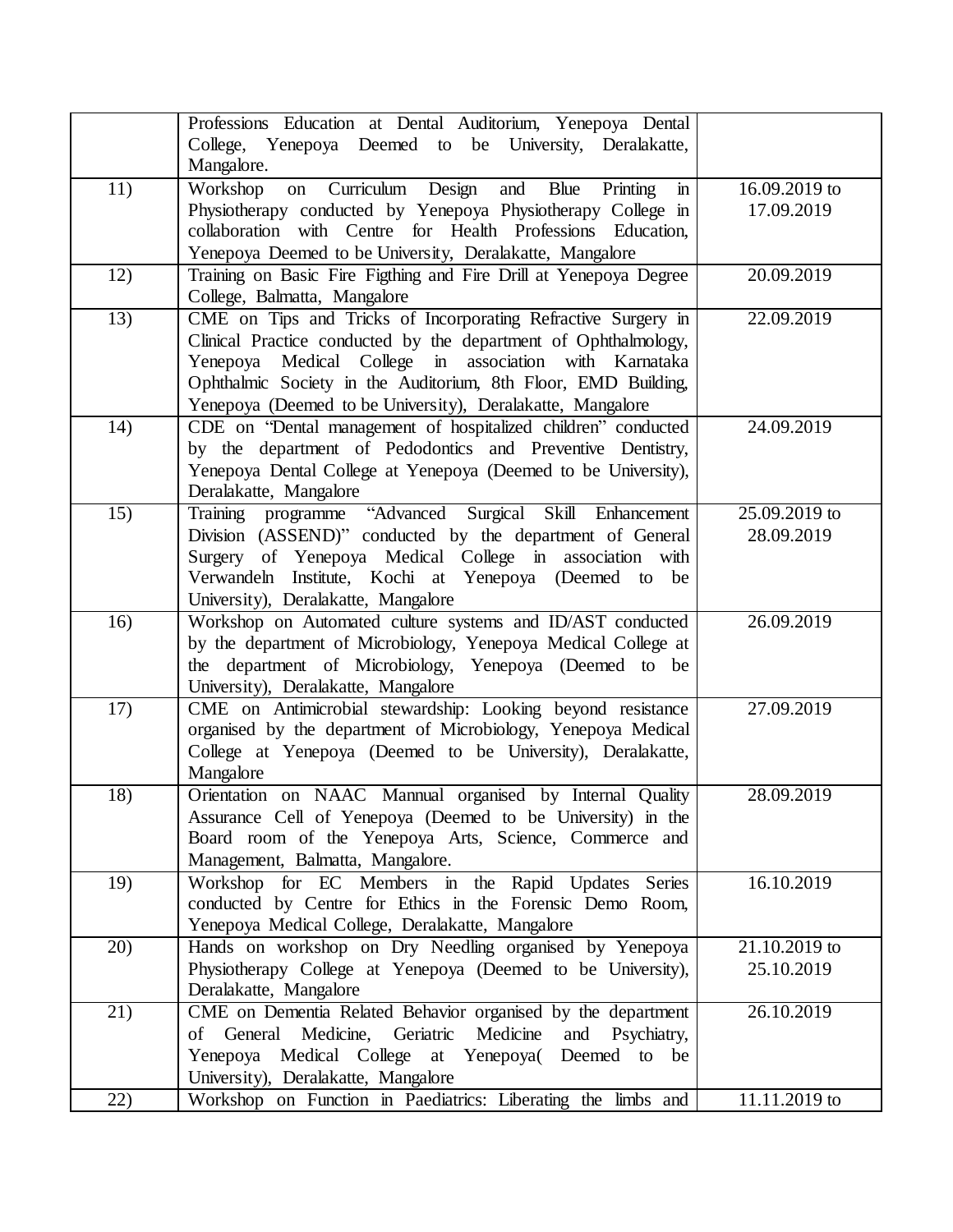| 15.11.2019<br>mouth with a strong core organised by Yenepoya Physiotherapy<br>College at Dental Auditorium, 5th Floor, Yenepoya Dental<br>College, Yenepoya (Deemed to be University), Deralakatte,<br>Mangalore<br>Yoga Camp Come Beat the Stress organised by the department of<br>11.11.2019 to<br>23)<br>Physiology at Yenepoya Medical College, Yenepoya (Deemed to<br>10.12.2019<br>be University), Deralakatte<br>28.11.2019<br>24)<br><b>CDE</b><br>Program<br>Workshop<br>Demystifying<br>on<br>Implantology organised by the department of Prosthodontics at<br>Yenepoya Dental College Auditorium, Yenepoya University,<br>Deralakatte, Mangalore<br>25)<br>Mental Health Compaign week organised by the department of<br>03.12.2019 to<br>Psychiatry in collaboration with the department of Mental Health<br>05.12.2019<br>Nursing, Yenepoya Nursing College, Yenepoya (Deemed to be<br>University), Deralakatte, Mangalore<br>06.12.2019 to<br>26)<br>Train the<br>Trainer on Audit and Assurance/ Management<br>Accounting Techniques organised by Association of Commerce in<br>20.12.2019<br>association with International Skill Development Corporation<br>(ISDC) at Yenepoya Institute of Arts, Science, Commerce and<br>Management, Balmatta, Mangalore<br>02.01.2020<br>27)<br>Workshok on Blue Printing & Question Bank Management |
|-----------------------------------------------------------------------------------------------------------------------------------------------------------------------------------------------------------------------------------------------------------------------------------------------------------------------------------------------------------------------------------------------------------------------------------------------------------------------------------------------------------------------------------------------------------------------------------------------------------------------------------------------------------------------------------------------------------------------------------------------------------------------------------------------------------------------------------------------------------------------------------------------------------------------------------------------------------------------------------------------------------------------------------------------------------------------------------------------------------------------------------------------------------------------------------------------------------------------------------------------------------------------------------------------------------------------------------------------------------|
|                                                                                                                                                                                                                                                                                                                                                                                                                                                                                                                                                                                                                                                                                                                                                                                                                                                                                                                                                                                                                                                                                                                                                                                                                                                                                                                                                           |
|                                                                                                                                                                                                                                                                                                                                                                                                                                                                                                                                                                                                                                                                                                                                                                                                                                                                                                                                                                                                                                                                                                                                                                                                                                                                                                                                                           |
|                                                                                                                                                                                                                                                                                                                                                                                                                                                                                                                                                                                                                                                                                                                                                                                                                                                                                                                                                                                                                                                                                                                                                                                                                                                                                                                                                           |
|                                                                                                                                                                                                                                                                                                                                                                                                                                                                                                                                                                                                                                                                                                                                                                                                                                                                                                                                                                                                                                                                                                                                                                                                                                                                                                                                                           |
|                                                                                                                                                                                                                                                                                                                                                                                                                                                                                                                                                                                                                                                                                                                                                                                                                                                                                                                                                                                                                                                                                                                                                                                                                                                                                                                                                           |
|                                                                                                                                                                                                                                                                                                                                                                                                                                                                                                                                                                                                                                                                                                                                                                                                                                                                                                                                                                                                                                                                                                                                                                                                                                                                                                                                                           |
|                                                                                                                                                                                                                                                                                                                                                                                                                                                                                                                                                                                                                                                                                                                                                                                                                                                                                                                                                                                                                                                                                                                                                                                                                                                                                                                                                           |
|                                                                                                                                                                                                                                                                                                                                                                                                                                                                                                                                                                                                                                                                                                                                                                                                                                                                                                                                                                                                                                                                                                                                                                                                                                                                                                                                                           |
|                                                                                                                                                                                                                                                                                                                                                                                                                                                                                                                                                                                                                                                                                                                                                                                                                                                                                                                                                                                                                                                                                                                                                                                                                                                                                                                                                           |
|                                                                                                                                                                                                                                                                                                                                                                                                                                                                                                                                                                                                                                                                                                                                                                                                                                                                                                                                                                                                                                                                                                                                                                                                                                                                                                                                                           |
|                                                                                                                                                                                                                                                                                                                                                                                                                                                                                                                                                                                                                                                                                                                                                                                                                                                                                                                                                                                                                                                                                                                                                                                                                                                                                                                                                           |
|                                                                                                                                                                                                                                                                                                                                                                                                                                                                                                                                                                                                                                                                                                                                                                                                                                                                                                                                                                                                                                                                                                                                                                                                                                                                                                                                                           |
|                                                                                                                                                                                                                                                                                                                                                                                                                                                                                                                                                                                                                                                                                                                                                                                                                                                                                                                                                                                                                                                                                                                                                                                                                                                                                                                                                           |
|                                                                                                                                                                                                                                                                                                                                                                                                                                                                                                                                                                                                                                                                                                                                                                                                                                                                                                                                                                                                                                                                                                                                                                                                                                                                                                                                                           |
|                                                                                                                                                                                                                                                                                                                                                                                                                                                                                                                                                                                                                                                                                                                                                                                                                                                                                                                                                                                                                                                                                                                                                                                                                                                                                                                                                           |
|                                                                                                                                                                                                                                                                                                                                                                                                                                                                                                                                                                                                                                                                                                                                                                                                                                                                                                                                                                                                                                                                                                                                                                                                                                                                                                                                                           |
|                                                                                                                                                                                                                                                                                                                                                                                                                                                                                                                                                                                                                                                                                                                                                                                                                                                                                                                                                                                                                                                                                                                                                                                                                                                                                                                                                           |
|                                                                                                                                                                                                                                                                                                                                                                                                                                                                                                                                                                                                                                                                                                                                                                                                                                                                                                                                                                                                                                                                                                                                                                                                                                                                                                                                                           |
|                                                                                                                                                                                                                                                                                                                                                                                                                                                                                                                                                                                                                                                                                                                                                                                                                                                                                                                                                                                                                                                                                                                                                                                                                                                                                                                                                           |
|                                                                                                                                                                                                                                                                                                                                                                                                                                                                                                                                                                                                                                                                                                                                                                                                                                                                                                                                                                                                                                                                                                                                                                                                                                                                                                                                                           |
|                                                                                                                                                                                                                                                                                                                                                                                                                                                                                                                                                                                                                                                                                                                                                                                                                                                                                                                                                                                                                                                                                                                                                                                                                                                                                                                                                           |
|                                                                                                                                                                                                                                                                                                                                                                                                                                                                                                                                                                                                                                                                                                                                                                                                                                                                                                                                                                                                                                                                                                                                                                                                                                                                                                                                                           |
| System organised by Centre for Health Professions Education                                                                                                                                                                                                                                                                                                                                                                                                                                                                                                                                                                                                                                                                                                                                                                                                                                                                                                                                                                                                                                                                                                                                                                                                                                                                                               |
| Yenepoya Deemed to be University in association with Yenepoya                                                                                                                                                                                                                                                                                                                                                                                                                                                                                                                                                                                                                                                                                                                                                                                                                                                                                                                                                                                                                                                                                                                                                                                                                                                                                             |
| Pharmacy College and Research Centre, Mangalore at Seminar                                                                                                                                                                                                                                                                                                                                                                                                                                                                                                                                                                                                                                                                                                                                                                                                                                                                                                                                                                                                                                                                                                                                                                                                                                                                                                |
| Yenepoya Pharmacy College and Research Centre,<br>Hall,                                                                                                                                                                                                                                                                                                                                                                                                                                                                                                                                                                                                                                                                                                                                                                                                                                                                                                                                                                                                                                                                                                                                                                                                                                                                                                   |
| Deralakatte, Mangalore                                                                                                                                                                                                                                                                                                                                                                                                                                                                                                                                                                                                                                                                                                                                                                                                                                                                                                                                                                                                                                                                                                                                                                                                                                                                                                                                    |
| 28)<br>iTop teachers training program on Introductory on Inter-dental<br>07.01.2020 to                                                                                                                                                                                                                                                                                                                                                                                                                                                                                                                                                                                                                                                                                                                                                                                                                                                                                                                                                                                                                                                                                                                                                                                                                                                                    |
| Brushes and Dental Practices organised by the department of<br>08.01.2020                                                                                                                                                                                                                                                                                                                                                                                                                                                                                                                                                                                                                                                                                                                                                                                                                                                                                                                                                                                                                                                                                                                                                                                                                                                                                 |
| Periodontics, Yenepoya Dental College, Yenepoya (Deemed to be                                                                                                                                                                                                                                                                                                                                                                                                                                                                                                                                                                                                                                                                                                                                                                                                                                                                                                                                                                                                                                                                                                                                                                                                                                                                                             |
| University), Deralakatte, Mangalore                                                                                                                                                                                                                                                                                                                                                                                                                                                                                                                                                                                                                                                                                                                                                                                                                                                                                                                                                                                                                                                                                                                                                                                                                                                                                                                       |
| CDE on Recent Concept in Restorative Resins organised by the<br>09.01.2020<br>29)                                                                                                                                                                                                                                                                                                                                                                                                                                                                                                                                                                                                                                                                                                                                                                                                                                                                                                                                                                                                                                                                                                                                                                                                                                                                         |
| department of Conservative Dentistry and Endodontics, Yenepoya                                                                                                                                                                                                                                                                                                                                                                                                                                                                                                                                                                                                                                                                                                                                                                                                                                                                                                                                                                                                                                                                                                                                                                                                                                                                                            |
|                                                                                                                                                                                                                                                                                                                                                                                                                                                                                                                                                                                                                                                                                                                                                                                                                                                                                                                                                                                                                                                                                                                                                                                                                                                                                                                                                           |
| Dental College at Dental Auditorium, Yenepoya Dental College,                                                                                                                                                                                                                                                                                                                                                                                                                                                                                                                                                                                                                                                                                                                                                                                                                                                                                                                                                                                                                                                                                                                                                                                                                                                                                             |
| Deralakatte, Mangalore                                                                                                                                                                                                                                                                                                                                                                                                                                                                                                                                                                                                                                                                                                                                                                                                                                                                                                                                                                                                                                                                                                                                                                                                                                                                                                                                    |
| Development<br>30)<br>Faculty<br>Information<br>11.01.2020<br>program<br>and<br>on                                                                                                                                                                                                                                                                                                                                                                                                                                                                                                                                                                                                                                                                                                                                                                                                                                                                                                                                                                                                                                                                                                                                                                                                                                                                        |
| Communication Technology in Teaching Learning organised by                                                                                                                                                                                                                                                                                                                                                                                                                                                                                                                                                                                                                                                                                                                                                                                                                                                                                                                                                                                                                                                                                                                                                                                                                                                                                                |
| the department of Anatomy, Yenepoya Medical College<br>at                                                                                                                                                                                                                                                                                                                                                                                                                                                                                                                                                                                                                                                                                                                                                                                                                                                                                                                                                                                                                                                                                                                                                                                                                                                                                                 |
| Yenepoya (Deemed to be University), Deralakatte, Mangalore                                                                                                                                                                                                                                                                                                                                                                                                                                                                                                                                                                                                                                                                                                                                                                                                                                                                                                                                                                                                                                                                                                                                                                                                                                                                                                |
| 31)<br>CME and Workshop on YenUltrathon 2020 organised by the<br>12.01.2020                                                                                                                                                                                                                                                                                                                                                                                                                                                                                                                                                                                                                                                                                                                                                                                                                                                                                                                                                                                                                                                                                                                                                                                                                                                                               |
| department of Anaesthesiology, Yenepoya Medical College<br>at                                                                                                                                                                                                                                                                                                                                                                                                                                                                                                                                                                                                                                                                                                                                                                                                                                                                                                                                                                                                                                                                                                                                                                                                                                                                                             |
| Yenepoya (Deemed to be University), Deralakatte, Mangalore                                                                                                                                                                                                                                                                                                                                                                                                                                                                                                                                                                                                                                                                                                                                                                                                                                                                                                                                                                                                                                                                                                                                                                                                                                                                                                |
| Workshop on Therapeutic Taping organised by the Yenepoya<br>32)<br>20.01.2020 to                                                                                                                                                                                                                                                                                                                                                                                                                                                                                                                                                                                                                                                                                                                                                                                                                                                                                                                                                                                                                                                                                                                                                                                                                                                                          |
| Physiotherapy<br>College<br>$\mathbf{in}$<br>the Dental College Auditorium,<br>21.01.2020                                                                                                                                                                                                                                                                                                                                                                                                                                                                                                                                                                                                                                                                                                                                                                                                                                                                                                                                                                                                                                                                                                                                                                                                                                                                 |
| Yenepoya (Deemed to be University), Deralakatte, Mangalore                                                                                                                                                                                                                                                                                                                                                                                                                                                                                                                                                                                                                                                                                                                                                                                                                                                                                                                                                                                                                                                                                                                                                                                                                                                                                                |
| 33)<br>Workshop on Teaching Pedagogy organised by Centre for Health<br>22.01.2020                                                                                                                                                                                                                                                                                                                                                                                                                                                                                                                                                                                                                                                                                                                                                                                                                                                                                                                                                                                                                                                                                                                                                                                                                                                                         |
| Professions Education and Yenepoya Physiotherapy College at 8th                                                                                                                                                                                                                                                                                                                                                                                                                                                                                                                                                                                                                                                                                                                                                                                                                                                                                                                                                                                                                                                                                                                                                                                                                                                                                           |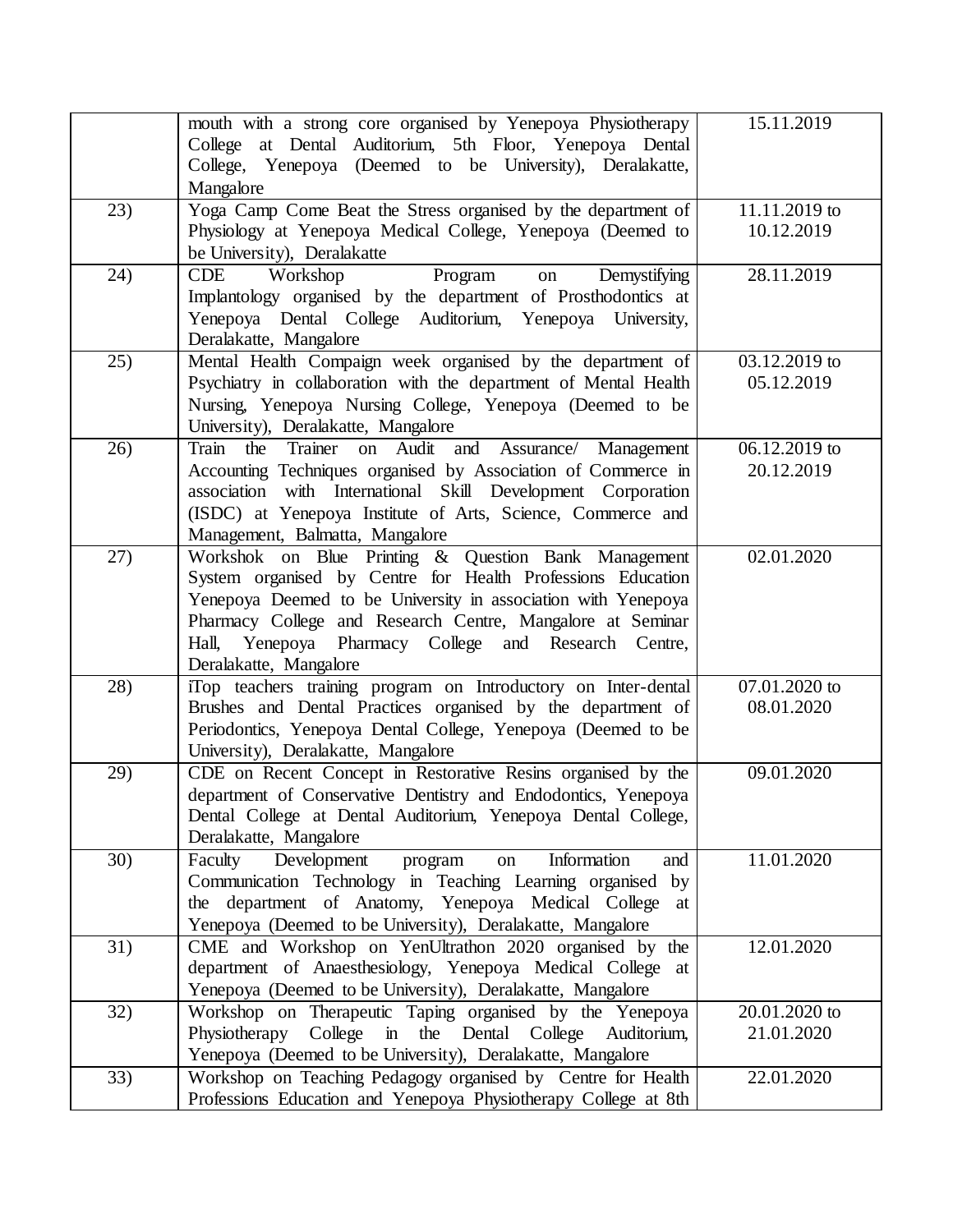|                 | floor, EMD Building, Yenepoya (Deemed to be University),<br>Deralakatte, Mangalore                                                                                                                                                                                                                          |                                      |
|-----------------|-------------------------------------------------------------------------------------------------------------------------------------------------------------------------------------------------------------------------------------------------------------------------------------------------------------|--------------------------------------|
| 34)             | Workshop on Fundamentals of Research organised by the Centre<br>for Health Professions Education and Yenepoya Physiotherapy<br>College at EMD Building Auditorium, 8th floor, Yenepoya<br>Medical College and Hospital, Yenepoya (Deemed to be<br>University), Deralakatte, Mangalore                       | 23.01.2020                           |
| 35)             | Live laparoscopic camp and a training programme in Overview of<br>Minimal Invasive Surgery conducted by the department of General<br>Surgery of Yenepoya Medical College in association with<br>Verwandeln Institute, Kochi at Yenepoya Medical College and<br>Hospital Campus, Deralakatte, Mangalore      | 23.01.2020 to<br>27.01.2020          |
| $\overline{36}$ | Author workshop: How to Publish in High Impact Journals?<br>organsied by the Central Library and Internal Quality Assurance<br>Cell of Yenepoya (Deemed to be University) at Lecture Hall 3,<br>Yenepoya Medical College, Deralakatte, Mangalore                                                            | 24.01.2020                           |
| 37)             | Orientation on NAAC Mannual organised by Yenepoya Institute<br>of Arts, Science, Commerce and Management in the Board Room<br>of the Yenepoya Arts, Science, Commerce and Management,<br>Balmatta, Mangalore                                                                                                | 27.01.2020                           |
| 38)             | Workshop YEN Bio Sim 2020 - "BUBBLES" on Blood Gases:<br>Integrated Simulation Lab-Based workshop conducted by the<br>department of Biochemistry, Yenepoya Medical College at EMD<br>Auditorium and Simulation lab, EMD Building, 8th floor,<br>Yenepoya Medical College Hospital, Deralakatte, Mangalore   | 06.02.2020                           |
| 39)             | CME on Frontiers in Physiology Research- Basic science to<br>and Workshop on Computer assisted learning<br>translation<br>organised by the department of Physiology, Yenepoya Medical<br>College at Lecture Hall 4, Yenepoya Medical College, Yenepoya<br>(Deemed to be University), Deralakatte, Mangalore | 12.02.2020                           |
| 40)             | on Research Methodology<br>Basic<br>Modular<br>training<br>and<br>Biostatistics organised by department of Community Medicine<br>and Statistics at department of Community, Yenepoya Medical<br>College, Deralakatte, Mangalore                                                                             | Between 12.02.2020<br>and 02.03.2020 |
| 41)             | Author wokshop on How to Write and Publish Scientific Papers in<br>High Impact Journals? Organized by the Central Library,<br>Yenepoya( Deemed to be University), Deralakatte, Mangalore                                                                                                                    | 26.02.2020                           |
| 42)             | Workshop on Artex Articulators- A Technique Update<br>and<br>Introduction to Zebris Digital Facebow organised by<br>the<br>of Prosthodontics, Yenepoya Dental College<br>department<br>at<br>Yenepoya (Deemed to be University), Deralakatte, Mangalore                                                     | 26.02.2020                           |
| 43)             | Workshop on Hard tissue laser organised by Department of<br>Prosthodontics, Yenepoya Dental College at Yenepoya Deemed to<br>be University, Deralakatte, Mangalore                                                                                                                                          | 27.02.2020                           |
| 44)             | CME on Demystifying CBME organised by the department of<br>Anatomy at Lecture Hall IV, Academic Block, Yenepoya Medical                                                                                                                                                                                     | 05.03.2020                           |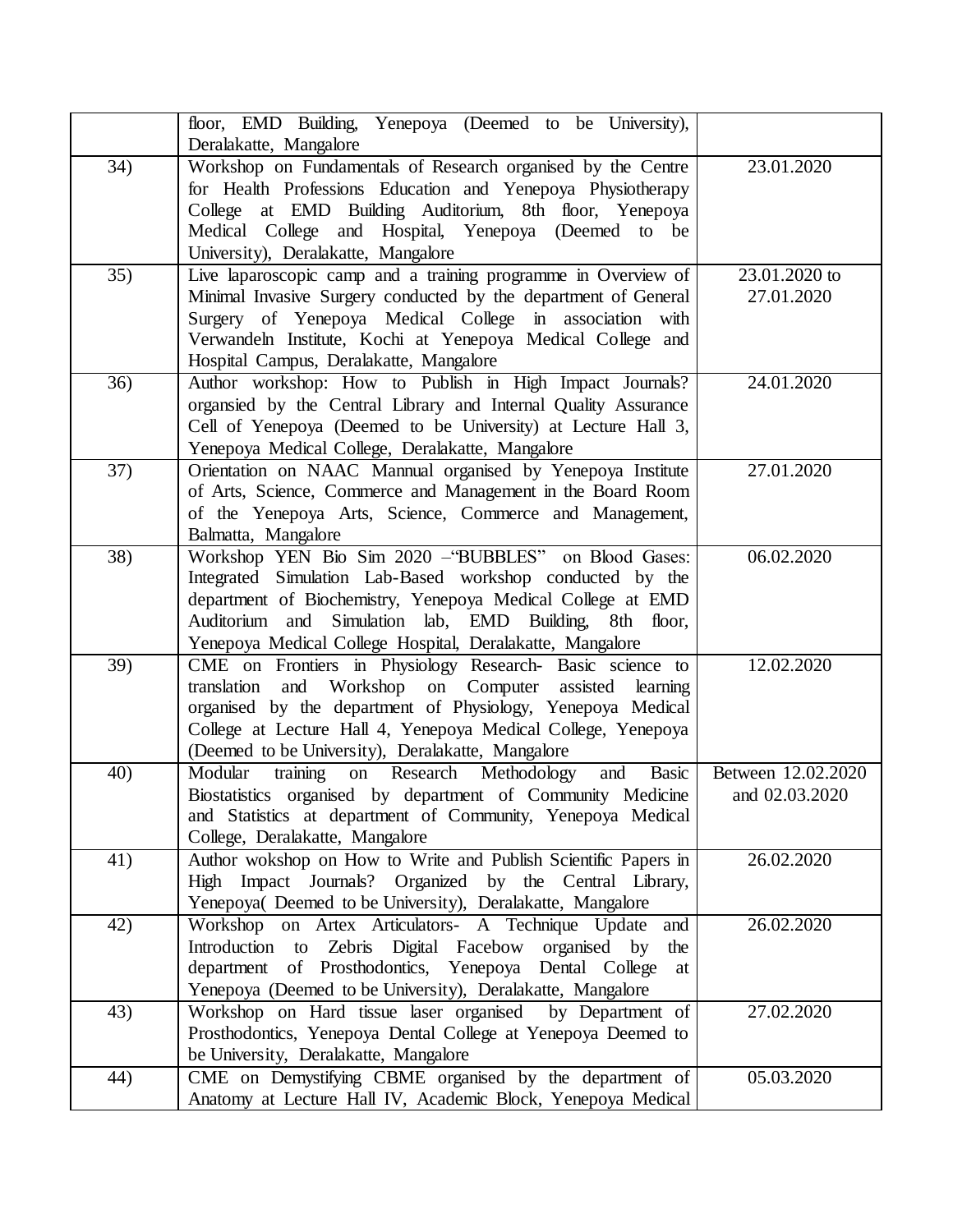|     | College, Yenepoya (Deemed to be University), Mangalore              |                |
|-----|---------------------------------------------------------------------|----------------|
| 45) | "Trauma Simwar" conducted by the department of Orthopaedic in       | 08.03.2020     |
|     | coordination with the department of Anaesthesia and Acts-Yen        |                |
|     | Staff in Simulation lab, EMD Building, 8th floor, Yenepoya          |                |
|     | Medical College, Deralakatte, Mangalore                             |                |
| 46) | CME on Haemocon 2020 organized by the department of General         | 08.03.2020     |
|     | Medicine, Yenepoya Medical College at Yenepoya "Deemed to be        |                |
|     | University", Deralakatte, Mangalore                                 |                |
| 47) | Workshop on Basic concepts of Animal Experiment & Ethics            | 13.03.2020     |
|     | conducted by the department of Pharmacology, Yenepoya Medical       |                |
|     | College in the department of Pharmacology, 1st floor, Yenepoya      |                |
|     | Medical College, Deralakatte, Mangalore                             |                |
| 48) | Train the Trainer on International Financial Management and         | 04.05.2020 to  |
|     |                                                                     |                |
|     | Business Analysis organised by Association of Commerce in           | 08.05.2020     |
|     | association with International Skill Development Corporation        |                |
|     | (ISDC) at Yenepoya Institute of Arts, Science, Commerce and         |                |
|     | Management, Mangalore                                               |                |
| 49) | Webinar on Using Citation Analysis to Develop a Research Vision     | 26.05.2020     |
|     | organised by the Central Library and Internal Quality Assurance     |                |
|     | Cell of Yenepoya "Deemed to be University", Deralakatte,            |                |
|     | Mangalore                                                           |                |
| 50) | Special Smile Program organized by the<br>department<br>of          | 27.05.2020 to  |
|     | Pedodontics and Preventive Dentistry, Yenepoya Dental College,      | 28.05.2020     |
|     | Yenepoya "Deemed to be University", Deralakatte, Mangalore          |                |
| 51) | Webinar on Web of Science- Advanced Users Training organised        | 03.06.2020     |
|     | by the Central Library and Internal Quality Assurance Cell with     |                |
|     | Clarivate Analytics, Yenepoya "Deemed to be University",            |                |
|     | Deralakatte                                                         |                |
| 52) | Webinar on Author workshop: Increasing citations:- What to do       | 10.06.2020     |
|     | both pre publication and post publication? organised by the         |                |
|     | Central Library and Internal Quality Assurance Cell with Clarivate  |                |
|     | Analytics, Yenepoya "Deemed to be University", Deralakatte          |                |
| 53) | Organized Online Extension Activity on "Yen Power"- An online       | 24.06.2020     |
|     | initiative by Yen-Biochemistry on holistic and multisectorial       |                |
|     |                                                                     |                |
|     | approach to educate adolescent girls on health" to College students |                |
|     | Minority Morarji Desai PU college, Deralakatte, Mangalore<br>of     |                |
|     | and 2nd and 3rd yr MLT students of Yenepoya (Deemed to be           |                |
|     | University), organized by department of Biochemistry, YMC           |                |
| 54) | One day online workshop Good Clinical Practice Workshop for         | 29.06.2020 and |
|     | the Ethics Committee members of EC members of SDM                   | 30.06.2020     |
|     | University, Dharwad                                                 |                |
|     | <b>Non Teaching staff</b>                                           |                |
| 1)  | Workshop on Administrative Reforms and Governance in Higher         | 08.08.2019     |
|     | Education Institutions for non teaching staff of Yenepoya Deemed    |                |
|     | to be University organised by Internal Quality Assurance Cell of    |                |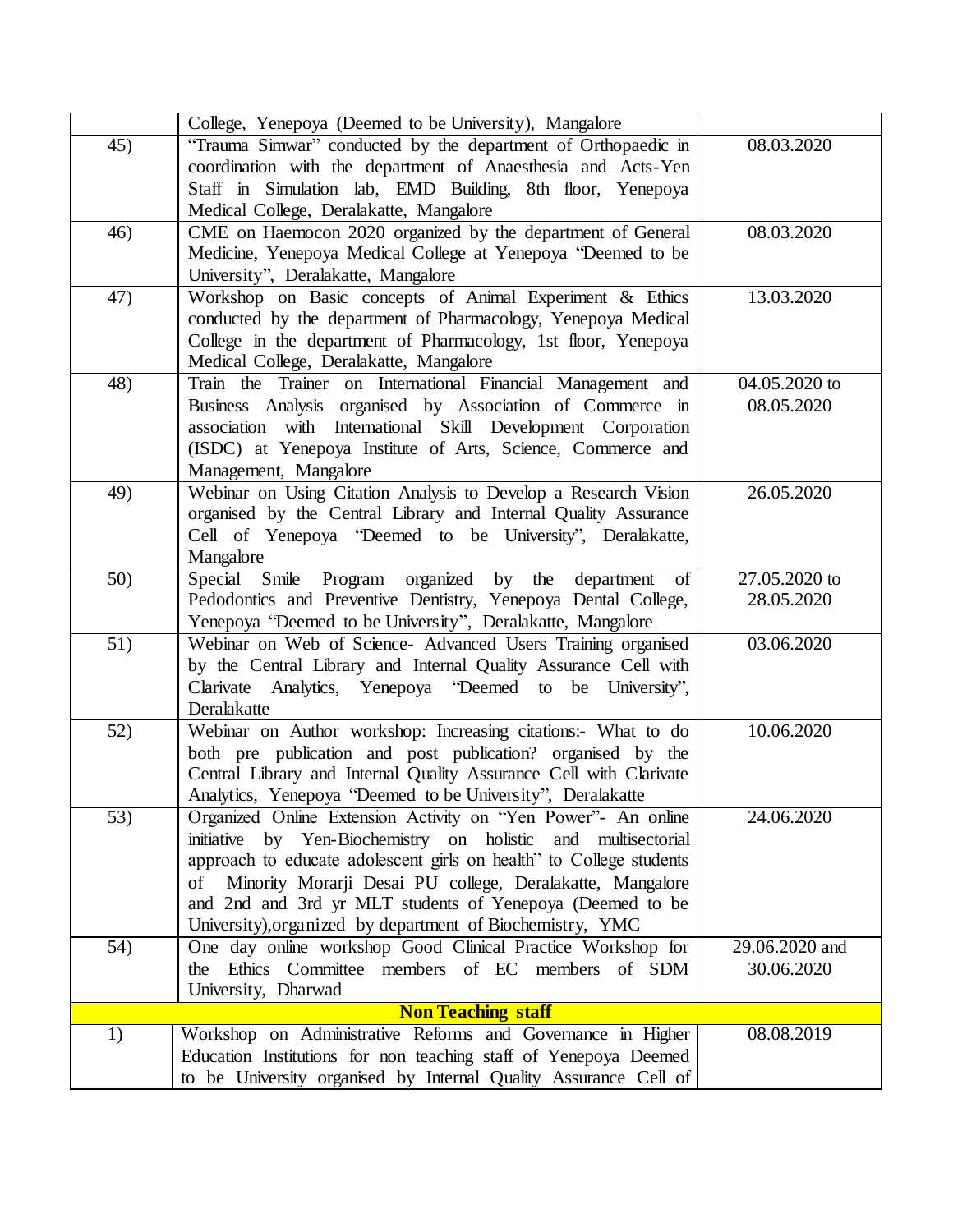|    | Yenepoya (Deemed to be University), Deralakatte, Mangalore                                                                                                                                                            |               |
|----|-----------------------------------------------------------------------------------------------------------------------------------------------------------------------------------------------------------------------|---------------|
| 2) | Training on Basic Fire Figthing and Fire Drill at Yenepoya Degree<br>College, Balmatta, Mangalore                                                                                                                     | 20.09.2019    |
| 3) | Workshop on Rapid Updates conducted in the Forensic Demo<br>Room, Yenepoya Medical College, Deralakatte, Mangalore                                                                                                    | 16.10.2019    |
| 4) | day training module by Bredent expens organised<br>One<br>by<br>department of Prosthodontics in the CAD CAM Lab, Yenepoya<br>(Deemed to be University), Deralakatte                                                   | 09.01.2020    |
| 5) | Orientation on NAAC Mannual organised by Yenepoya Institute of<br>Arts, Science, Commerce and Management in the Board Room of<br>Science, Commerce<br>Yenepoya Arts,<br>and Management,<br>the<br>Balmatta, Mangalore | 27.01.2020    |
|    | 2018-19                                                                                                                                                                                                               |               |
|    | <b>Teaching Staff</b>                                                                                                                                                                                                 |               |
| 1) | CME on Endocrinology Update organised by the department of<br>OBG, Yenepoya Medical College at Acts-Yen Auditorium, EMD<br>Building, Yenepoya Medical College and Hospital, Deralakatte,<br>Mangalore                 | 08.07.2018    |
| 2) | Workshop on Academic Leadership in Health Professions                                                                                                                                                                 | 10.07.2018    |
|    | Education and Interactive session on Curricular reforms:                                                                                                                                                              |               |
|    | Opportunities and Challenges organised by Centre for Health                                                                                                                                                           |               |
|    | Professions Education in association with Medical Education Unit,                                                                                                                                                     |               |
|    | Yenepoya (Deemed to be University), Deralakatte, Mangalore                                                                                                                                                            |               |
| 3) | MANGALORE ALLERCON - 2018, National symposium on                                                                                                                                                                      | 15.07.2018    |
|    | Aleergy & Clinical Immunology, organized by department of                                                                                                                                                             |               |
|    | Dermatology, Otorhinolarynlogology & Respiratory Medicine,                                                                                                                                                            |               |
|    | Yenepoya Medical College at Dr A V Rao Auditorium, IMA                                                                                                                                                                |               |
|    | House, Attavara Road, Mangalore                                                                                                                                                                                       |               |
| 4) | Orientation on Digital Library E Resources organised by the                                                                                                                                                           | 20.07.2018    |
|    | Library Committee of the Yenepoya Nursing College at Board                                                                                                                                                            |               |
|    | Room of Yenepoya Nursing College, Yenepoya (Deemed to be<br>University), Deralakatte, Mangalore                                                                                                                       |               |
| 5) | 3d Laparoscopic Workshop<br>International Robotic<br>$\&$<br>2018                                                                                                                                                     | 21.07.2018 to |
|    | organised by department of Urology, Surgical Oncology and                                                                                                                                                             | 22.07.2018    |
|    | Gynaecology at Yenepoya Medical College, Yenepoya (Deemed to                                                                                                                                                          |               |
|    | be University), Mangalore, Karnataka, India                                                                                                                                                                           |               |
| 6) | Conclave<br>Restorative<br>Hands<br>Workshop<br>a<br>on<br>on                                                                                                                                                         | 25.07.2018    |
|    | Restorative Dentistry organised by<br>of<br>Advance<br>department<br>Prsothodontics in association with department of Conservative and                                                                                |               |
|    | endodontics and department of Periodontics at Yenepoya Dental                                                                                                                                                         |               |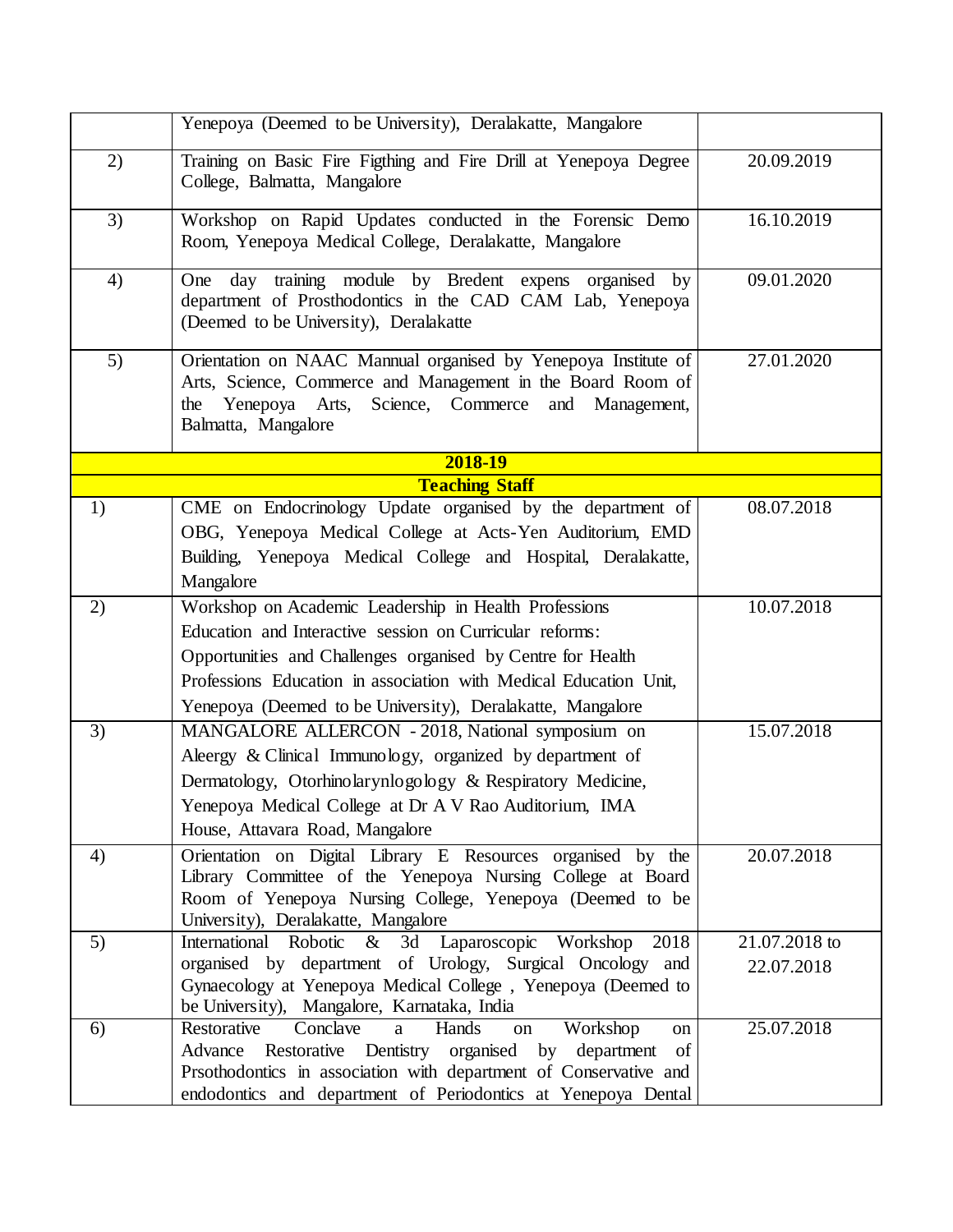|     | College<br>Auditorium,<br>Yenepoya<br>(Deemed to<br>University),<br>be<br>Deralakatte, Mangalore                                                                                                                                                                                                     |                             |
|-----|------------------------------------------------------------------------------------------------------------------------------------------------------------------------------------------------------------------------------------------------------------------------------------------------------|-----------------------------|
| 7)  | DERMABASICS 2018, (Orientation program for first year<br>postgraduates of Dermatology, Venereology & Leprosy), organized<br>by department of Dermatology, Yenepoya Medical College,<br>Deralakatte, Mangalore                                                                                        | 05.08.2018                  |
| 8)  | Workshop on SPSS organised by department of Child Health<br>Nursing, Yenepoya Nursing College at Central Library, Yenepoya<br>(Deemed to be University), Deralakatte, Mangalore                                                                                                                      | 08.08.2018                  |
| 9)  | <b>CDE-YENDOCON</b> : Magnification Redefined: Microsonic<br>Endodontics organised by the department of Conservative Dentistry<br>and Endodontics, Yenepoya Dental College, Deralakatte,<br>Mangalore                                                                                                | 14.08.2018                  |
| 10) | CME on Current trends in the Pharmacotherapy of Bronchial<br>Asthma and COPD organised by department of Phramacology,<br>Yenepoya Medical College at Indoor Auditorium, Academic Block,<br>Yenepoya Medical College, Deralakatte, Mangalore                                                          | 29.08.2018                  |
| 11) | Train the Trainer programme on "Audit and Assurance<br>/Management Accounting Techniques" organised by Association of<br>Commerce in association with International Skill Development<br>Corporation at the Yenepoya Institute of Arts, Science, Commerce<br>and Management, Balmatta, Mangalore     | 13.09.2018 to<br>14.09.2018 |
| 12) | CME Programme on Decoding MIC:A Step towards Better Patient<br>Care organised by the Department of Microiology at Lecture Hall<br>IV, Academic Block, Yenepoya Medical College, Yenepoya<br>(Deemed to be University), Deralakatte, Mangalore                                                        | 22.09.2018                  |
| 13) | Workshop-cum-Demonstration<br>Eco-friendly<br>Plastination<br>on<br>Technology for preserving Animal tissues and Organs organised by<br>the department of Forensic Medicine and Taxicology at Demo<br>Room I Department of Forensic Medicine and Toxicology,<br>Yenepoya Medical College, Mangalore. | 28.09.2018                  |
| 14) | World Elders Day Programme on the theme, "Celebrating Older<br>Human Rights Champions" and World Mental Health Day on the<br>theme "Young People and Mental Health in a Changing World" at<br>Yenepoya (Deemed to be University), Deralakatte, Mangalore                                             | 15.10.2018                  |
| 15) | Workshop on Soft/Interpersonal Skills for Faculty in Higher<br>Education on the occasion of National Pharmacy Week organised<br>by Yenepoya Pharmacy College and Research Centre at Indoor<br>Auditorium,<br>Academic<br>Block,<br>Yenepoya<br>Medical<br>College,<br>Deralakatte, Mangalore         | 05.11.2018 to<br>06.11.2018 |
| 16) | National SORT IT (Structured Operational Research and Training<br>Initiative) Operational Research course $-2019$ organised by the<br>department of Community Medicine<br>and International Union<br>Against Tuberculosis and Lung Disease                                                           | 12.11.2018 to<br>24.11.2018 |
| 17) | Pre Conference of 46th National IPS Conference at Dental<br>Auditorium, 5th Floor, Yenepoya Dental College, Yenepoya                                                                                                                                                                                 | 15.11.2018                  |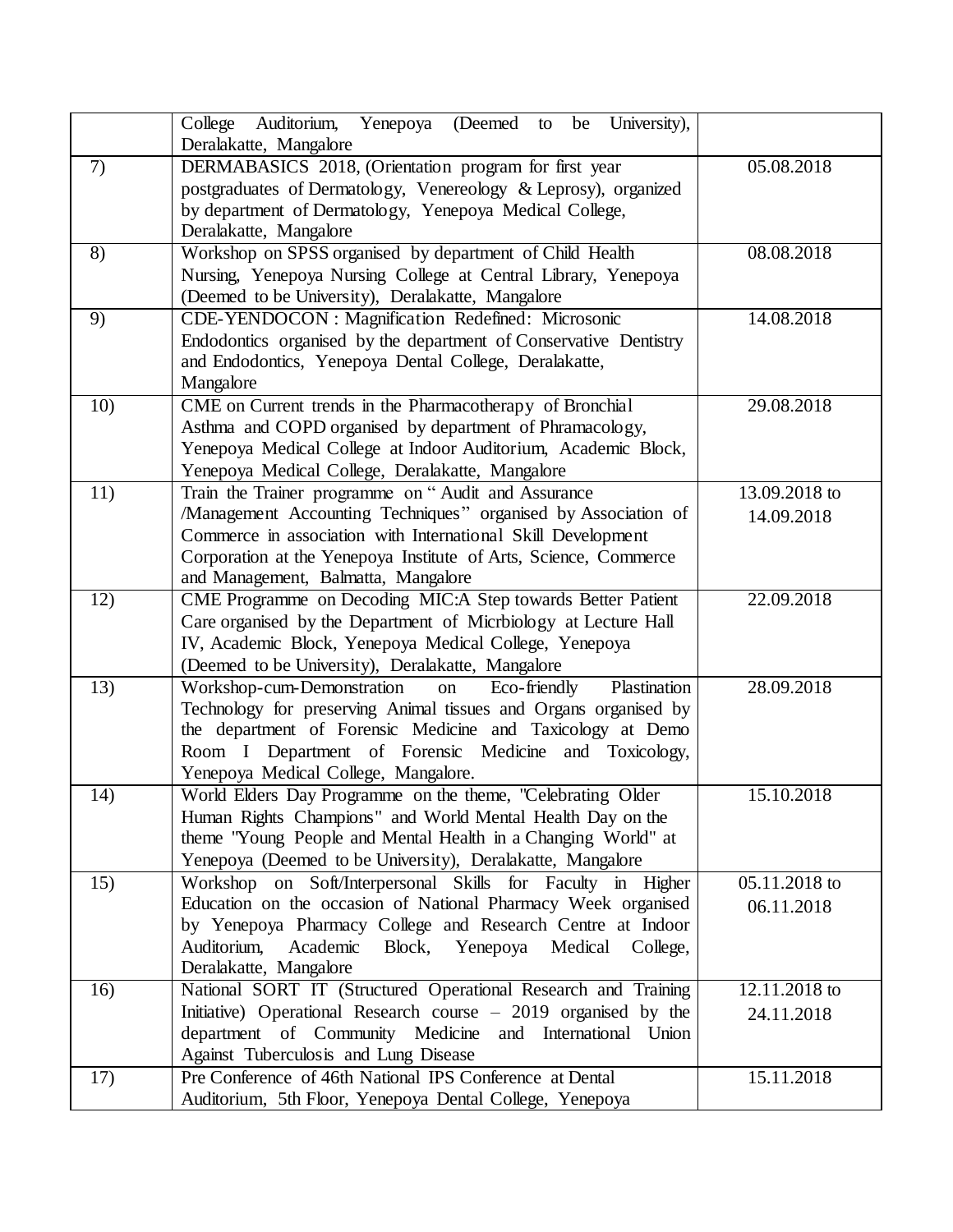|     | (Deemed to be University), Deralakatte, Mangalore                                                                                                                                                                                                                                                                                          |                             |
|-----|--------------------------------------------------------------------------------------------------------------------------------------------------------------------------------------------------------------------------------------------------------------------------------------------------------------------------------------------|-----------------------------|
| 18) | Continuing Medical Education (CME) and Scientific Programme<br>organised by the department of Pathology, Yenepoya Medical<br>College at Pathology department, Yenepoya Medical College,<br>Yenepoya (Deemed to be University), Deralakatte, Mangalore                                                                                      | 28.11.2018                  |
| 19) | End-user awareness program and training on Use and Acess of<br>DynaMed Plus Evidence based Clinical Decision Support Resource<br>organised by Central Library, Yenepoya University at 8th floor<br>Auditorium, EMD Building, Yenepoya Medical College<br>and<br>Hospital, Deralakatte, Mangalore                                           | 06.12.2018                  |
| 20) | Regional workshop on ECG Interpretation : Beyond Basics<br>organised by the department of Medical Surgical Nursing of<br>Yenepoya Nursing College in collaboration with Acts-Yen at EMD<br>Auditorium, 8th Floor, Yenepoya Medical College and Hospital,<br>Deralakatte, Mangalore                                                         | 08.12.2018                  |
| 21) | Pre Conference of 46th National IPS Conference at Dental<br>Auditorium, 5th Floor, Yenepoya Dental College, Yenepoya<br>(Deemed to be University), Deralakatte, Mangalore                                                                                                                                                                  | $15.11.\overline{2018}$     |
| 22) | Continuing Medical Education (CME) and Scientific Programme<br>organised by the department of Pathology, Yenepoya Medical<br>College at Pathology department, Yenepoya Medical College,<br>Yenepoya (Deemed to be University), Deralakatte, Mangalore                                                                                      | 28.11.2018                  |
| 23) | End-user awareness program and training on Use and Acess of<br>DynaMed Plus Evidence based Clinical Decision Support Resource<br>organised by Central Library, Yenepoya University at 8th floor<br>Auditorium, EMD Building, Yenepoya Medical College and<br>Hospital, Deralakatte, Mangalore                                              | 06.12.2018                  |
| 24) | Regional workshop on ECG Interpretation : Beyond Basics<br>organised by the department of Medical Surgical Nursing of<br>Yenepoya Nursing College in collaboration with Acts-Yen at EMD<br>Auditorium, 8th Floor, Yenepoya Medical College and Hospital,<br>Deralakatte, Mangalore                                                         | 08.12.2018                  |
| 25) | Yoga training programme for the faculty of Yenepoya Deemed to<br>be University organised by the department of Physiology,<br>Yenepoya Medical College in collaboration with National Service<br>Scheme, Yenepoya Research Centre at Physiology Yoga Lab, 1st<br>Floor, Academic Block, Yenepoya Medical College, Deralakatte,<br>Mangalore | 08.12.2018 to<br>30.12.2018 |
| 26) | Workshop on Blueprinting for Enhancing Content Validity of<br>Assessments organised by Centre for Health Professions Education,<br>Yenepoya (Deemed to be University) in association with<br>Department of Physiology, Yenepoya Medical College at Dental<br>Auditorium, 5th Floor, Yenepoya Dental College, Deralakatte,                  | 17.12.2018                  |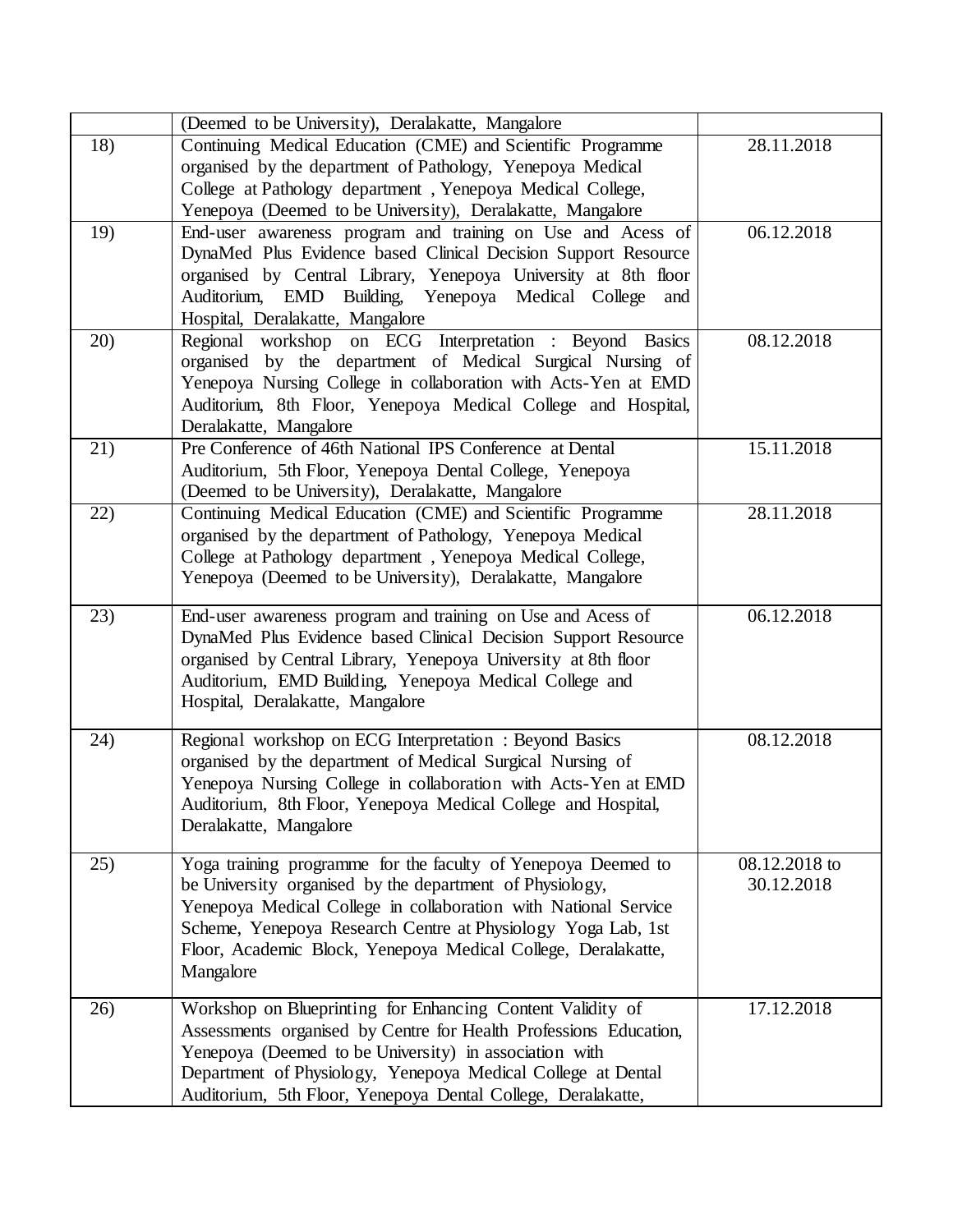|     | Mangalore                                                                                                                                                                                                  |                             |
|-----|------------------------------------------------------------------------------------------------------------------------------------------------------------------------------------------------------------|-----------------------------|
| 27) | End user awareness program on Pro Quest Nursing Database<br>organised by the Central Library at the E-Learning Centre, Central<br>Library, Yenepoya (Deemed to be University), Deralakatte,<br>Mangalore   | 18.12.2018                  |
| 28) | UGC Orientation Programme and its Record Maintenance<br>organised by Yenepoya Ayurvedic Medical College and Hospital at<br>Board Room, Yenepoya Ayurveda Medical College and Hospital,<br>Naringana        | 19.12.2018                  |
| 29) | NAAC Orientation Programme and its Record Maintenance<br>organised by Yenepoya Ayurvedic Medical College and Hospital at<br>Board Room, Yenepoya Ayurveda Medical College and Hospital,<br>Naringana       | 20.12.2018                  |
| 30) | NAAC Orientation Programme and Record Maintenance organised<br>by Yenepoya Homoeopathic Medical College and Hospital at<br>Anatomy Demonstartion Room Yenepoya Homeopathy Medical<br>College and Hospital, | 20.12.2018                  |
| 31) | NAAC Orientation Programme on "Record Maintenance"<br>organised by Yenepoya Ayurvedic Medical College and Hospital at<br>Board Room, Yenepoya Ayurveda Medical College and Hospital,<br>Naringana          | 02.01.2019                  |
| 32) | NAAC Orientation Programme on Office Administration organised<br>by Yenepoya Homoeopathic Medical College and Hospital at<br>Physiology department Yenepoya Homeopathy Medical College<br>and Hospital,    | 02.01.2019                  |
| 33) | Orientation Programme on Clinical Research & its Application at<br>Yenepoya Homoeopathic Medical College, Naringana                                                                                        | 03.01.2019                  |
| 34) | Webinar on World e-book Library by the National Library of India<br>at the E Learning Centre, Central Library, Yenepoya (Deemed to be<br>University), Deralakatte, Mangalore                               | 03.01.2019                  |
| 35) | Workshop on Dry Needling conducted by Yenepoya Physiotherapy<br>College at Yenepoya Dental College Auditorium, Yenepoya<br>(Deemed to be University), Deralakatte, Mangalore                               | 09.01.2019 to<br>13.01.2019 |
| 36) | Orientation Programme on NABH Guidelines and Records<br>Maintenance organised by Yenepoya Homoeopathic College at<br>Physiology Department, Ayush Campus, Naringana                                        | 10.01.2019                  |
| 37) | NAAC Orientation Programme and Record Maintenance organised<br>by Yenepoya Ayurvedic Medical College and Hospital at Board                                                                                 | 17.01.2019                  |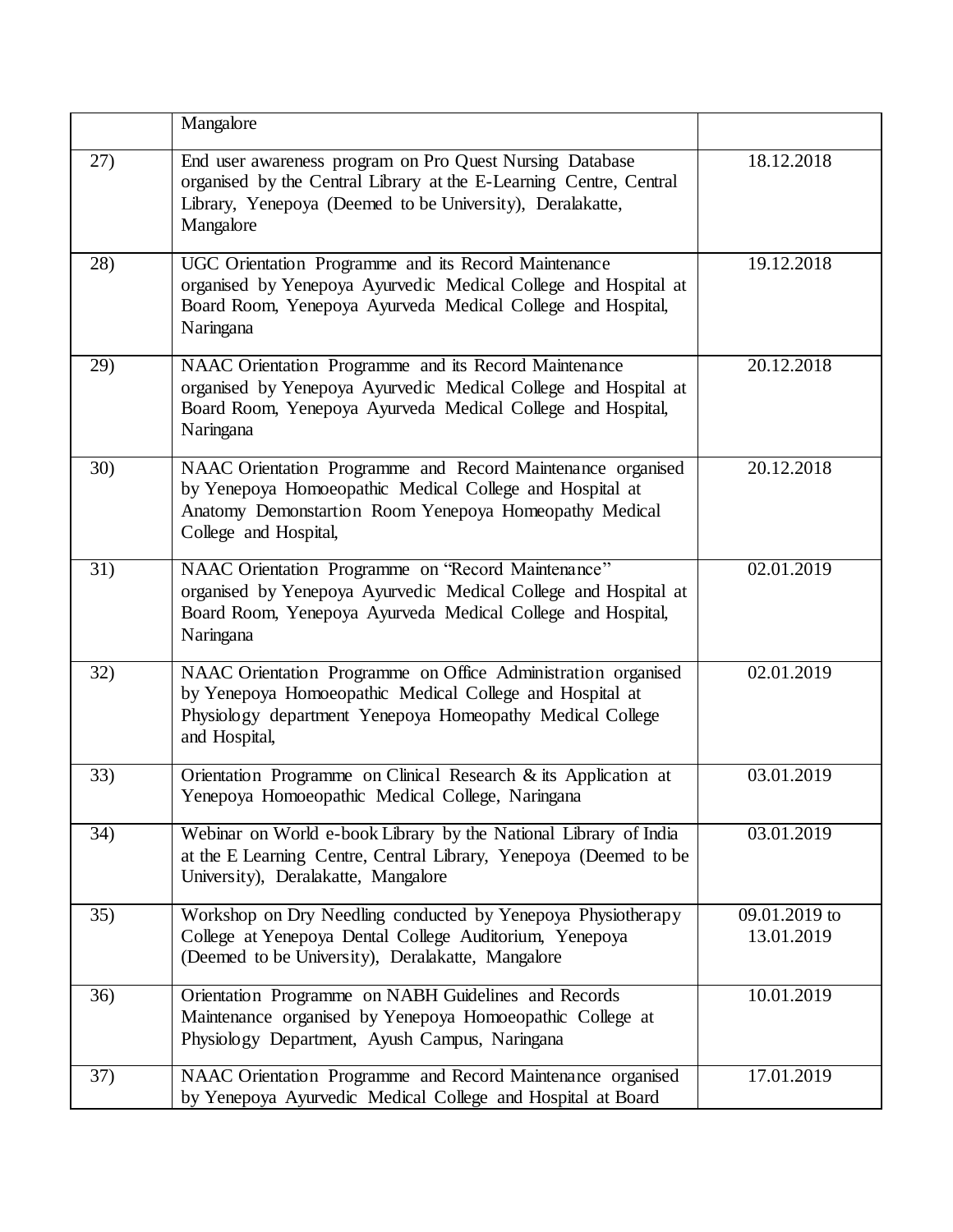|     | Room, Yenepoya Ayurveda Medical College and Hospital,<br>Naringana                                                                                                                                                                                                                                                                    |                             |
|-----|---------------------------------------------------------------------------------------------------------------------------------------------------------------------------------------------------------------------------------------------------------------------------------------------------------------------------------------|-----------------------------|
| 38) | NAAC Orientation Programme and Record Maintenance organised<br>by Yenepoya Homoeopathic Medical College and Hospital at<br>Physiology department Yenepoya Homeopathy Medical College<br>and Hospital                                                                                                                                  | 17.01.2019                  |
| 39) | CME on Yen-Biochem CME-2019 on Recent Advances in Cancer<br>Diagnosis and Therapy organised by the department of<br>Biochemistry, Yenepoya Medical College at Yenepoya (Deemed to<br>be University), Deralakatte, Mangalore                                                                                                           | 17.01.2019                  |
| 40) | Fitness Yoga Training Program for the faculty of Yenepoya<br>(Deemed to be University) conducted by the Department of<br>Physiology in collaboration with National Service Scheme, at<br>Yenepoya Research Centre at Physiology Yoga lab, 1st floor,<br>Academic block, Yenepoya Medical College, Yenepoya University,<br>Deralakatte | 21.01.2019 to<br>25.02.2019 |
| 41) | Workshop on Outcome Based Education conducted by Medical<br>Education Unit of Yenepoya Medical College at Seminar Room,<br>Department of Physiology, 1st Floor, Academic Block, Yenepoya<br>Medical College, Deralakatte, Mangalore                                                                                                   | 23.01.2019                  |
| 42) | Human Rights Workshop conducted by Yenepoya University,<br>Deralakatte                                                                                                                                                                                                                                                                | 23.01.2019                  |
| 43) | NAAC Orientation Programme and Record Maintenance conducted<br>by Yenepoya Ayurvedic Medical College and Hospital at Board<br>Room, Yenepoya Ayurveda Medical College<br>and Hospital,<br>Naringana                                                                                                                                   | 24.01.2019                  |
| 44) | NAAC Orientation Programme and Record Maintenance conducted<br>by Yenepoya Homeopathic Medical College and Hospital at<br>Physiology department Yenepoya Homeopathy Medical College<br>and Hospital                                                                                                                                   | 24.01.2019                  |
| 45) | NAAC Orientation Programme and Record Maintenance conducted<br>by Yenepoya Ayurvedic Medical College and Hospial at Board<br>Room, Yenepoya Ayurveda Medical College and Hospital,<br>Naringana                                                                                                                                       | 31.01.2019                  |
| 46) | NAAC Orientation Programme and Record Maintenance conducted<br>by Yenepoya Homeopathic Medical College and Hospital at<br>Physiology department Yenepoya Homeopathy Medical College<br>and Hospital                                                                                                                                   | 31.01.2019                  |
| 47) | CME on Venous system of the body and its Clinical Implications<br>organised by the department of Anatomy at LH - IV, Academic<br>Block, Yenepoya Medical College, Deralakatte                                                                                                                                                         | $06.02.\overline{2019}$     |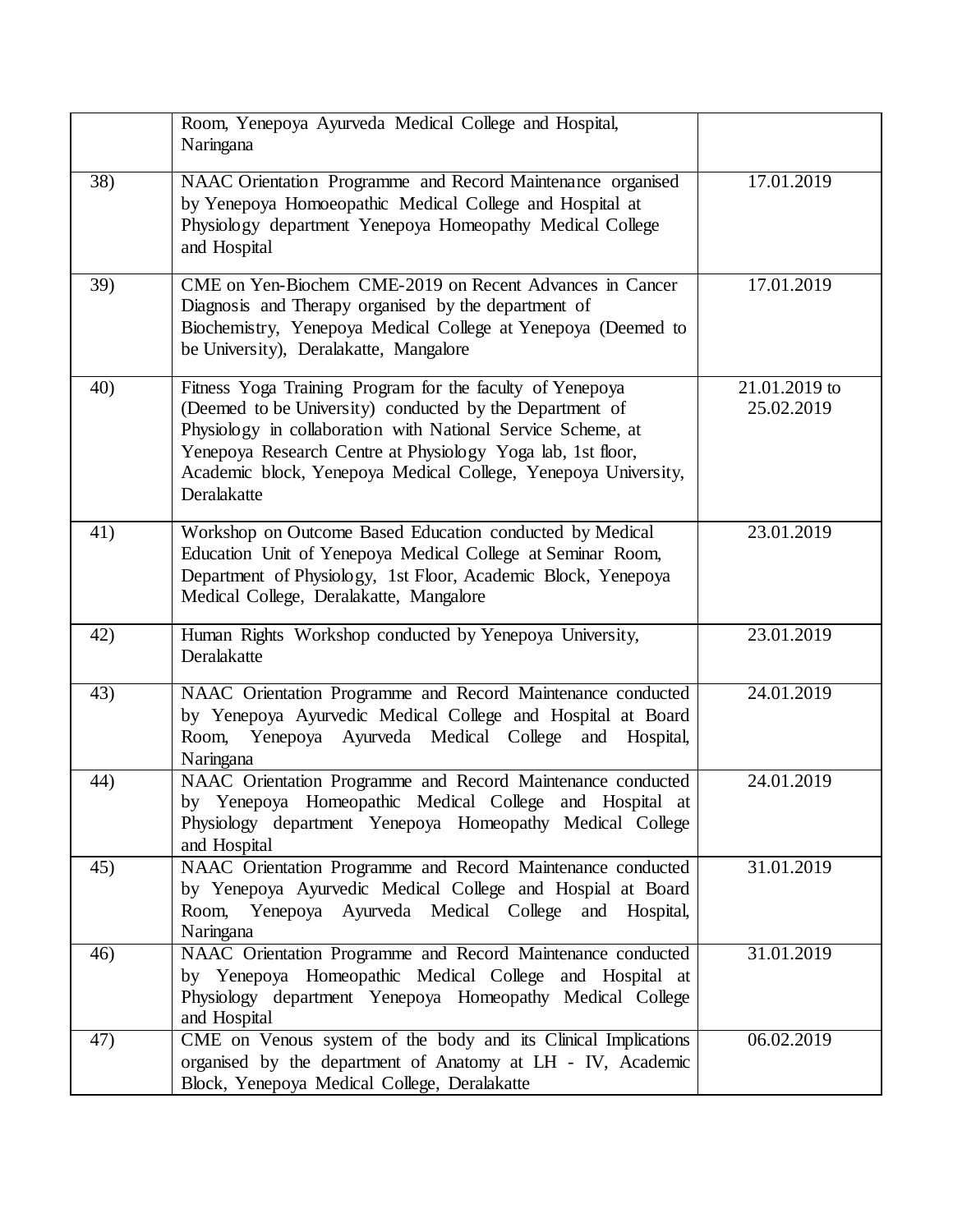| 48) | Regional Conference<br>on Preventive Paediatric-<br>Nursing<br>Perspectives conducted by department of Child Health Nursing,<br>Yenepoya Nursing College at 8th Floor, EMD Building, Yenepoya<br>Medical College Hospital, Deralakatte, Mangalore                                                                                                                    | 09.02.2019                    |
|-----|----------------------------------------------------------------------------------------------------------------------------------------------------------------------------------------------------------------------------------------------------------------------------------------------------------------------------------------------------------------------|-------------------------------|
| 49) | CME on Achieving and Sustaining Process Improvement in<br>Hospitals conducted by the department of Hospital Administration,<br>Yenepoya Medical College in collaboration with Academy of<br>Hospital Administration, Mangalore- Manipal Chapter in Dental<br>Auditorium, 5th Floor, Yenepoya Dental College, Deralakatte,<br>Mangalore                               | 09.02.2019                    |
| 50) | Orientation on Teaching and Learning Methodology organised by<br>Yenepoya Homoeopathy Medical College and Hospital at<br>Physiotherapy<br>department, Yenepoya Homoepathic College,<br>Naringana                                                                                                                                                                     | 13.02.2019                    |
| 51) | Workshop on National Cancer Grid Travelling School of Pathology<br>organised by the department of Oncosurgery and Oncopathology,<br>Yenepoya Medical College at Sri Shankara Cancer Hospital<br>Auditorium, Shankarapuram, Bangalore                                                                                                                                 | 17.02.2019                    |
| 52) | Workshop on Eleventh Annual Conference of Karnartaka Health<br>Science Library Association (KHSLA) organised by Central<br>Library, Yeneopoya (Deemed to be University), Deralakatte,<br>Mangalore                                                                                                                                                                   | 22.02.2019 to<br>23.02.2019   |
| 53) | Workshop on Health Profession Education Technology organised<br>by Centre for Health Professions Education, Yenepoya (Deemed to<br>be University) in Association with Yenepoya Pharmacy College<br>and Research Centre, Mangalore at Demonstration Room,<br>Department of Community Medicine, Yenepoya Medical College,<br>Deralakatte, Mangalore                    | $27.02.2019$ to<br>28.02.2019 |
| 54) | Workshop on Simulation in Physiology-An YENriching Journey<br>towards Integrated Competency based approach conducted by<br>Department of Physiology, Yenepoya Medical College and<br>Advanced Comprehensive Clinical Training and Simulation Center<br>(ACTS-YEN) at ACTS-YEN, EMD Building, 8th Floor, Yenepoya<br>Medical College Hospital, Deralakatte, Mangalore | 21.03.2019                    |
| 55) | Radiographic<br><b>CDE</b><br>Interpretations:<br><b>Basics</b><br>on<br>to<br>Beyond conducted by department of Oral Medicine and Radiology,<br>Yenepoya Dental College at Yenepoya Dental College Auditorium,<br>Yenepoya (Deemed to be University), Deralakatte, Mangalore                                                                                        | 23.03.2019                    |
| 56) | CDE Programme on Medical Emergencies in Dental Practice and<br>Role of Amoxicillin-Clavulanic Acid in Odontogenic Infections<br>organied by the department of Oral and Maxillofacial Surgery,<br>Yenepoya Dental College at the Indoor Auditorium, Yenepoya<br>(Deemed to be University), Deralakatte, Mangalore                                                     | 30.03.2019                    |
| 57) | Workshop on Quality assured data capturing using Epicollect<br>organised by the department of Community Medicine, Yenepoya<br>Medical College under the aegis of Intercollegiate<br>Academic                                                                                                                                                                         | 15.04.2019                    |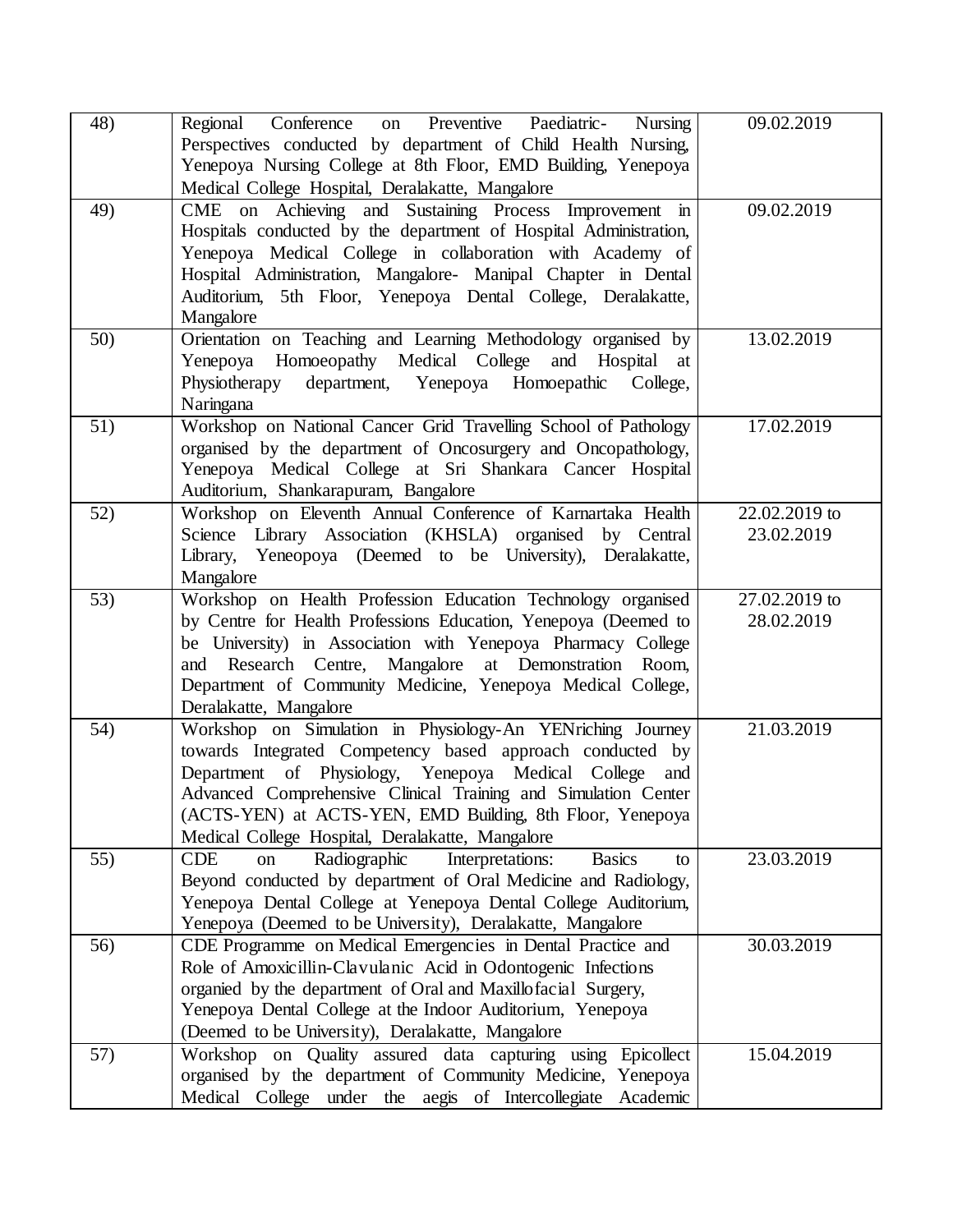|     | Postgraduate Programme (IAPP)<br>at Demonstration<br>Hall,<br>Department of Community Medicine, 3rd Floor, Yenepoya Medical<br>College, Yenepoya (Deemed to be University), Deralakatte,<br>Mangalore                                                                                                                    |                             |
|-----|--------------------------------------------------------------------------------------------------------------------------------------------------------------------------------------------------------------------------------------------------------------------------------------------------------------------------|-----------------------------|
| 58) | paradigims<br>$\mathbf{in}$<br>New<br>workshop<br>$\mathbf{A}$<br>hard<br>tissue<br>on<br>management by Acteon Continuing Education in association with<br>Department of Prosthodontics at Yenepoya Dental College<br>Auditorium, Deralakatte, Mangalore                                                                 | 16.04.2019                  |
| 59) | Workshop on Systematic Review and Meta Analysis organised by<br>the departmet of Child Health Nursing, Yenepoya Nursing College<br>at E Learning Centre of Yenepoya (Deemed to be University),<br>Deralakatte, Mangalore                                                                                                 | 27.04.2019                  |
| 60) | Regional workshop on Midwifery simulation and skills-Leading the<br>way with quality care conducted by the department of OBG<br>Nursing, Yenepoya Nursing College in collaboration with Acts-<br>Yen at Acts-Yen Auditorium, EMD Building, 8th Floor, Yenepoya<br>(Deemed to be University), Deralakatte, Mangalore      | 30.04.2019                  |
| 61) | Train the Trainer on Management Accounting, Advanced Financial<br>Management, Financial Manageement, Strategic Business Leader<br>and Business Analysis organised by Association of Commerce in<br>association with International Skill Development Corporation<br>(ISDC) at Gateway Hotel, Mangalore                    | 06.05.2019 to<br>18.05.2019 |
| 62) | Seminar on Human Rights and Gender Equality and Indian<br>Community Health Nursing,<br>Consititution<br>organised by<br>the<br>Yenepoya Nursing College<br>Yenepoya (Deemed<br>at<br>to<br>be<br>University), Deralakatte, Mangalore                                                                                     | 13.05.2019                  |
| 63) | on Basic Skills in Health Professions Education<br>Workshop<br>Technology organised by Centre for Health Professions Education<br>at Yenepoya Dental College, Yenepoya (Deemed to be University),<br>Deralakatte, Mangalore                                                                                              | 16.05.2019 to<br>17.05.2019 |
| 64) | National level confernce on Middle Level Health Provider : A<br>postive wavelength towards Health Care organised by the<br>department of Community Health Nursing, Yenepoya Nursing<br>College at Yendurance Zone, Yenepoya (Deemed to be University),<br>Deralakatte, Mangalore                                         | 17.05.2019                  |
| 65) | Workshop on Curriculum Implementation Support Program (CISP)<br>organised by the Medical Education Unit, Yenepoya Medical<br>College under Government Medical College, Kozhikode, Regional<br>Centre for Medical Education Technologies at EMD Auditorium,<br>Yenepoya Meedical College Hospital, Deralakatte, Mangalore | 20.05.2019 to<br>22.05.2019 |
| 66) | Intensive Summer Workshop on Ethics and Research (I-SWEAR)<br>2019 conducted by the Centre for Ethics, Yenepoya (Deemed to be<br>University), Deralakatte, Mangalore                                                                                                                                                     | 27.05.2019 to<br>30.05.2019 |
| 67) | Hands on workshop Yen Fights Diabetes -2019 on Insulin Injection<br>Techniques organised by department of General Medicine,<br>Yenepoya Medical College, Deralakatte, Mangalore                                                                                                                                          | 12.06.2019                  |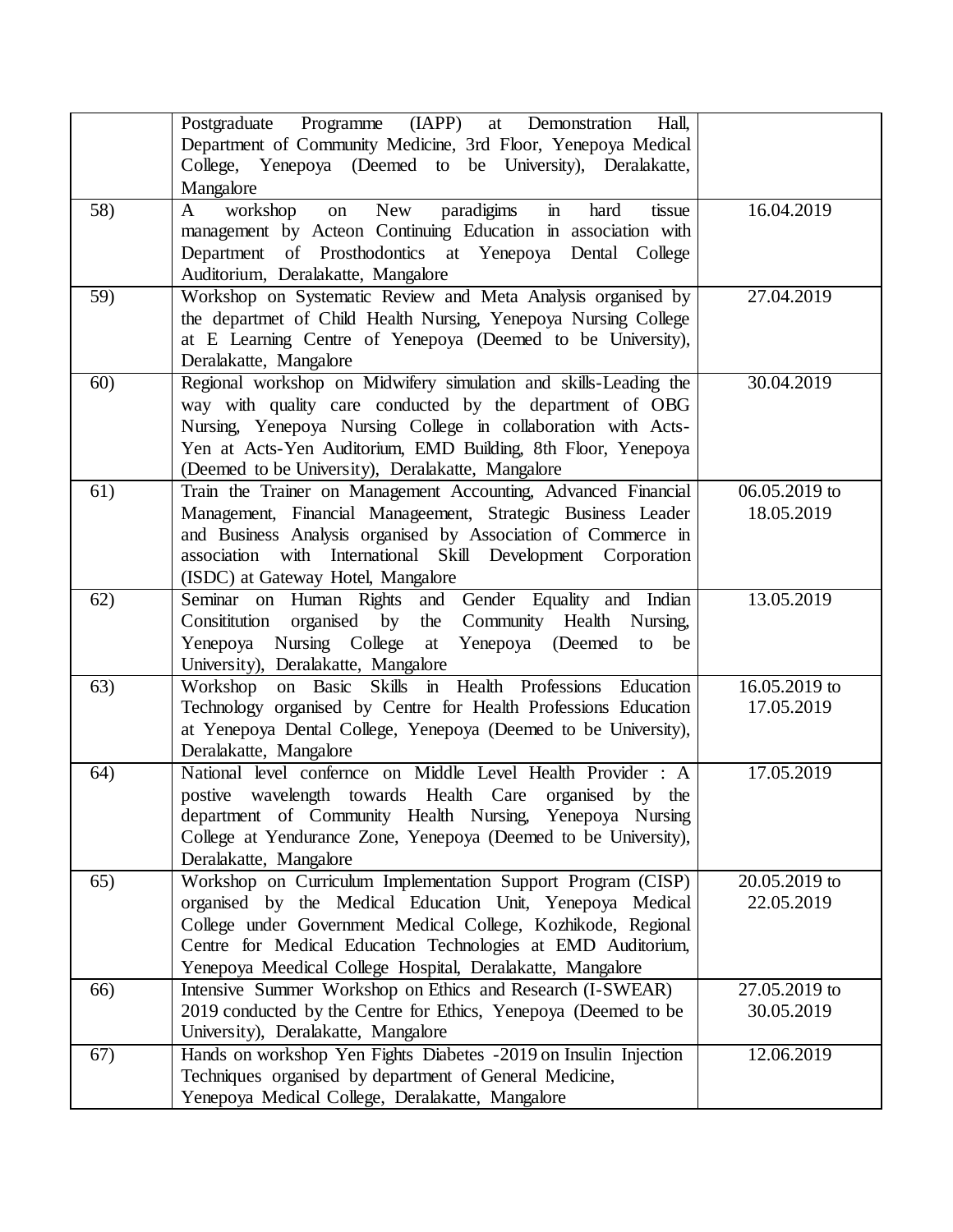| 68) | CME on Minimally Invasive Surgery organised by the department<br>of General Surgery of Yenepoya Medical College in Association                                                                                                                                                                                                                                  | 12.06.2019 to<br>15.06.2019 |
|-----|-----------------------------------------------------------------------------------------------------------------------------------------------------------------------------------------------------------------------------------------------------------------------------------------------------------------------------------------------------------------|-----------------------------|
| 69) | with Verwandeln Institute, Kochi in the IMA Hall, Mangalore<br>Advanced NRP Provider Course a Training Workshop about                                                                                                                                                                                                                                           | 15.06.2019                  |
|     | Neonate Resuscitation conducted by the department of Paediatrics<br>in association with ACTS YEN and IAP DK branch at EMD<br>8th Floor Auditorium,<br>Yenepoya (Deemed to be<br>Building,                                                                                                                                                                       |                             |
|     | University), Deralakatte, Mangalore                                                                                                                                                                                                                                                                                                                             |                             |
| 70) | <b>Quality-Assured</b><br><b>CDE</b><br>Capture<br>Data<br><sub>on</sub><br>using Epicollect conducted by the department of Public Health<br>Dentistry, Yenepoya Dental College at Yenepoya Dental College<br>Auditorium, Yenepoya (Deemed to be University), Deralakatte,<br>Mangalore                                                                         | 20.06.2019                  |
| 71) | Use of Animations in Anatomy Teaching/Learning organised by<br>the department of Anatomy at Anatomy Demo Room, Academic<br>Block, Yenepoya Medical College, Deralakatte, Mangalore                                                                                                                                                                              | 22.06.2019                  |
| 72) | Workshop on Basic Course in Educational Methodology (Level - I,<br>Phase - I) organised by Yenepoya Pharmacy College and Research<br>Centre, Mangalore in association with Rajiv Gandhi University of<br>Health Sciences and Association of Pharmaceutical Teachers of<br>India at 6th Floor, Seminar Hall, Yenepoya Medical College,<br>Deralakatte, Mangalore | 27.06.2019 to<br>28.06.2019 |
| 73) | Anatomy Research and Publication Process conducted by the<br>department of Anatomy at the demonstration room, department of<br>Anatomy, Yenepoya Medical College and Hospital, Deralakatte,<br>Mangalore                                                                                                                                                        | 29.06.2019                  |
| 74) | Ongoing EC training for EC members organised by Yenepoya<br>Ethics Committee-1                                                                                                                                                                                                                                                                                  | Monthly or<br>Biomonthly    |
|     | <b>Non Teaching Staff</b>                                                                                                                                                                                                                                                                                                                                       |                             |
| 1)  | Orientation on Digital Library E Resources organised by the Library<br>Committee of the Yenepoya Nursing College at Board Room of<br>Yenepoya Nursing College, Yenepoya (Deemed to be University),<br>Deralakatte, Mangalore                                                                                                                                    | 20.07.2018                  |
| 2)  | Workshop on Literature Search and Reference Management by<br>Centre for Nutrition Study in collaboration with the Centre for<br>Ethics, Yenepoya (Deemed to be University) at Forensic Demo<br>Room, Yenepoya Medical College, Deralakatte, Mangalore                                                                                                           | 27.08.2018 to<br>28.08.2018 |
| 3)  | End-user awareness program and training on Use and Acess of<br>DynaMed Plus Evidence based Clinical Decision Support Resource<br>organised by Central Library, Yenepoya University at 8th floor<br>Auditorium, EMD Building, Yenepoya Medical College<br>and<br>Hospital, Deralakatte, Mangalore                                                                | $06.12.\overline{2018}$     |
| 4)  | End user awareness program on Pro Quest Nursing Database<br>organised by the Central Library at the E-Learning Centre, Central<br>Library, Yenepoya (Deemed to be University), Deralakatte,                                                                                                                                                                     | 18.12.2018                  |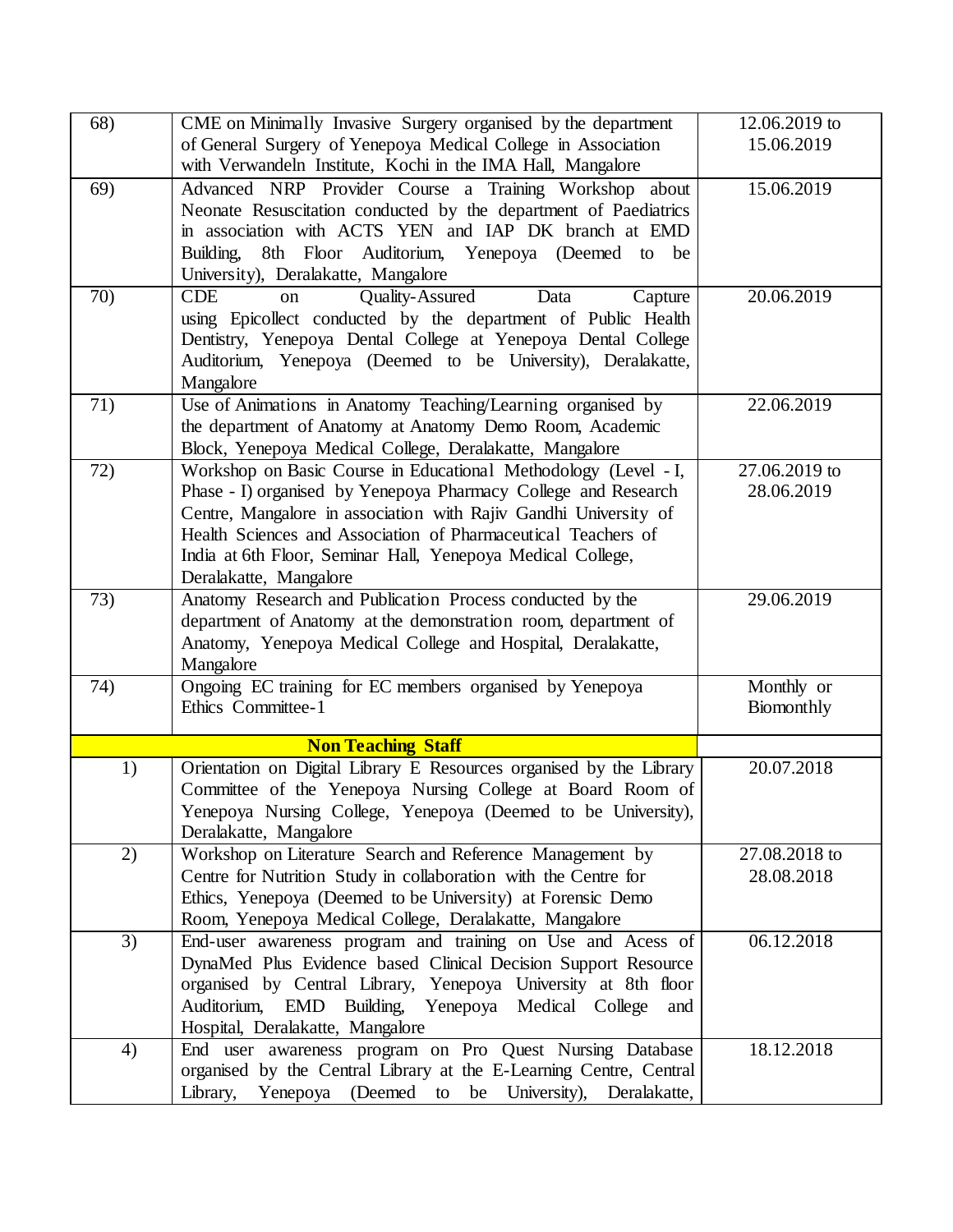|     | Mangalore                                                                                                                          |                             |
|-----|------------------------------------------------------------------------------------------------------------------------------------|-----------------------------|
| 5)  | UGC Orientation Programme and its Record Maintenance organised                                                                     | 19.12.2018                  |
|     | by Yenepoya Homeopathic Medical College and Hospital at                                                                            |                             |
|     | Anatomy Demonstartion Room Yenepoya Homeopathy Medical                                                                             |                             |
|     | College and Hospital                                                                                                               |                             |
| 6)  | and its Record<br>NAAC Orientation<br>Programme<br>Maintenance                                                                     | 20.12.2018                  |
|     | by Yenepoya Homoeopathic Medical College<br>organised<br>and                                                                       |                             |
|     | Hospital at Anatomy Demonstartion Room Yenepoya Homeopathy                                                                         |                             |
|     | Medical College and Hospital                                                                                                       |                             |
| 7)  | Orientation Programme on Clinical Research & its Application at                                                                    | 03.01.2019                  |
| 8)  | Yenepoya Homoeopathic Medical College, Naringana<br>Webinar on World e-book Library by the National Library of India               | 03.01.2019                  |
|     | at the E Learning Centre, Central Library, Yenepoya (Deemed to be                                                                  |                             |
|     | University), Deralakatte, Mangalore                                                                                                |                             |
| 9)  | Human Rights Workshop conducted by Yenepoya University,                                                                            | 23.01.2019                  |
|     | Deralakatte                                                                                                                        |                             |
| 10) | NAAC Orientation Programme and Record Maintenance conducted                                                                        | 24.01.2019                  |
|     | by Yenepoya Homeopathic Medical College and Hospital at                                                                            |                             |
|     | Physiology department Yenepoya Homeopathy Medical College                                                                          |                             |
|     | and Hospital                                                                                                                       |                             |
| 11) | NAAC Orientation Programme and Record Maintenance conducted                                                                        | 31.01.2019                  |
|     | by Yenepoya Homeopathic Medical College and Hospial at                                                                             |                             |
|     | Physiology department Yenepoya Homeopathy Medical College                                                                          |                             |
|     | and Hospital                                                                                                                       |                             |
| 12) | Eleventh Annual Conference of Karnartaka Health Science Library<br>Association (KHSLA) organised by Central Library, Yeneopoya     | 22.02.2019 to<br>23.02.2019 |
|     | (Deemed to be University), Deralakatte, Mangalore                                                                                  |                             |
| 13) | Intensive Summer Workshop on Ethics and Research (I-SWEAR)                                                                         | 27.05.2019 to               |
|     | 2019 conducted by the Centre for Ethics, Yenepoya (Deemed to be                                                                    | 30.05.2019                  |
|     | University), Deralakatte, Mangalore                                                                                                |                             |
| 14) | Ongoing EC training for EC members organised by Yenepoya                                                                           | Monthly or                  |
|     | Ethics Committee-1                                                                                                                 | Biomonthly                  |
|     |                                                                                                                                    |                             |
|     | 2017-18                                                                                                                            |                             |
|     | <b>Teaching Staff</b>                                                                                                              |                             |
| 1)  | Workshop on Geriatric Health Adding Life to Years and Years to<br>Life organised by department of Child Health Nursing at Acts-Yen | 04.07.2017                  |
|     | Auditorium, Yenepoya Medical College and Hospital, Yenepoya                                                                        |                             |
|     | (Deemed to be University), Deralakatte, Mangalore                                                                                  |                             |
| 2)  | Step workshop (Simulation Training in Emergency Paediatrics)                                                                       | 08.07.2017                  |
|     | organised by the department of Paediatrics in association with                                                                     |                             |
|     | Acts-Yen, Yenepoya Medical College at Acts-Yen, 8th floor, EMD                                                                     |                             |
|     | Building, Yenepoya (Deemed to be University), Deralakatte,                                                                         |                             |
|     | Mangalore                                                                                                                          |                             |
| 3)  | Health<br>Symposium An<br>Update<br>Oral<br>Policy<br>for<br>on                                                                    | 19.07.2017                  |
|     | Karnataka conducted by department of Public Health Dentistry,                                                                      |                             |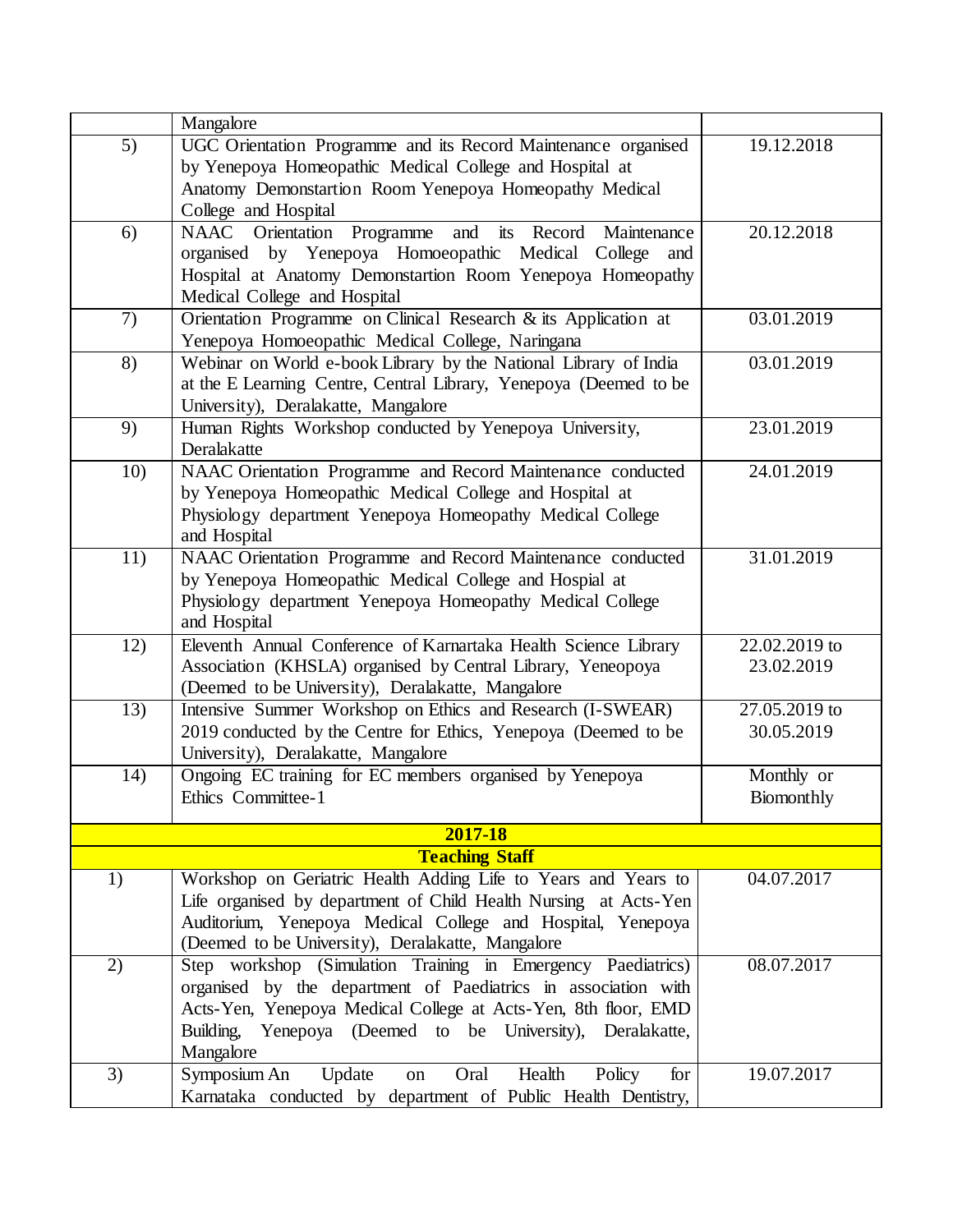|     | Yenepoya Dental College at Yendurance Zone, Yenepoya (Deemed<br>to be University), Deralakatte, Mangalore                                                                                                                                                                                                                                                                                                                                                                                             |                             |
|-----|-------------------------------------------------------------------------------------------------------------------------------------------------------------------------------------------------------------------------------------------------------------------------------------------------------------------------------------------------------------------------------------------------------------------------------------------------------------------------------------------------------|-----------------------------|
| 4)  | Ophthalmic<br>Theatre<br><b>CME</b><br>Practice,<br>Management<br>on<br>and<br>Accreditation<br>Standards conducted by the department<br>of<br>Ophthalmology, Yenepoya Medical College in the Auditorium, 8th<br>Floor, EMD Building, Yenepoya (Deemed to be University),<br>Deralakatte, Mangalore                                                                                                                                                                                                   | 23.07.2017                  |
| 5)  | Yen-Cosmoderm-3 workshop on Facial Anatomy and Fillers/Toxin<br>organised by the department of Dermatology and Department of<br>Anatomy, Yenepoya Medical College, Yenepoya (Deemed to be<br>University)<br>$\mathbf{in}$<br>association<br>with<br>Indian<br>Association<br>of<br>Dermatologists,<br>Venereologists<br>Leprologists,<br>and<br>Karnataka<br>Branch and Karavali Dermatology Society at Demo Room (OPD<br>7), Acts-Yen, Yenepoya (Deemed to be University), Deralakatte,<br>Mangalore | 30.07.2017                  |
| 6)  | Hands on workshop on Integrated Manual Therapy organized by<br>Yenepoya Physiotherapy College at Yenepoya (Deemed to be<br>University), Deralakatte, Mangalore                                                                                                                                                                                                                                                                                                                                        | 01.08.2017 to<br>12.08.2017 |
| 7)  | CME and Hands on workshop on Immunofluorescence for Auto<br>immune Diagnosis conducted by the department of Microbiology at<br>Lecture Hall IV, Academic Block, Yenepoya Medical College,<br>Yenepoya (Deemed to be University), Deralakatte                                                                                                                                                                                                                                                          | 05.08.2017                  |
| 8)  | Workshop on Yen Heart Rhythm Revisiting The Heart Through<br>Simulation organised by department of Anatomy and Yenepoya<br>Medical College Advanced Comprehensive Clinical Training and<br>Simulation Centre at Acts-Yen, EMD Building, Yenepoya Medical<br>College and Hopsital, Deralakatte, Mangalore                                                                                                                                                                                              | 12.08.2017                  |
| 9)  | Simulation based workshop on YUVA KASOGA conducted by<br>department of OBG, Yenepoya Medical College, Deralakatte,<br>Mangalore                                                                                                                                                                                                                                                                                                                                                                       | 02.09.2017                  |
| 10) | First Robotic Anniversary Programme on Baby Step by Robot<br>conducted by Department of Urology and Surgical Oncology at<br>EMD Building Yenepoya Medical College<br>and<br>Hospital,<br>Deralakatte, Mangalore                                                                                                                                                                                                                                                                                       | 12.09.2017                  |
| 11) | A workshop on Basics Pain Management conducted by General<br>Medicine in association with Travelling Pain School at Yenepoya<br>(Deemed to be University), Deralakatte, Mangalore                                                                                                                                                                                                                                                                                                                     | 16.09.2017                  |
| 12) | End-User Awareness Workshop on Elsevier's Clinical Key Onlinet<br>Database organised by the Central Library, Yenepoya University,<br>Deralakatte, Mangalore                                                                                                                                                                                                                                                                                                                                           | 19.09.2017                  |
| 13) | Workshop<br>on Infectious Disease Outbreak Investigation<br>and<br>Surveillance organised by Community Medicine, Public Health and<br>Hospital Administration in collaboration with ICMR- National<br>Institute of Epidemiology, Chennai at Yenepoya Medical College,<br>Deralakatte, Mangalore                                                                                                                                                                                                       | 20.09.2017 to<br>22.09.2017 |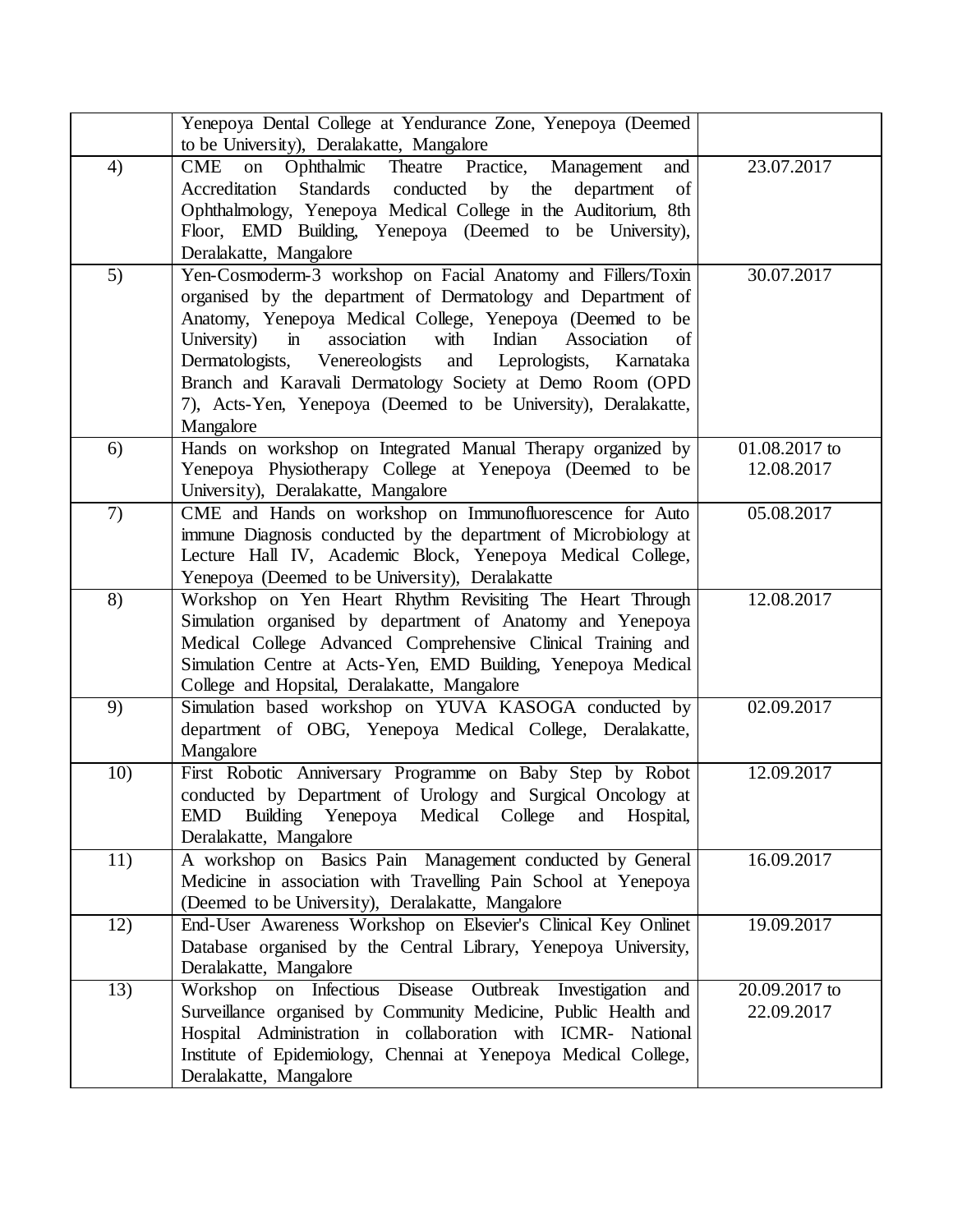| 14) | Short course on Efficient, Quality- Assured Data Capture using a<br>Mobile Phone organised by the department of Community<br>with International Union Against<br>Medicine in collaboration<br>Tuberculosis and Lung Disease at Yenepoya Medical College,<br>Deralakatte, Mangalore                                                                                                       | 05.10.2017 to<br>06.10.2017 |
|-----|------------------------------------------------------------------------------------------------------------------------------------------------------------------------------------------------------------------------------------------------------------------------------------------------------------------------------------------------------------------------------------------|-----------------------------|
| 15) | CME Update on Pharmacovigilance organised by department of<br>Pharmacology at Indoor Auditorium, Academic Block, Yenepoya<br>Medical College, Deralakatte, Mangalore                                                                                                                                                                                                                     | 07.10.2017                  |
| 16) | CME on Instructional Course on Degenerative Disc Diseases of the<br>Spine with Live Surgery and workshop organised by department of<br>Orthopaedics, Yenepoya Medical College at University Campus,<br>Yenepoya (Deemed to be University), Deralakatte, Mangalore                                                                                                                        | 07.10.2017 to<br>08.10.2017 |
| 17) | Workshop on Testing methods, with Universal Testing Machine<br>and Surface Hardness Testers conducted by the department of<br>Dental Bio Materials<br>at Yenepoya Dental College Auditorium,<br>Yenepoya (Deemed to be University), Deralakatte, Mangalore                                                                                                                               | 09.10.2017                  |
| 18) | End-User Awareness Program on Access and Use of DynaMed<br>Plus organised by Central Library, Yenepoya University at 8th<br>floor Auditorium, EMD Building, Yenepoya Medical College and<br>Hospital, Deralakatte, Mangalore                                                                                                                                                             | 14.11.2017                  |
| 19) | International Colloquim on Pateint Advocacy : Role Nurse in<br>Practice<br>Ensuring Ethical Sensitive<br>organised by Yenepoya<br>Nursing College at Indoor Auditorium, Yenepoya Medical College,<br>Deralakatte, Mangalore                                                                                                                                                              | 14.11.2017                  |
| 20) | CME on Affordable Healthcare organised by the department of<br>Hospital Administration,<br>Yenepoya Medical<br>College<br>$\mathbf{m}$<br>Academy of Hospital<br>with<br>collaboration<br>Administration,<br>Mangalore Manipal Chapter at Lecture Hall, 8th Floor, EMD<br>Building, Yenepoya Medical College and Hospital, Yenepoya<br>(Deemed to be University), Deralakatte, Mangalore | 18.11.2017                  |
| 21) | Seminar on Antibiotics in Endodontics and Sodium Hypochlorite<br>Odour organised<br>Chlorine<br>by<br>without<br>the department of<br>Conservative Dentistry and Endodontics in the Seminar Room,<br>Yenepoya Dental College, Deralakatte, Mangalore                                                                                                                                     | 23.11.2017                  |
| 22) | Financial<br>Reporting,<br>Train<br>Trainer<br>the<br>on<br>Performance<br>Management and Financial Accounting organised by Association<br>of Commerce in collaboration with International Skill Development<br>Corporation at the Yenepoya Institute of Arts, Science, Commerce<br>and Management, Balmatta, Mangalore                                                                  | 13.12.2017 to<br>14.12.2017 |
| 23) | CME on End of Life Care-Communication Workshop organised by<br>the department of General Medicine at Acts-Yen Simulation Hall,<br>8th Floor, EMD Building, Yenepoya (Deemed to be University),<br>Deralakatte, Mangalore                                                                                                                                                                 | 05.02.2018                  |
| 24) | on Psychodrama organised by the department of<br>Workshop<br>Psychiatry at Psychiatry ward, Seminar Hall, 1st Floor, Yenepoya<br>Medical<br>(Deemed<br>College,<br>Yenepoya<br>be<br>University),<br>to                                                                                                                                                                                  | 06.02.2018                  |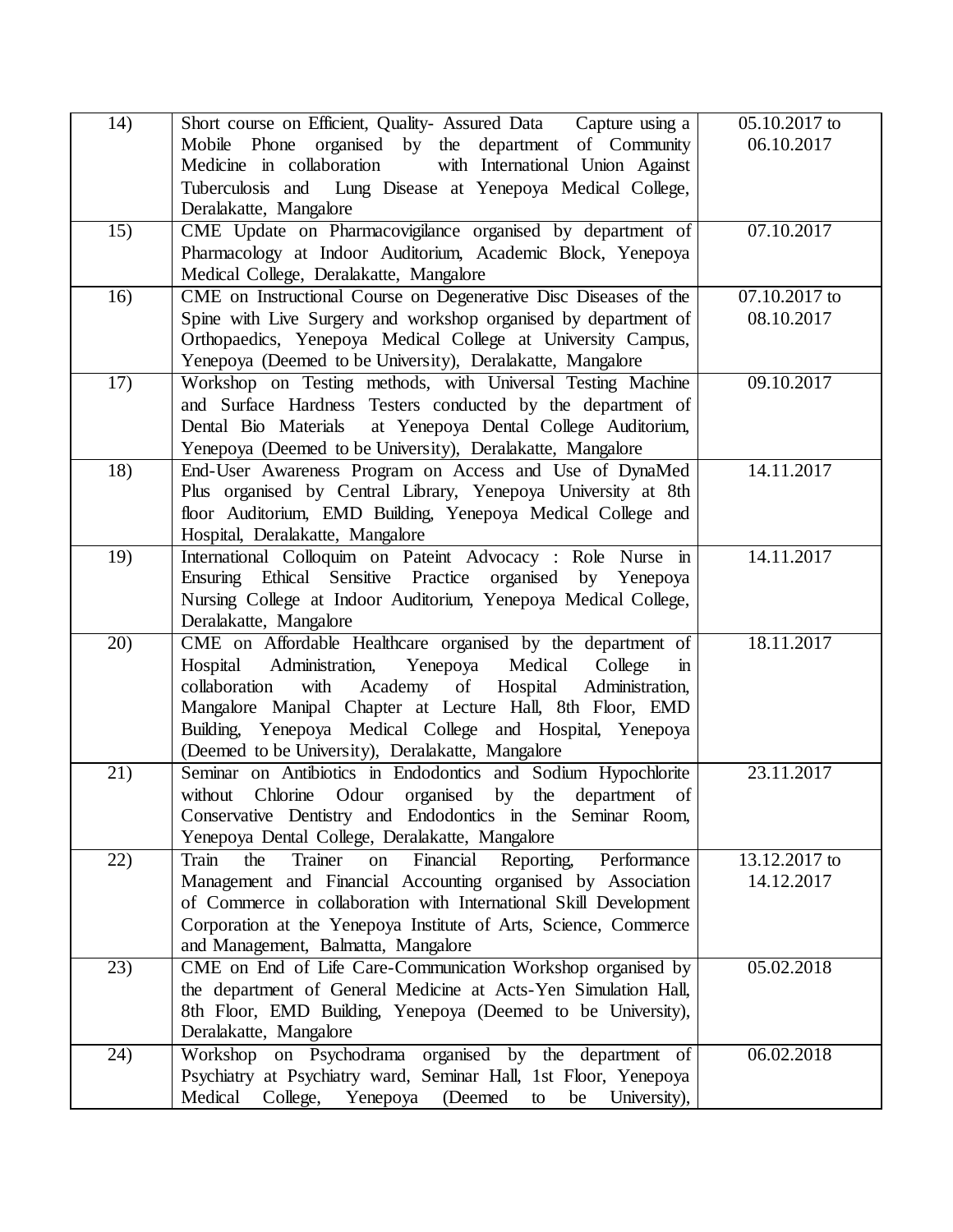|                 | Deralakatte, Mangalore                                                                                                                                                                                                                                                                                                                                                |                             |
|-----------------|-----------------------------------------------------------------------------------------------------------------------------------------------------------------------------------------------------------------------------------------------------------------------------------------------------------------------------------------------------------------------|-----------------------------|
| 25)             | CDE Programme on iTOP Introductory organised by department of<br>Periodontology in association with Curaden India Pvt. Ltd at<br>Yenepoya Dental College Dental Auditorium, Yenepoya (Deemed<br>to be University), Deralakatte, Mangalore                                                                                                                             | 15.02.2018                  |
| 26)             | in Maxillofacial Prosthesis<br>on Clinical Training<br>Workshop<br>organised by department of Prosthodontics<br>in the<br>Dental<br>Auditorium, Yenepoya Dental College, Yenepoya (Deemed to be<br>University), Deralakatte, Mangalore                                                                                                                                | 26.02.2018 to<br>28.02.2018 |
| 27)             | CDE Program on Design, Define and Refine - Fixed Partial<br>Dentures organised by department of Prosthodontics at Yenepoya<br>Dental College Auditorium, Deralakatte, Mangalore                                                                                                                                                                                       | 10.03.2018                  |
| 28)             | Workshop on Surgical Sutures and Suturing Techniques organised<br>by the department of Orthopeadics, Yenepoya Medical College at<br>Auditorium EMD Building, Yenepoya (Deemed to be University),<br>Deralakatte, Mangalore                                                                                                                                            | 11.03.2018                  |
| 29)             | CDE on Oral Cancer Update-2018 organised by department of Oral<br>Maxillofacial Surgery, Yenepopa Dental College<br>and<br>$\mathbf{m}$<br>collaboration with Yen Onco Centre at Yenepoya (Deemed to be<br>University), Deralakatte, Mangalore                                                                                                                        | 12.03.2018                  |
| 30)             | Workshop on Family of International Classification of Disease<br>ICD-10 organised by the department of Hospital Administration,<br>Yenepoya Medical College in collaboration with Regional Office<br>for Health and Family Welfare, Government of India in Lecture<br>Hall, 8th Floor, EMD Building, Yenepoya Medical College and<br>Hospital, Deralakatte, Mangalore | 19.03.2018                  |
| $\overline{31}$ | Hands on Training on Anastomotic Technique conducted by<br>department of General Surgery and Urology at 8th Floor, EMD<br>Building,<br>Medical College Hospital,<br>Yenepoya<br>Deralakatte,<br>Mangalore                                                                                                                                                             | 21.03.2018                  |
| 32)             | CDE-CBCT:Addition<br>of<br>3rd<br><b>Dimesion</b><br>the<br>to<br>Treatment Planning conducted by department of Oral Medicine and<br>Radiology, Yenepoya Dental College at Yenepoya Dental College<br>Auditorium, Yenepoya (Deemed to be University), Deralakatte,<br>Mangalore                                                                                       | 24.03.2018                  |
| 33)             | Mangalore Pedicon and Dr M R Shenoy Oration 2018 Annual State<br>Level Conference of Indian<br>Academy of Paediatrics, DK Branch<br>conducted by department of Peadiatrics at Indoor Auditorium,<br>Yenepoya Medical College, Deralakatte, Mangalore                                                                                                                  | 24.03.2018 to<br>25.03.2018 |
| 34)             | Workshop on State RNTCP Operational Research and workshop on<br>Scientific Paper Writing conducted by department of Community<br>Medicine, Yenepoya Medical College at Seminar Hall, Yenepoya<br>Centre, Yenepoya<br>(Deemed)<br>Research<br>to<br>be<br>University),<br>Deralakatte, Mangalore                                                                       | 26.03.2018 to<br>28.03.2018 |
| $\overline{35}$ | Workshop on Transactional Analysis conducted by department of<br>Psychiatry, Yenepoya Medical College and Acts-Yen, Yenepoya                                                                                                                                                                                                                                          | 27.03.2018 to               |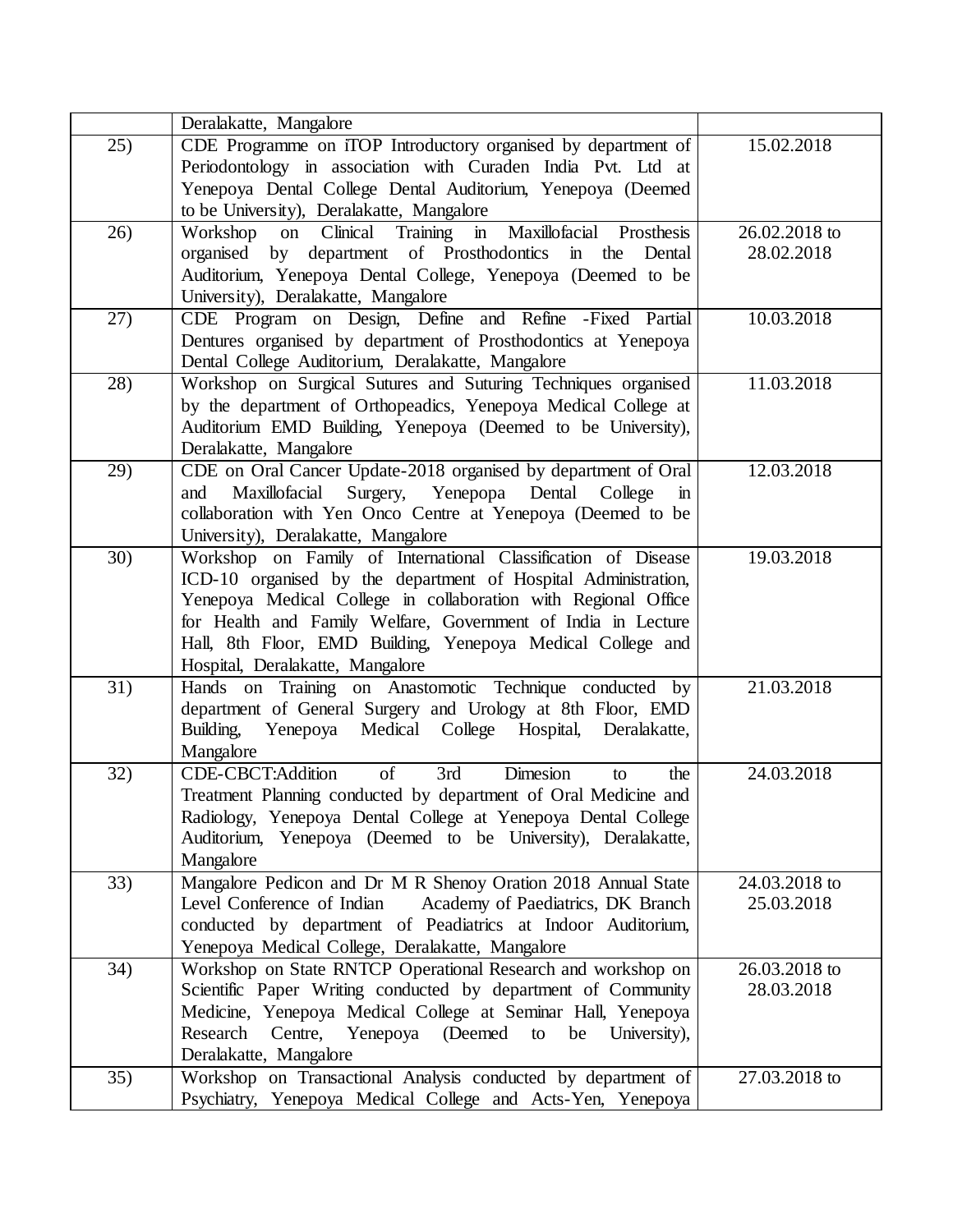|                  | Medical College at Yenepoya (Deemed to be University),<br>Deralakatte, Mangalore                                                                                                                                                                                                      | 28.03.2018                    |
|------------------|---------------------------------------------------------------------------------------------------------------------------------------------------------------------------------------------------------------------------------------------------------------------------------------|-------------------------------|
| $\overline{36}$  | Workshop on Decoding the Revised NAAC SSR organized by<br>Internal Quality Assurance Cell at Lecture Hall IV, Academic<br>Building, Yenepoya Medical College, Deralakatte                                                                                                             | 29.03.2018                    |
| $\overline{37)}$ | A beginner's course on Geographic Information System Using<br>QGIS organized by the department of Community Medicine at<br>Yenepoya Medical College, Yenepoya (Deemed to be University),<br>Deralakatte, Mangalore                                                                    | $05.04.2018$ to<br>06.04.2018 |
| 38)              | Program<br>Hypothesis<br>Testing<br><b>CDE</b><br><b>Basics</b><br>of<br>and<br>Inferential<br>Statistics organized<br>by Public<br>Health Dentistry,<br>Yenepoya Dental College at Yenepoya Dental College Auditorium,<br>Yenepoya (Deemed to be University), Deralakatte, Mangalore | 12.04.2018                    |
| 39)              | CME on Andrology- Basics & Applied Anatomy organized by the<br>Department to Anatomy, Yenepoya Medical College, Yenepoya<br>(Deemed to be University) at Indoor Auditorium, Academic Block,<br>Yenepoya Medical College, Deralakatte, Mangalore                                       | 19.04.2018                    |
| 40)              | National Symposium on Cancer Prevention and Control by Health<br>Promotion and Early Detection organised by the Department of<br>Community Medicine at Indoor Auditorium, Academic Block,<br>Yenepoya (Deemed to be University), Deralakatte, Mangalore                               | 24.04.2018                    |
| 41)              | Workshop on Paediatric Surgery - Nursing Perspectives conducted<br>by department of Child Health Nursing, Yenepoya Nursing College<br>at Yenepoya Deemed to be University, Deralakatte, Mangalore                                                                                     | 25.04.2018                    |
| 42)              | Seminar on Human Rights and Gender Equality and Indian<br>organised by the Community Health Nursing,<br>Consititution<br>Yenepoya Nursing College at Yenepoya Deemed to be University,<br>Deralakatte, Mangalore                                                                      | 15.05.2018 to<br>17.05.2018   |
| 43)              | Workshop for Introducing the Revised NAAC SSR organised by<br>Internal Quality Assurance Cell of the Yenepoya (Deemed to be<br>University), Deralakatte                                                                                                                               | 16.05.2018 to<br>17.05.2018   |
| 44)              | Workshop on NDT & SI for children with Neuromotor Challenges<br>by Yenepoya Physiotherapy College<br>organized<br>Indoor<br>at<br>Auditorium, Yenepoya (Deemed to be University), Deralakatte,<br>Mangalore                                                                           | 28.05.2018 to<br>01.06.2018   |
| 45)              | Intensive Summer Workshop on Ethics and Research (I-SWEAR)<br>2018.                                                                                                                                                                                                                   | 28.05.2018 to<br>31.05.2018   |
| 46)              | Regional conference on Nursing Stewardship in Hospital Infection<br>Control organised by department of Community Health Nursing,<br>Yenepoya Nursing College at Yenepoya (Deemed<br>to<br>be<br>University), Deralakatte, Mangalore                                                   | 23.06.2018                    |
| 47)              | CME on Imaging in Ophthalmology conducted by the department<br>of Ophthalmology, Yenepoya Medical College in association with<br>Karnataka Ophthalmic Society at Dental Auditorium,<br>EMD<br>Building, Yenepoya (Deemed to be University), Deralakatte,                              | 24.06.2018                    |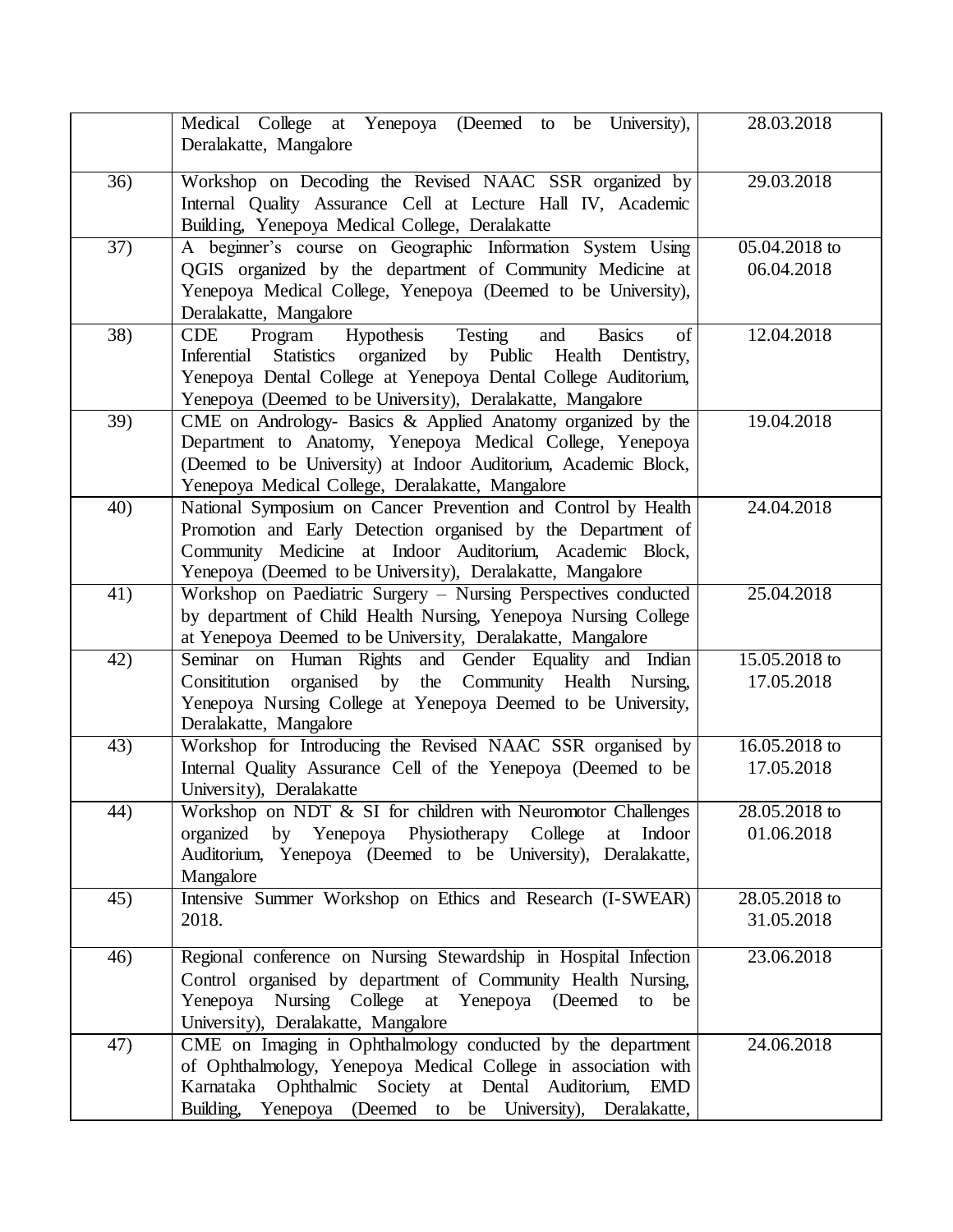|    | Mangalore                                                                                                                                                                                                                                                                                                                                                         |                             |
|----|-------------------------------------------------------------------------------------------------------------------------------------------------------------------------------------------------------------------------------------------------------------------------------------------------------------------------------------------------------------------|-----------------------------|
|    | <b>Non Teaching Staff</b>                                                                                                                                                                                                                                                                                                                                         |                             |
| 1) | End-User Aeareness Workshop on Elsevier's Clinical Key Online<br>Database organised by the Central Library, Yenepoya University,<br>Deralakatte, Mangalore                                                                                                                                                                                                        | 19.09.2017                  |
| 2) | End-User Awareness Program on Access and Use of DynaMed<br>Plus organised by Central Library, Yenepoya University at 8th<br>floor Auditorium, EMD Building, Yenepoya Medical College and<br>Hospital, Deralakatte, Mangalore                                                                                                                                      | 14.11.2017                  |
| 3) | Workshop for Introducing the Revised NAAC SSR organised by<br>Internal Quality Assurance Cell of the Yenepoya (Deemed to be<br>University), Deralakatte                                                                                                                                                                                                           | 19.05.2018                  |
| 4) | Workshop on Importance of Data Collection at Source organised<br>by Internal Quality Assurance Cell of Yenepoya (Deemed to be<br>University), Deralakatte                                                                                                                                                                                                         | 03.05.2018                  |
| 5) | Criteria wise workshops for non teaching staff of Yenepoya<br>(Deemed to be University), Deralakatte, Mangalore                                                                                                                                                                                                                                                   | 06.06.2018 to<br>09.06.2018 |
| 6) | Regional conference on Nursing Stewardship in Hospital Infection<br>Control organised by department of Community Health Nursing,<br>Yenepoya Nursing College at Yenepoya (Deemed<br>to<br>be<br>University), Deralakatte, Mangalore                                                                                                                               | 23.06.2018                  |
|    | 2016-17                                                                                                                                                                                                                                                                                                                                                           |                             |
|    | <b>Teaching Staff</b>                                                                                                                                                                                                                                                                                                                                             |                             |
| 1) | Lab Based Immunohistochemistry (IHC) workshop organised by<br>the department of Pathology, Yenepoya Medical College in<br>collaboration with South Kanara Unit of the Karnataka Chapter of<br>the Indian Association of Pathologists and Microbiologists (SK<br>Unit- KCIAPM) at the department of Pathology, Yenepoya<br>Medical College, Deralakatte, Mangalore | 06.08.2016                  |
| 2) | Workshop Platelet rich plasma therapy & Trichoscopy organized<br>by department of Dermatology, Yenepoya Medical College in<br>association with Indian Association of Dermatology, Venereology<br>and Leprosy at Yenepoya (Deemed to be University), Deralakatte,<br>Mangalore                                                                                     | 07.08.2016                  |
| 3) | CNE on Secrets of Genitics Disorders in Chlidren organised by<br>Department of Pediatric Nursing, Yenepoya Nursing College at<br>(Deemed)<br>Dental<br>Auditorium,<br>Yenepoya<br>University),<br>to<br>be<br>Deralakatte, Mangalore                                                                                                                              | 11.08.2016                  |
| 4) | Conservative Dentistry and Endodontic, Prosthodontics and<br>Periodontics, Yenepoya Dental College conducted the CDE<br>Programme 'RESTORATIVE CONCLAVE' on 27th August 2016<br>at Yenepoya Dental Auditorium, Yenepoya Dental College.                                                                                                                           | 27.08.2016                  |
| 5) | Basic Skills Workshop on Educational Technologies for Health<br>Professionals organised by Centre for Health Professions Education<br>at Dental Auditorium, Yenepoya Dental College,<br>Deralakatte,                                                                                                                                                              | 29.08.2016 to<br>31.08.2016 |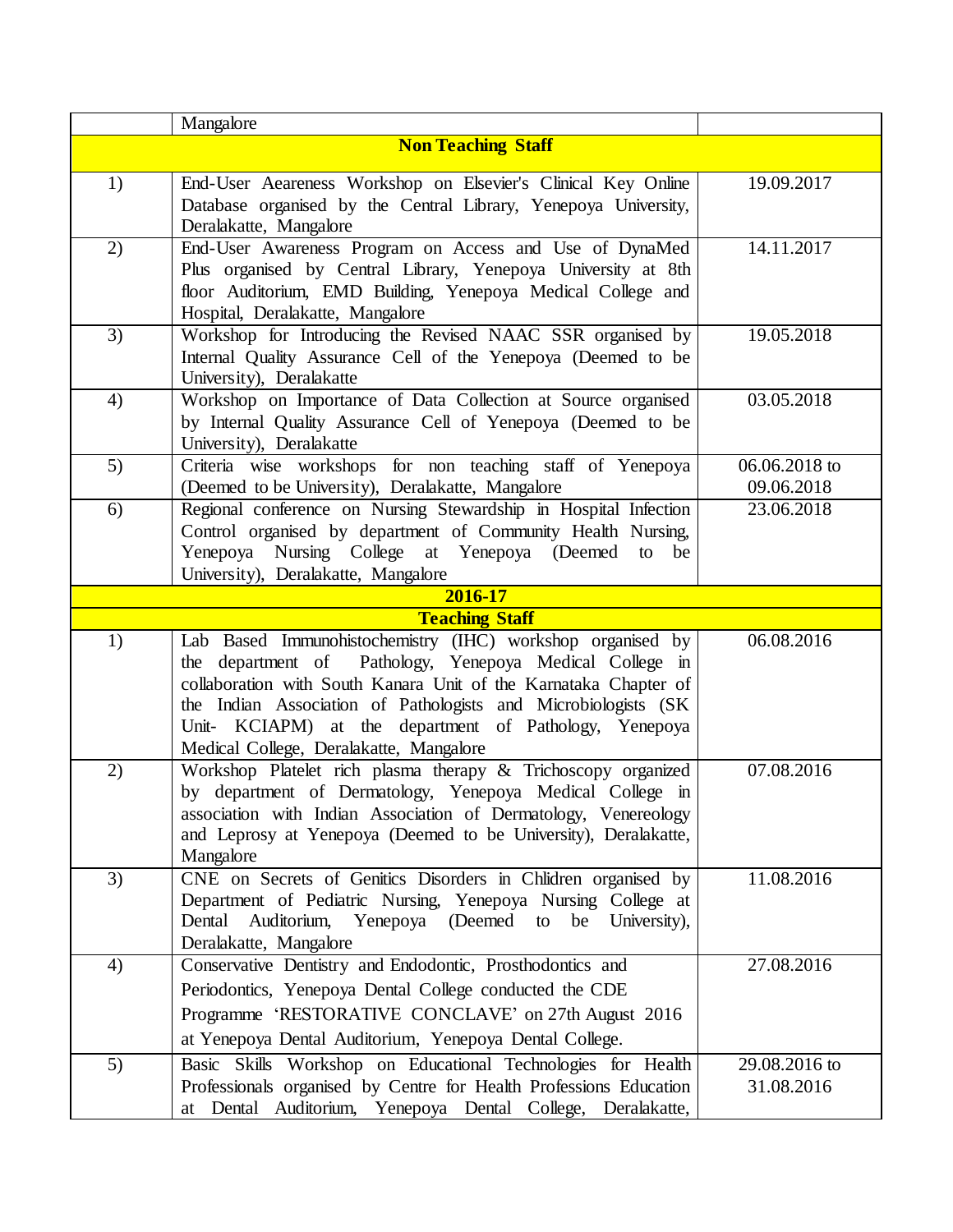|     | Mangalore                                                                                                                                                                                                                                                                                                                |                               |
|-----|--------------------------------------------------------------------------------------------------------------------------------------------------------------------------------------------------------------------------------------------------------------------------------------------------------------------------|-------------------------------|
| 6)  | CME on Advances in Keratoplasties-VAST at ACTSYEN<br>organised by Department of Ophthalmology, Yenepoya Medical<br>College under the aegis of Yenepoya University and Karnataka<br>Ophthalmic Society at Auditorium of Simulation Lab, EMD<br>Building, Yenepoya Medical College, Deralakatte, Mangalore                 | 18.09.2016                    |
| 7)  | Workshop on Human Rights and Gender Equity and Indian<br>Constitution organised by department of Community Health<br>Nursing, Yenepoya Nursing College at Yenepoya (Deemed to be<br>University), Deralakatte, Mangalore                                                                                                  | 27.09.2016 to<br>29.09.2016   |
| 8)  | Course Workshop in Medical Educational<br>Revised<br>Basic<br>Technologies organized by Medical Education Unit, Yenepoya<br>Medical College under Government Medical College, Kozhikode,<br>Regional Centre for Medical Education Technologies at Indoor<br>Auditorium, Yenepoya Medical College, Deralakatte, Mangalore | 24.10.2016 to<br>26.10.2016   |
| 9)  | CME and Scientific Programme conducted by the Department of<br>Pathology, Yenepoya Medical College in collaboration with South<br>Kanara Chapter of Indian Association Of Pathologists and<br>Microbiologists (SK-KCIAPM) at Yenepoya Medical College,<br>Deralakatte, Mangalore                                         | 05.11.2016                    |
| 10) | Live surgical workshop Yen Otofess 2016 organised by the<br>department of ENT and Head and Neck Surgery, Yenepoya<br>Medical College at the Auditorium, 8th floor, EMD Building,<br>Yenepoya Medical College and Hospital, Deralakatte, Mangalore                                                                        | $11.11.2016$ to<br>12.11.2016 |
| 11) | Hands on workshop on Spinal Manual Therapy organized by<br>Yenepoya Physiotherapy College, Yenepoya (Deemed to be<br>University), Deralakatte, Mangalore                                                                                                                                                                 | 25.11.2016 to<br>02.12.2016   |
| 12) | CME in Robotics : The Paradigm in Surgery organised by<br>department of Urology and Surgical Oncology at IMA Hall<br>Mangalore                                                                                                                                                                                           | 07.12.2016                    |
| 13) | CDE on Perio Plastic Surgery and Alumni Meet organised by<br>department of Peridontology at Dental Auditorium, Yenepoya<br>(Deemed to be University), Deralakatte, Mangalore                                                                                                                                             | 09.12.2016                    |
| 14) | CME on Palliative Care and Music Therapy organised by the<br>department of General Medicine at Lecture Hall Simulation Centre,<br>8th floor, EMD Building, Yenepoya (Deemed to be University),<br>Deralakatte, Mangalore                                                                                                 | 16.12.2016 to<br>18.12.2016   |
| 15) | CDE on Stem cells- concepts, recent advances and uses organised<br>by the department of Oral Pathology and Microbiology, Yenepoya<br>(Deemed to be University), Deralakatte, Mangalore                                                                                                                                   | 22.12.2016                    |
| 16) | Symposium on TMJ Yen Conclave organised by department of<br>Oral and<br>Maxillofacial Surgery in Yenepoya Dental College<br>Auditorium, Yenepoya Dental College, Yenepoya University,<br>Deralakatte, Mangalore                                                                                                          | 23.01.2017 to<br>24.01.2017   |
| 17) | International<br>Interdisciplinary<br>Craniofacial<br>Workshop<br>on                                                                                                                                                                                                                                                     | 06.02.2017 to                 |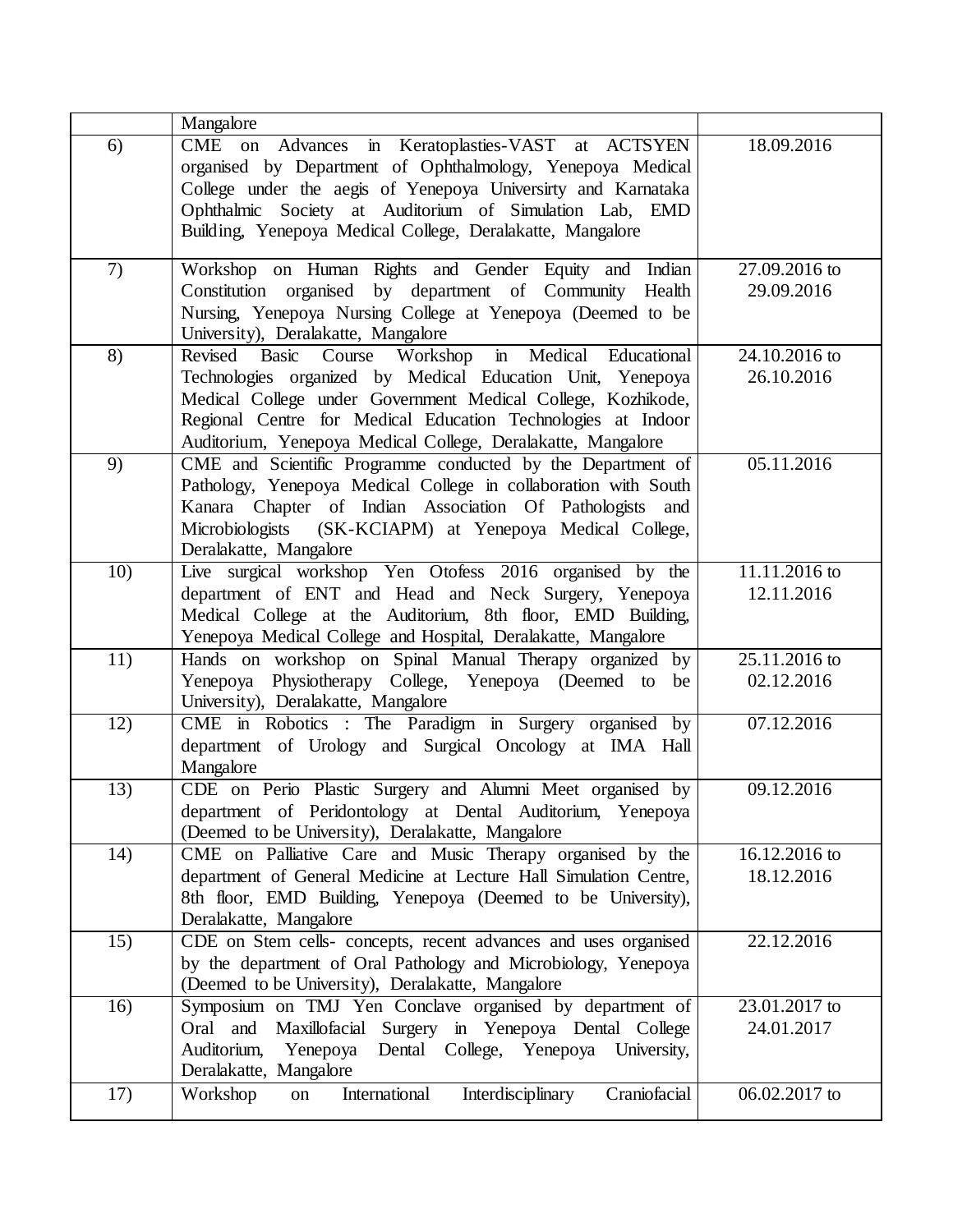|     | Symposium organized by department of Orthodontics<br>and                                                                                                                                                                                                                                                                                                                          | 07.02.2017                  |
|-----|-----------------------------------------------------------------------------------------------------------------------------------------------------------------------------------------------------------------------------------------------------------------------------------------------------------------------------------------------------------------------------------|-----------------------------|
|     | department of Dentofacial Orthopedics, Yenepoya (Deemed to be<br>University), Deralakatte, Mangalore                                                                                                                                                                                                                                                                              |                             |
| 18) | DERMATOFIGHT:<br>Symposium on<br>dermatophytosis<br>and<br>KARAVALIDERMA 2017 organised by the department of<br>Dermatology, Venereology<br>and Leprosy<br>at Lecture<br>Hall,<br>Simulation Centre, 8th Floor, EMD Building, Yenepoya Medical<br>College, Deralakatte, Mangalore                                                                                                 | 12.02.2017                  |
| 19) | organized<br>CDE Programme Yendocon<br>by<br>department<br>of<br>Conservative Dentistry and Endodontics, Yenepoya Dental College<br>at Dental Auditorium, Yenepoya (Deemed to be University),<br>Deralakatte, Mangalore                                                                                                                                                           | 22.02.2017 to<br>23.02.2017 |
| 20) | Comprehensive exam oriented tutorial (CEOT-II, 2017) organized<br>by the department of Anesthesiology, Critical Care and Pain<br>Medicine in association with Indian Society of Anesthesiologists<br>City Branch, Mangalore in Auditorium, 8th floor, EMD Building,<br>Yenepoya Medical College and Hospital, Mangalore                                                           | 25.02.2017 to<br>26.02.2017 |
| 21) | Human Rights Workshop conducted by Yenepoya University,<br>Deralakatte                                                                                                                                                                                                                                                                                                            | 02.03.2017                  |
| 22) | State RNTCP Operational Research Workshop<br>on Protocol<br>Development organized by Community Medicine in collaboration<br>with Departments of Hospital Administration and Respiratory<br>Medicine, Yenepoya Medical College, Yenepoya University and<br>State Tuberculosis Office, Government of Karnataka at Seminar<br>Hall, Yenepoya Research Centre, Deralakatte, Mangalore | 06.04.2017 to<br>08.04.2017 |
| 23) | Hands on Workshop on Dynamic Taping organized by Yenepoya<br>Physiotherapy College at Yenepoya University, Mangalore                                                                                                                                                                                                                                                              | 19.04.2017 to<br>20.04.2017 |
| 24) | Workshop on Caring for Mothers and their Newborn- Midwives<br>Role organised by department of Child Health Nursing, Yenepoya<br>Nursing College at Acts-Yen Auditorium, EMD Building,<br>Yenepoya Medical College and Hospital, Deralakatte, Mangalore                                                                                                                            | 04.05.2017                  |
| 25) | Intensive Summer Workshop on Ethics and Research (I-SWEAR)<br>2017 organised by Centre for Ethics, Yenepoya Deemed to be<br>University, Deralakatte, Mangalore                                                                                                                                                                                                                    | 29.05.2017 to<br>01.06.2017 |
| 26) | Train the Trainer organised by Association of Commerce in<br>collaboration with International Skill Development Corporation at<br>Yenepoya Institute of Arts, Science, Commerce and Management                                                                                                                                                                                    | 16.06.2017 to<br>18.06.2017 |
|     | <b>Non Teaching Staff</b>                                                                                                                                                                                                                                                                                                                                                         |                             |
| 1)  | Lab Based Immunohistochemistry (IHC) workshop organised by<br>Pathology, Yenepoya Medical College in<br>the department of<br>collaboration with South Kanara Unit of the Karnataka Chapter of<br>the Indian Association of Pathologists and Microbiologists (SK<br>Unit- KCIAPM) at the department of Pathology, Yenepoya<br>Medical College, Deralakatte, Mangalore              | 06.08.2016                  |